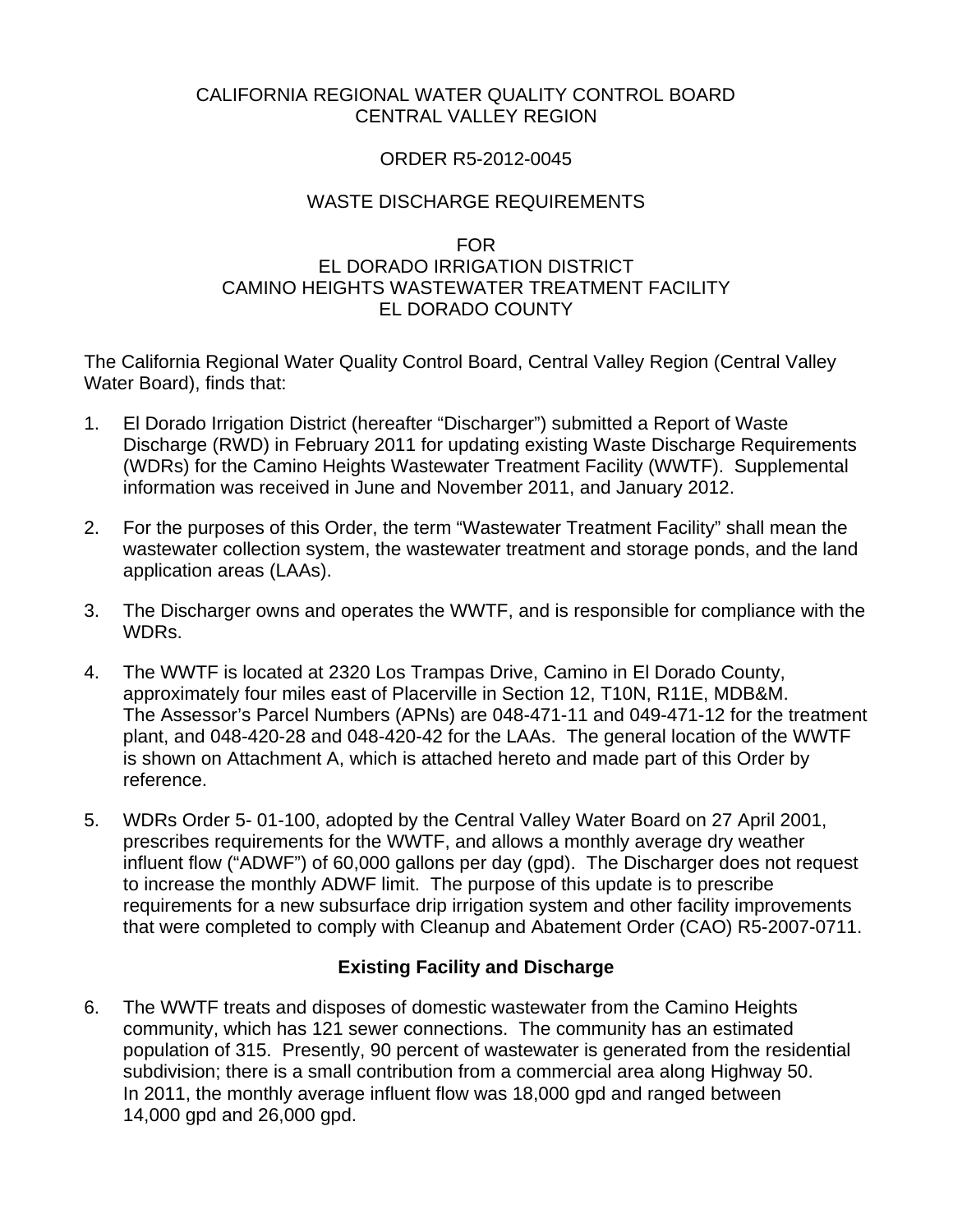- 7. The existing WWTF consists of a mechanical bar screen, flow meters, three aerated ponds, a disinfection tank, sand filters, and LAAs. A current site plan is included in Attachment B, which is attached hereto and made part of this Order by reference.
- 8. The influent flows through the mechanical bar screen and is treated in aerated Ponds 1 through 3. All three treatment ponds are unlined and operated in series. Pond 3 is also used as a storage pond. The effluent from Pond 3 is pumped to a contact tank for disinfection by sodium hypochlorite. The disinfected wastewater flows through sand filters and then is applied to the LAAs. The filters are used to reduce clogging in the irrigation systems. Solid waste from the bar screen is hauled off site to a permitted landfill. The wastewater treatment process schematic is shown on Attachment C, which is attached hereto and made part of this Order by reference.
- 9. Based on the records, approximately 300 cubic yards of biosolids were removed from Pond 2 in December 2002. The current sludge depths in the ponds are unknown.

| Pond | Surface Area (acres) | Depth (feet) | Volume (million gallons) <sup>1</sup> |
|------|----------------------|--------------|---------------------------------------|
|      | 0.41                 | 6.5          | 0.70                                  |
|      | 0.20                 | 7.0          | 0.50                                  |
|      | 0.75                 | 8.0          | 2.34                                  |

10. Design data for the existing ponds are summarized below.

 $1$ . The ponds volumes are calculated at two feet of freeboard.

Storm water diversion ditches were installed around all ponds.

- 11. The LAAs consist of a 4.4-acre spray field and a 1.5-acre subsurface drip irrigation field. The spray field has an approximate slope of 10 percent. A mixed stand of cedar, pine, oak and other plants grows in the LAAs. A tailwater collection system was installed at the downhill end of the LAAs (Attachment B) and the tailwater is returned to Pond 3. The irrigation pumps are automatically controlled to coincide with the irrigation schedule, or manually controlled by the Supervisory Control and Data Acquisition System, which controls the land application to the spray field or the subsurface drip irrigation field.
- 12. The subsurface drip irrigation system was installed in 2008 to increase disposal capacity during the wet season. The subsurface drip irrigation system consists of five zones, flush lines, and appurtenances. Five manifold lines distribute effluent into the drip lines. Each manifold is controlled automatically by valve and only one zone operates at a time. The automatic controller rotates through the zones on an as-needed basis to insure all zones are evenly used. The pump rate is 71 gallons per minute (gpm) for each zone and the maximum operation hours is 2.8 hours per day per zone (approximately 12,000 gpd per zone). The 1.5-acre drip irrigation field has a disposal capacity of 59,000 gpd. In 2011, the treated wastewater was applied to the drip irrigation field only from January through April with a monthly average of 6,100 gpd (4.5 inches per month). During the same period, the monthly average wastewater land application rate for the spray field was 24,000 gpd (6 inches per month).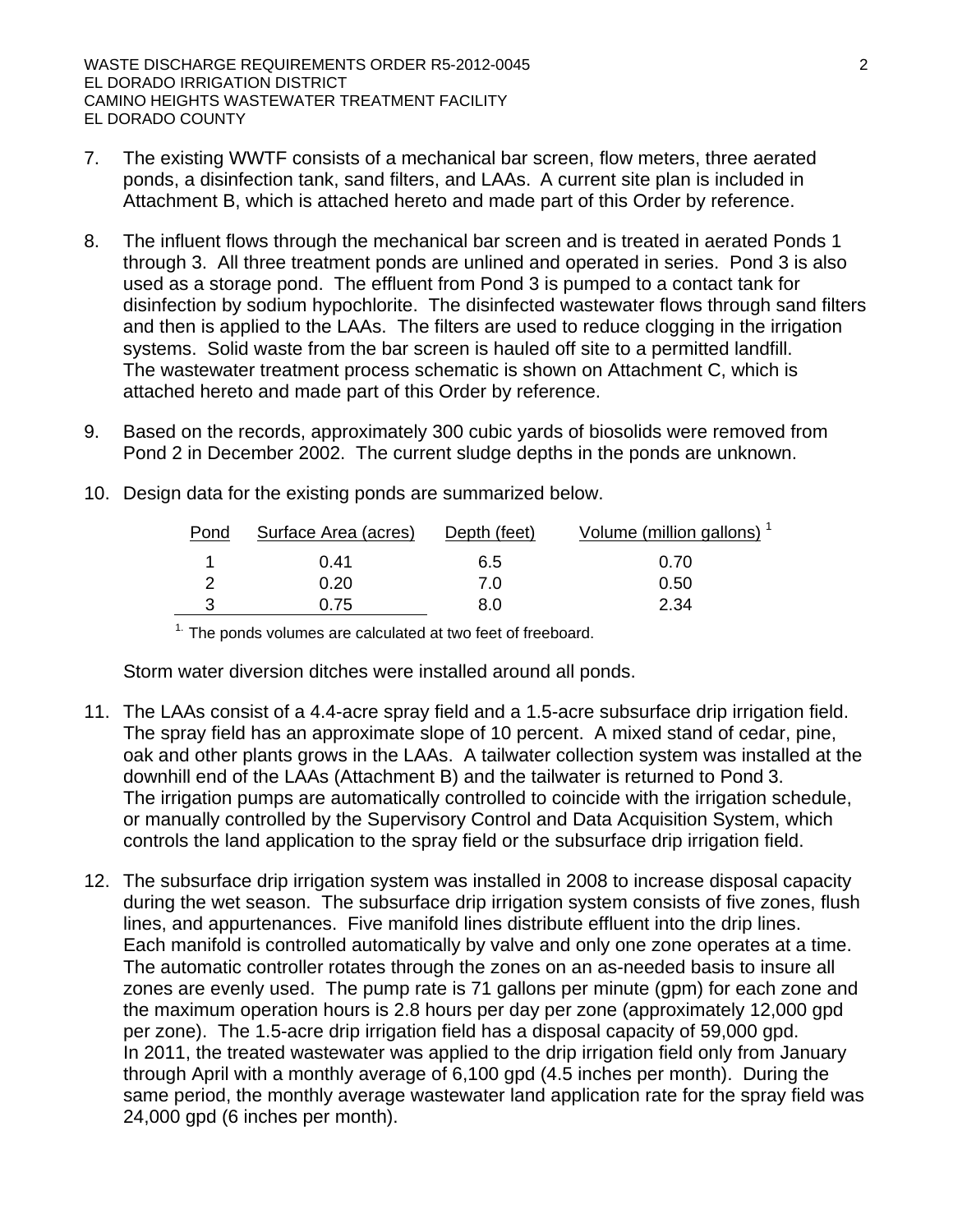WASTE DISCHARGE REQUIREMENTS ORDER R5-2012-0045 33 EL DORADO IRRIGATION DISTRICT CAMINO HEIGHTS WASTEWATER TREATMENT FACILITY EL DORADO COUNTY

13. The influent and effluent monitoring data for September 2009 through November 2011 are summarized below. The influent samples were collected at the headworks and effluent samples were collected from the disinfection tank. However, in a 27 April 2012 letter, the Discharger stated that the highest effluent EC levels may not be representative of effluent actually applied to the LAAs. Effluent is typically not discharged to the LAAs every month. Until recently, the standard operational practice was to keep treated effluent in the chlorine contact chamber and continue dosing it with sodium hypochlorite throughout the non-discharge season to prevent algae growth. The Discharger stated that this practice caused the EC level in the chlorine contact tank to increase substantially, and the operators continued to sample the water in the contact tank monthly as required by the monitoring and reporting program. Prior to resuming discharge to the LAAs, the operators reportedly would obtain an effluent sample from the chlorine contact tank for analysis, pump the relatively small volume of overly concentrated effluent back to the ponds, and then begin disinfecting effluent for discharge to the LAA. Therefore, effluent EC values in the following table have been corrected to remove the high EC values that are not representative of effluent applied to the LAAs.

|                                                           |         | Influent |         |         | <b>Effluent</b> |         |
|-----------------------------------------------------------|---------|----------|---------|---------|-----------------|---------|
| Constituent                                               | Minimum | Maximum  | Average | Minimum | Maximum         | Average |
| <b>Biochemical Oxygen</b><br>Demand (mg/L)                | 74      | 2,010    | 639     | 3.0     | 18              | 8.0     |
| <b>Electrical Conductivity</b><br>$(\mu m \text{hos/cm})$ | 245     | 836      | 471     | 319     | 1,860           | 794     |
| <b>Total Nitrogen</b><br>as $N$ (mg/L)                    | 19.3    | 217      | 60      | 0.9     | 8.4             | 4.3     |
| <b>Total Coliform Organisms</b><br>(MPN/100 mL)           | --      | $- -$    | --      | $<$ 2   | <2              | $<$ 2   |
| pH (Std.)                                                 | 7.5     | 9.5      | 8.0     | 7.3     | 8.5             | 8.1     |

Influent and Effluent Constituent Concentrations

14. The effluent average electrical conductivity (EC) of 794 µmhos/cm is less than the recommended Secondary Maximum Contaminant Level (MCL) of 900 µmhos/cm but is much greater than the influent average EC, which suggests a greater salinity increase during residence time in the treatment system than can reasonably be attributed to evapoconcentration. The reason for the salinity increase is not known.

To illustrate the level of salinity increase that apparently occurs at the WWTF, the EC monitoring data for wastewater Ponds 1, 2 and 3 for September 2009 through November 2011 are summarized below along with the corrected disinfected effluent results.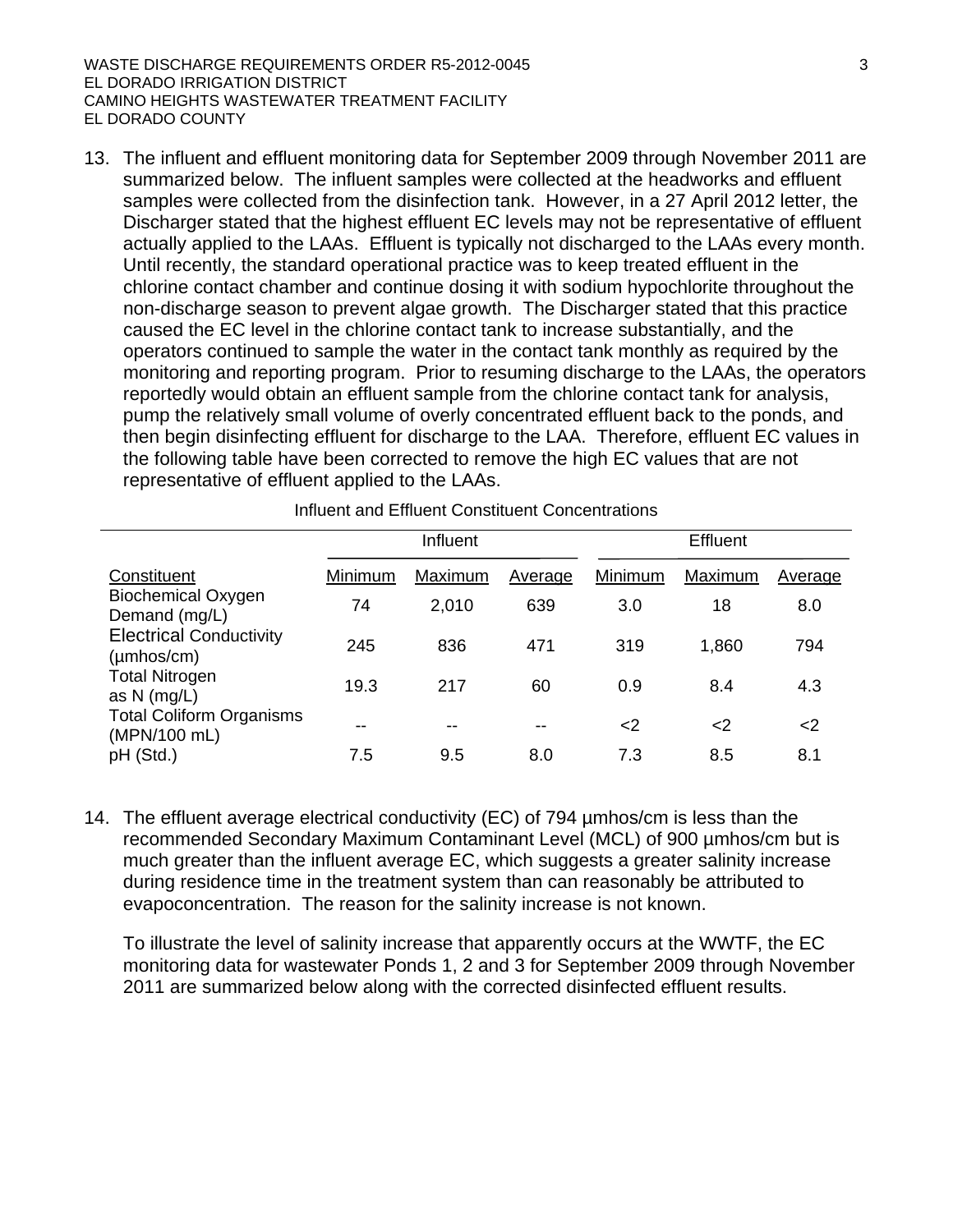| Electrical Conductivity (umhos/cm) |         |         |                |  |  |  |
|------------------------------------|---------|---------|----------------|--|--|--|
| Pond                               | Minimum | Maximum | <b>Average</b> |  |  |  |
| Pond 1                             | 274     | 423     | 358            |  |  |  |
| Pond 2                             | 230     | 810     | 378            |  |  |  |
| Pond 3                             | 190     | 669     | 345            |  |  |  |
| <b>Disinfected Effluent</b>        | 319     | 1,860   | 794            |  |  |  |

Therefore, this Order requires the Discharger to submit and implement an *Effluent Salinity Reduction Work Plan* to reduce salinity and implement any changes needed to do so.

#### **Compliance Issues**

- 15. CAO R5-2007-0711 was adopted on 31 May 2007. Before the CAO was issued, the ponds received significant seasonal surface water runoff and groundwater seepage through highly permeable Tertiary gravels and fractured bedrock from the area upslope of the unlined ponds and that resulted in inadequate wastewater storage capacity. The 2007 CAO was adopted because of a series of violations due to inadequate wastewater storage capacity, including spills to surface water, discharges of wastewater to the spray field during periods of precipitation and/or within 24 hours of a precipitation event, and land application without tailwater collection.
- 16. The CAO required the Discharger to submit a series of reports including: Revised Water Balance, Sprayfield Evaluation Report, Subsurface Drip System Completion Report, Background Groundwater Quality Study Report, Sprayfield Improvements Completion Report, and RWD. The Discharger submitted all of the required reports.
- 17. The RWD states that the Discharger has invested over one million dollars to reduce seasonal inflow into the ponds and to improve WWTF treatment and operation. The completed improvements include:
	- a. Installation of cut-off trenches above all three ponds to re-direct surface and subsurface flow away from the ponds.
	- b. Installation of a tailwater return system to capture all irrigation runoff.
	- c. Installation of a subsurface drip irrigation system within part of the existing sprayfield to increase disposal capacity. The design capacity of the drip system is 59,000 gpd.
	- d. Installation of sand filters at the disposal pump station to prevent plugging of drip emitters.
	- e. Replacement of a manual bar screen with a mechanical one.
	- f. Installation of a washer/compactor at the headworks.
	- g. Installation of a Supervisory Control and Data Acquisition System to monitor the WWTF remotely.
- 18. The Discharger's 14 February 2008 *Water Balance Geotechnical Support Report*  indicated that the groundwater seepage into Pond 1 and 2 were not occurring after the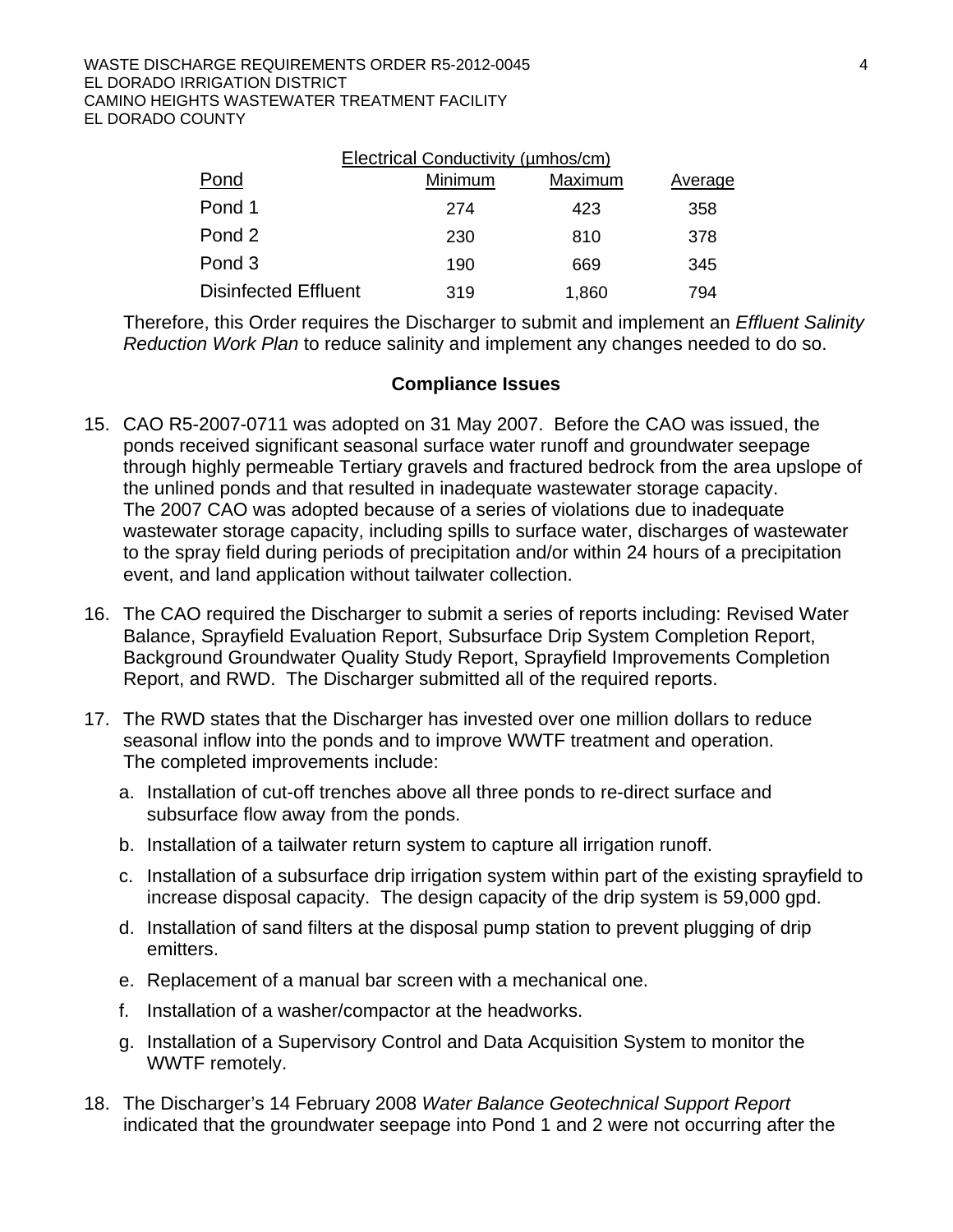January 2007 installation of cut-off trenches above the ponds. The same report indicates the groundwater seepage rate for Pond 3 was 14.1 gallons per minute (gpm) (20,000 gpd) at a 95-percent confidence level for the months of February through May based on the Discharger's monthly reports from 2003 through 2007. The *Water Balance Geotechnical Support Report* recommends a groundwater seepage rate of 14 gpm for Pond 3 in a 100-year rainfall event.

19. The CAO requires the Discharger to monitor freeboard levels in Pond 3 twice per week, to prepare monthly calculation of the volume of inflow and infiltration (I/I) entering the ponds between 1 October and 31 May each year, and to include the data in the monthly monitoring reports. The freeboard levels for Pond 3 have been reported and the monitoring data during the last two wet seasons are summarized below. However, the I/I calculations have not been reported in the monitoring reports.

| Maximum Pond Depth: 12 feet |         |         |                 |  |  |  |
|-----------------------------|---------|---------|-----------------|--|--|--|
| Date                        | Minimum | Maximum | Monthly Average |  |  |  |
| 12/2009                     | 6.8     | 9.4     | 8.5             |  |  |  |
| 01/2010                     | 7.7     | 11.4    | 9.6             |  |  |  |
| 02/2010                     | 7.2     | 9.0     | 8.0             |  |  |  |
| 03/2010                     | 6.0     | 9.0     | 7.9             |  |  |  |
| 12/2010                     | 7.4     | 9.8     | 8.6             |  |  |  |
| 01/2011                     | 3.6     | 7.2     | 5.7             |  |  |  |
| 02/2011                     | 4.9     | 8.0     | 6.7             |  |  |  |
| 03/2011                     | 3.2     | 5.3     | 4.8             |  |  |  |

#### Pond 3 Freeboard (feet) **Maximum Pond Depth: 12 feet**

The Pond 3 freeboard levels have met the two-foot requirement in the WDRs. The monitoring reports indicate that there have been no spills from Pond 3 since 2009.

20. The Discharger's January 2012 revised water balance demonstrates that the WWTF has a capacity for a monthly average dry weather influent flow of 60,000 gpd and a maximum wet weather peak influent flow of 76,000 gpd based on a 100-year return period 365-day precipitation event. The water balance indicates that the spray field has a capacity of 40,000 gpd and the drip irrigation system has a capacity of 59,000 gpd. The water balance includes the groundwater seepage into Pond 3 and the tailwater and storm water returned to the WWTF.

## **Wastewater Collection System**

- 21. The Camino Heights community has approximately 9,000 feet of gravity flow sewer collection system.
- 22. A "sanitary sewer overflow" is defined as a discharge to ground or surface water from the sanitary sewer system at any point upstream of the WWTF. Temporary storage and conveyance facilities (such as wet wells, regulated impoundments, tanks, highlines, etc.) may be part of a sanitary sewer system and discharges into these facilities are not considered sanitary sewer overflows, provided that the waste is fully contained within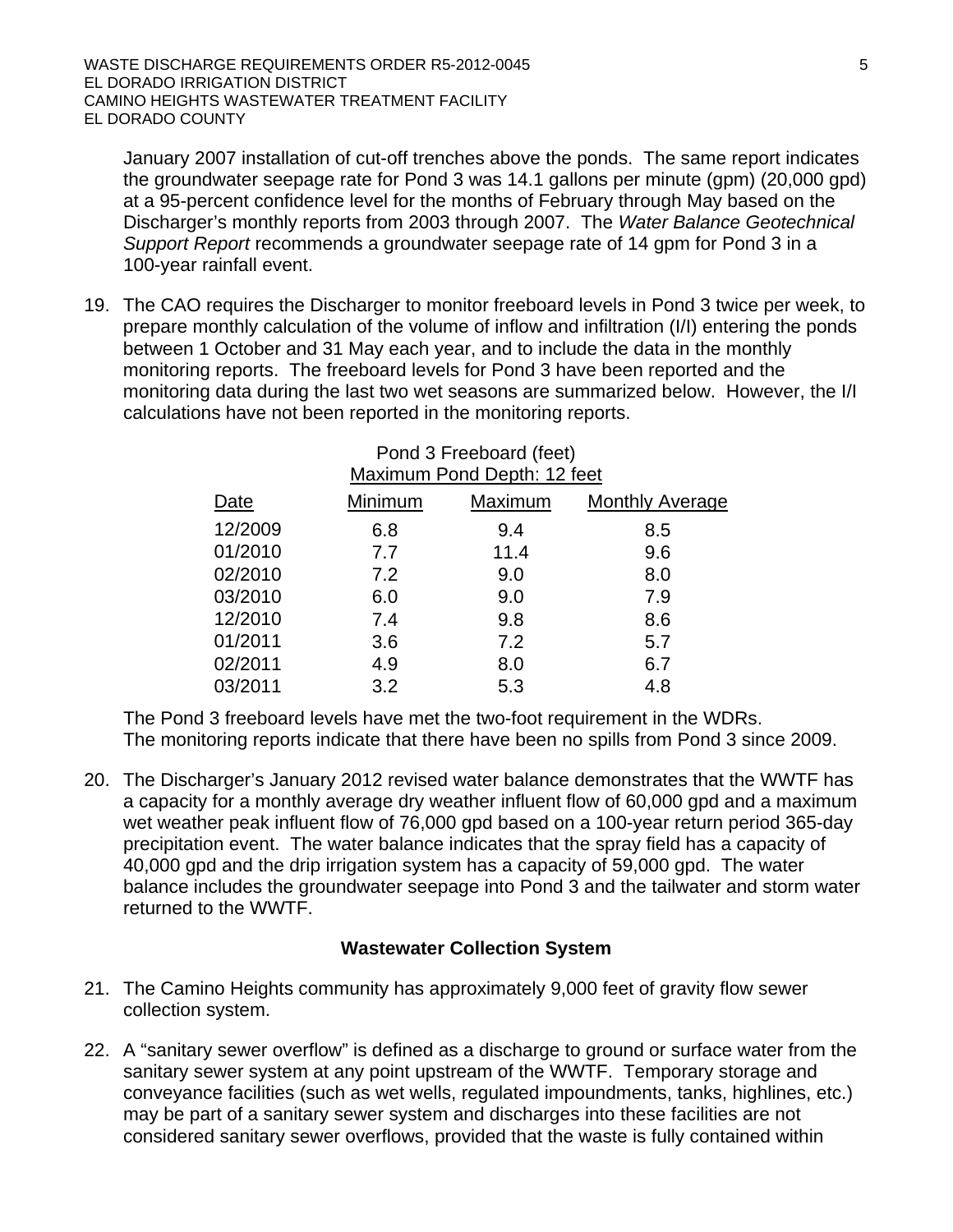these temporary storage/conveyance facilities and then properly disposed. Sanitary sewer overflow is also defined in State Water Resources Control Board (State Water Board) Order 2006-0003-DWQ, *Statewide General Waste Discharge Requirements for Sanitary Sewer Systems.*

- 23. Potential causes of sanitary sewer overflows include grease blockages, root blockages, debris blockages, sewer line flood damage, manhole structure failures, vandalism, pump station mechanical failures, power outages, storm or groundwater inflow/infiltration, lack of capacity, and/or contractor caused blockages.
- 24. Sanitary sewer overflows often contain high levels of suspended solids, pathogenic organisms, nutrients, oxygen demanding organic compounds, oil and grease, and other wastes. Sanitary sewer overflows can cause temporary exceedance of applicable water quality objectives, pose a threat to public health, adversely affect aquatic life, and impair the public recreational use and aesthetic enjoyment of surface waters in the area.
- 25. The Discharger is currently covered under State Water Board Order 2006-0003-DWQ.

#### **Site-Specific Conditions**

- 26. The WWTF is in the Kyburz Hydrologic Sub Area within the American River Hydrologic Unit Area No. 514.35, as depicted on the interagency hydrologic maps prepared by the Department of Water Resources in August 1986.
- 27. Surface soils at the WWTF consist of clay and silty sands to a depth of approximately five feet below ground surface (bgs) based on the boring logs.
- 28. The average annual precipitation is 38.86 inches per year and the 100-year, 365-day precipitation event is 72.3 inches. The mean reference evapotranspiration rate is approximately 40 inches per year. All portions of the WWTF are outside the 100-year flood zone.
- 29. Surrounding land use is low density residential.
- 30. The municipal water supply is obtained from either the North Fork of the American River or Jenkinson Lake. Based on the Discharger's 2010 *Annual Water Quality Report*, the chemical character of the water supply is summarized below.

| Constituent                    | units    | <b>Water Supply</b> |
|--------------------------------|----------|---------------------|
| <b>Total Dissolved Solids</b>  | mg/L     | 45                  |
| <b>Electrical Conductivity</b> | umhos/cm | 64                  |
| <b>Total Hardness</b>          | mg/L     | 16                  |
| Chloride                       | mg/L     | 4.3                 |
| Sodium                         | mg/L     | 4.9                 |
| Sulfate                        | mg/L     | 0.9                 |
| pH                             | Std.     | 77                  |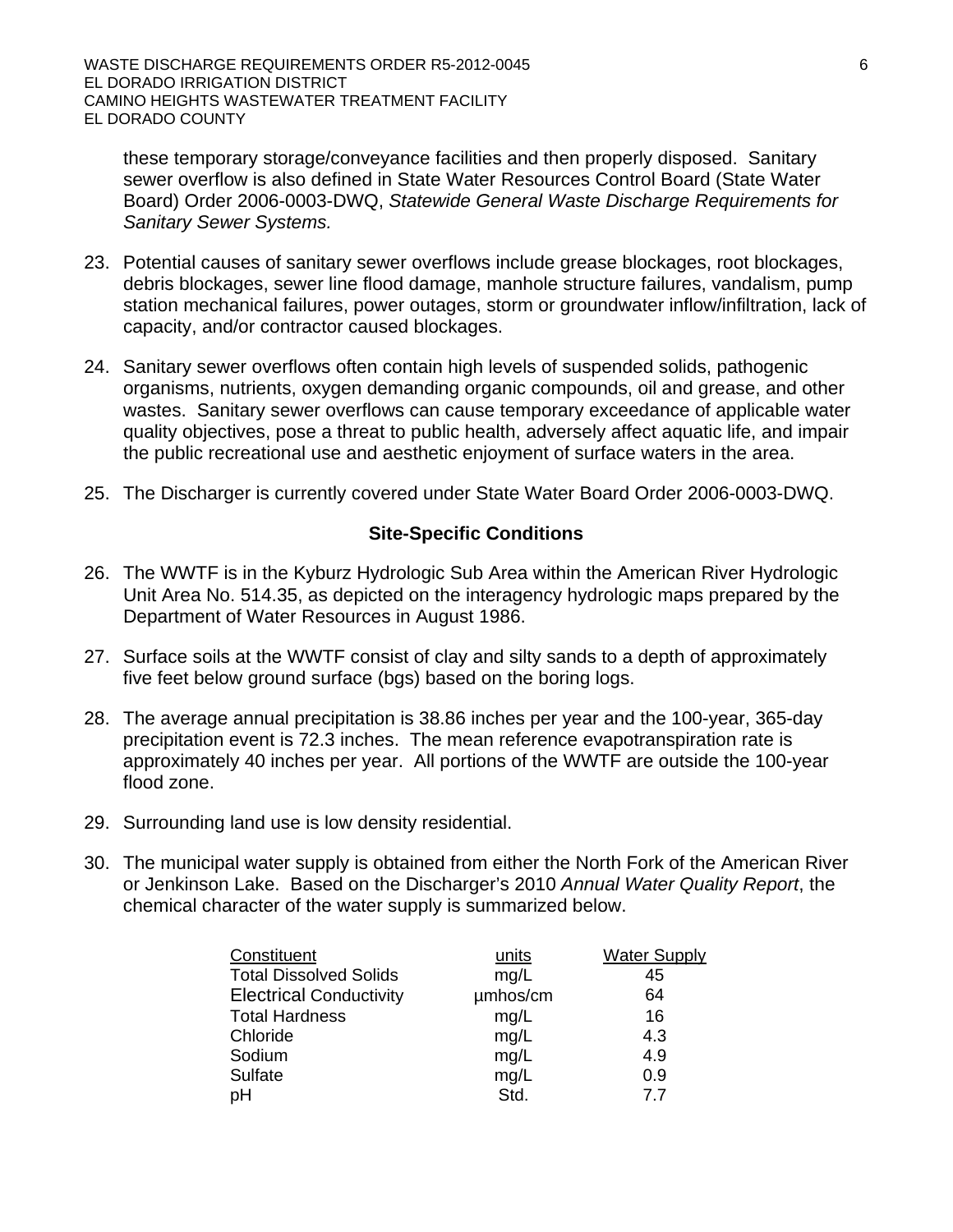#### **Groundwater Considerations**

31. In 2002, the Discharger installed five groundwater monitoring wells (MW1 through 5) to monitor shallow groundwater at the site. MW1 and MW5 were replaced by MW1A and MW5A in March 2004 (Attachment B) because they had gone dry. Monitoring well MW1A is upgradient of the ponds and the LAAs. Wells MW2, MW3 and MW4 are downgradient of the treatment ponds, and MW5A is downgradient of the LAAs. The following table presents a summary of the monitoring well construction details.

| <b>Groundwater Monitoring Well Construction Details</b> |              |                 |                   |                      |  |  |
|---------------------------------------------------------|--------------|-----------------|-------------------|----------------------|--|--|
| Monitoring                                              |              | Screen Interval | Range of Depth to | Groundwater          |  |  |
| Well ID                                                 | Depth (feet) | (feet, bgs)     | Water (feet, bgs) | Elevation (feet) $2$ |  |  |
| MW <sub>1</sub> A                                       | 78           | 52-78           | 41 to 49          | 2,504.57             |  |  |
| MW <sub>2</sub>                                         | 21.48        | $16^{1} - 21$   | 13 to 21          | 2,477.53             |  |  |
| MW <sub>3</sub>                                         | 20.52        | $15^1 - 20$     | 11 to 20          | 2,470.04             |  |  |
| MW4                                                     | 25.33        | $20^1 - 20$     | 11 to 18          | 2,484.07             |  |  |
| MW <sub>5</sub> A                                       | 98           | 64-98           | 55 to 79          | 2,424.83             |  |  |

1 <sup>1</sup> Estimated based on the April 2008 *Background Groundwater Quality Study Report*.<br><sup>2</sup> Groundwater cloyations as reported in September 2011

- Groundwater elevations as reported in September 2011.
- 32. The two replaced wells MW1A and MW5A are deeper than the other wells, but all are screened in the first encountered groundwater. Based on groundwater elevations, groundwater generally flows from northeast to west or southwest with a hydraulic gradient of approximately 0.05 feet/foot.
- 33. Groundwater quality has been characterized by quarterly sampling of monitoring wells from October 2007 through September 2011. A summary of average concentrations is presented in the table below for select constituents, along with the water quality objectives.

|                                                           | <b>Upgradient Well</b> |                 | Downgradient Well |      |                   | <b>Water Quality</b> |
|-----------------------------------------------------------|------------------------|-----------------|-------------------|------|-------------------|----------------------|
| Constituent                                               | MW1A                   | MW <sub>2</sub> | MW <sub>3</sub>   | MW4  | MW <sub>5</sub> A | Objective            |
| $TDS$ (mg/L)                                              | 168                    | 659             | 482               | 437  | 498               | $500^{1,3}$          |
| <b>Electrical Conductivity</b><br>$(\mu m \text{hos/cm})$ | 180                    | 1026            | 749               | 623  | 624               | $900^{1,3}$          |
| Nitrate/Nitrite as N (mg/L)                               | 1.2                    | 0.7             | 0.9               | 0.9  | 3.6               | 10 <sup>2</sup>      |
| Chloride (mg/L)                                           | 7.2                    | 124             | 52.8              | 107  | 118               | $250^{1,3}$          |
| Sodium (mg/L)                                             | 9.6                    | 51              | 67.2              | 42   | 22.3              | 69 <sup>3</sup>      |
| <b>Total Coliform Organisms</b><br>(MPN/100 mL)           | < 1.8                  | 141             | 662               | 23.4 | 2.0               | $2.2^4$              |

1 Secondary MCL.

2 Primary MCL.

3 The most stringent Agricultural Water Quality Goal that may be appropriate to implement the Basin Plan's toxicity objective for agricultural use of groundwater. However, site-specific data are needed to determine what concentration will protect the agriculture beneficial use.<br>Basin Plan numeric water quality objective

Basin Plan numeric water quality objective.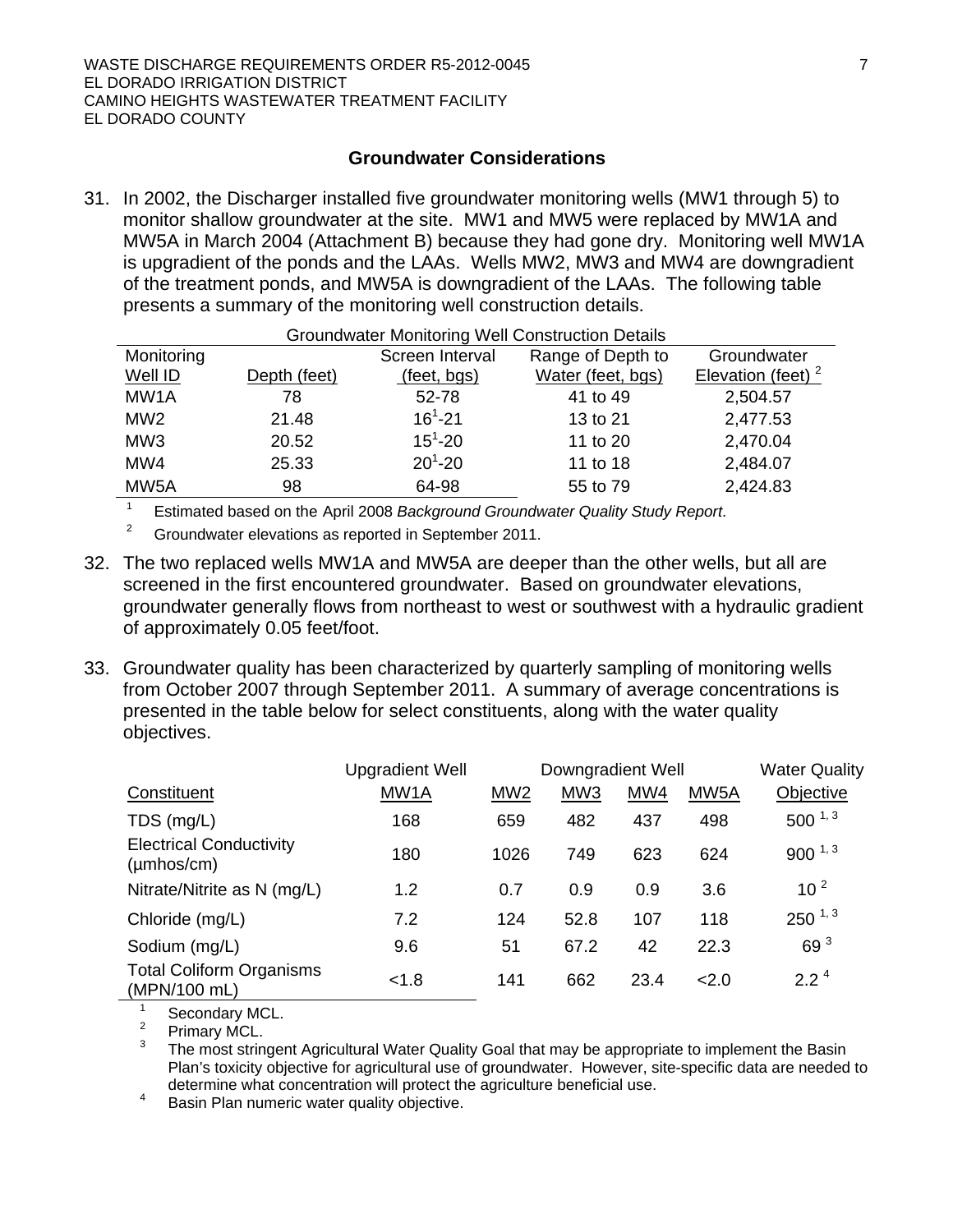- 34. A discussion of groundwater constituents is presented below:
	- a. The upgradient well MW1A has the lowest concentrations for the listed constituents except for nitrate as nitrogen compared to other wells. The average EC and average concentrations of TDS, chloride, sodium and total coliform in MW1A are less than Water Quality Objectives.
	- b. The average EC in MW1A is much less than that in MW2, MW3 and MW4, which would typically indicate degradation from the discharge because MW2, MW3, and MW4 are directly downgradient of the unlined treatment ponds. However, the average EC in the ponds is much less than the EC in those wells. Therefore, the EC levels in MW2, MW3 and MW4 may not be the result of the discharge. The significant EC differences between MW-1A and the wells downgradient of the ponds indicate that the upgradient and downgradient monitoring wells may have different groundwater sources, which may be caused by the local geology (i.e., fractured bedrock in the Sierra Foothills). MW1A does not appear suitable to provide samples that are representative of background groundwater quality.
	- c. The average chloride concentrations in all wells are less than 250 mg/L, which is the Secondary MCL for chloride. The average sodium concentrations are below 69 mg/L, which is the worst-case Agricultural Water Quality Goal for sodium. MW5A has the lowest average sodium concentration of all downgradient wells.
	- d. All pH levels observed were within the Basin Plan limits. The concentrations of nitrate as nitrogen in all wells were below the 10 mg/L Primary MCL, which is the Basin Plan water quality objective.
	- e. The total coliform organism concentrations in the upgradient well MW1 and the downgradient well MW5A are less than 2.2 MPN/100 mL, which is the Basin Plan numeric water quality objective. However, the other three downgradient monitoring wells have occasionally had total coliform organism concentrations greater than 2.2 MPN/100 mL. The groundwater coliform detections may be due to the wastewater percolation from the unlined ponds or cross-contamination of the monitoring wells during construction and/or subsequent sampling. To rule out cross-contamination of the monitoring wells as the cause of the coliform detections, this Order requires the Discharger to submit a *Groundwater Monitoring Well Disinfection Workplan* and a *Sampling and Analysis Plan* that defines appropriate sampling techniques to minimize potential re-contamination of the wells. If the coliform detections do not resolve quickly after workplan implementation or if coliform detections occur again, this Order requires the Discharger to identify the source of coliform organisms in groundwater. If the coliform organism detections are caused by the WWTF, then the Discharger is required to submit a workplan for additional treatment or control for coliform organisms. If it cannot be shown that the discharge is not the source of the coliform organisms in groundwater, the Discharger is required to fully implement the additional treatment and control within three years after recurrence of coliform detections in groundwater for two or more consecutive sampling events.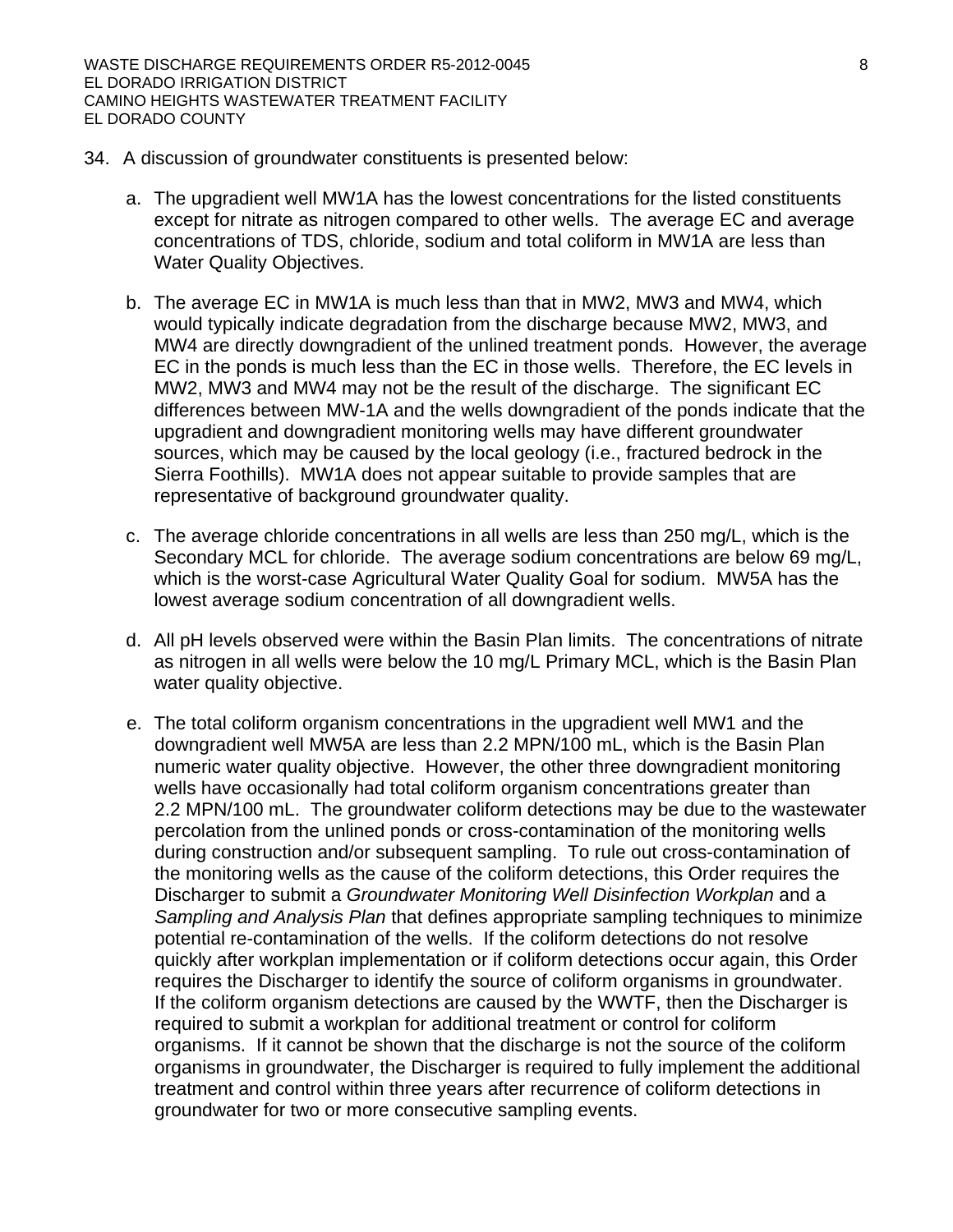35. The Discharger's April 2008 *Background Groundwater Quality Study Report* states that the spatial variation in groundwater quality between the upgradient and downgradient wells could be a result of groundwater degradation by the WWTF or natural groundwater conditions. The report states that traditional inter-well methods to evaluate groundwater degradation do not appear valid at this site because of the significant concentration differences observed in the upgradient and downgradient wells that could be the result of naturally occurring conditions, and the fact that there is no pre-discharge water quality data for the downgradient monitoring wells. Therefore, the report does not recommend inter-well analysis for setting background values or for assessing groundwater degradation. The report states that intra-well trend analysis may be useful for detecting and estimating future significant trends in the time series data. This Order requires the Discharger to evaluate groundwater quality annually using intra-well statistical analysis methods to determine compliance with the Groundwater Limitations of this Order.

#### **Basin Plan, Beneficial Uses, and Regulatory Considerations**

- 36. The *Water Quality Control Plan for the Sacramento River and San Joaquin River Basins*, Fourth Edition (hereafter "Basin Plan") designates beneficial uses, establishes water quality objectives, contains implementation plans and policies for protecting waters of the basin, and incorporates by reference plans and policies adopted by the State Board. Pursuant to Water Code section 13263(a), waste discharge requirements must implement the Basin Plan.
- 37. Surface water drainage is to Weber Creek, which is tributary to the South Fork of the American River. The beneficial uses of South Fork of the American River are municipal and domestic supply; hydropower generation; water contact and non-contact water recreation; warm freshwater habitat; cold freshwater habitat; spawning for cold water species; and wildlife habitat.
- 38. The Basin Plan designates the beneficial uses of underlying groundwater as municipal and domestic supply, agricultural supply, industrial service supply, and industrial process supply.
- 39. The Basin Plan establishes narrative water quality objectives for chemical constituents, tastes and odors, and toxicity in groundwater. It also sets forth a numeric objective for total coliform organisms.
- 40. The Basin Plan's narrative water quality objectives for chemical constituents, at a minimum, requires waters designated as domestic or municipal supply to meet the MCLs specified in Title 22 of the California Code of Regulations (hereafter "Title 22"). The Basin Plan recognizes that the Central Valley Water Board may apply limits more stringent than MCLs to ensure that waters do not contain chemical constituents in concentrations that adversely affect beneficial uses.
- 41. In summary, the narrative toxicity objective requires that groundwater be maintained free of toxic substances in concentrations that produce detrimental physiological responses in human, animal, plant, or aquatic life associated with designated beneficial uses.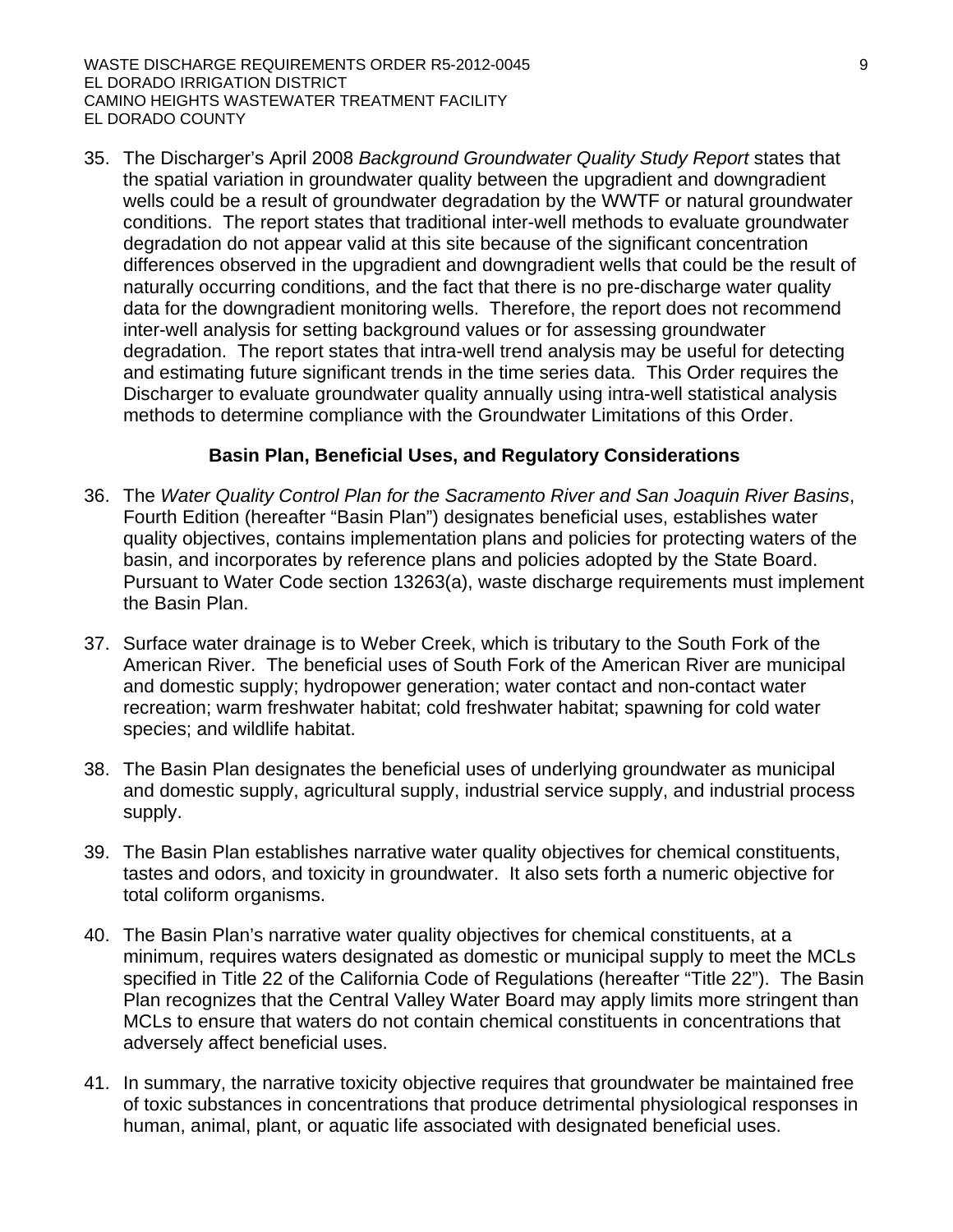Quantifying a narrative water quality objective requires a site-specific evaluation of those constituents that have the potential to impact water quality and beneficial uses.

42. The Basin Plan's numeric water quality objective for bacteria requires that the most probable number of coliform organisms over any seven-day period shall be less than 2.2 per 100 mL in MUN groundwater. The applicability of this objective to groundwater designated as MUN has been affirmed by State Water Board Order WQO-2003-0014 and by subsequent decisions of the Sacramento County Superior Court and California Court of Appeal, 3rd Appellate District.

#### **Antidegradation Analysis**

- 43. State Water Resources Control Board Resolution 68-16 ("Policy with Respect to Maintaining High Quality Waters of the State") (hereafter "Resolution 68-16") prohibits degradation of groundwater unless it has been shown that:
	- a. The degradation is consistent with the maximum benefit to the people of the State.
	- b. The degradation will not unreasonably affect present and anticipated future beneficial uses.
	- c. The degradation does not result in water quality less than that prescribed in state and regional policies, including violation of one or more water quality objectives, and
	- d. The Discharger employs best practicable treatment or control (BPTC) to minimize degradation.
- 44. Degradation of groundwater by some of the typical waste constituents released with discharge from a municipal wastewater utility, after effective source control, treatment, and control measures are implemented, is consistent with the maximum benefit to the people of the State. The technology, energy, water recycling, and waste management advantages of municipal utility service far exceed any benefits derived from reliance on numerous, concentrated individual wastewater systems, and the impact on water quality will be substantially less. The economic prosperity of valley and foothill communities and associated industry is of maximum benefit to the people of the State, and provides sufficient justification for allowing the limited groundwater degradation that may occur pursuant to this Order.
- 45. Constituents of concern that have the potential to degrade groundwater include salts (primarily EC, sodium, and chloride), nutrients, and coliform organisms, as discussed below:
	- a. The Secondary MCL for EC is 900 µmhos/cm as a recommended level, 1600 µmhos/cm as an upper level, and 2200 µmhos/cm as a short-term maximum. The Central Valley Water Board must determine the applicable numeric limit to implement the narrative objective for the protection of agricultural supply. The most limiting agricultural water quality goal may be as low as 700 µmhos/cm as a long-term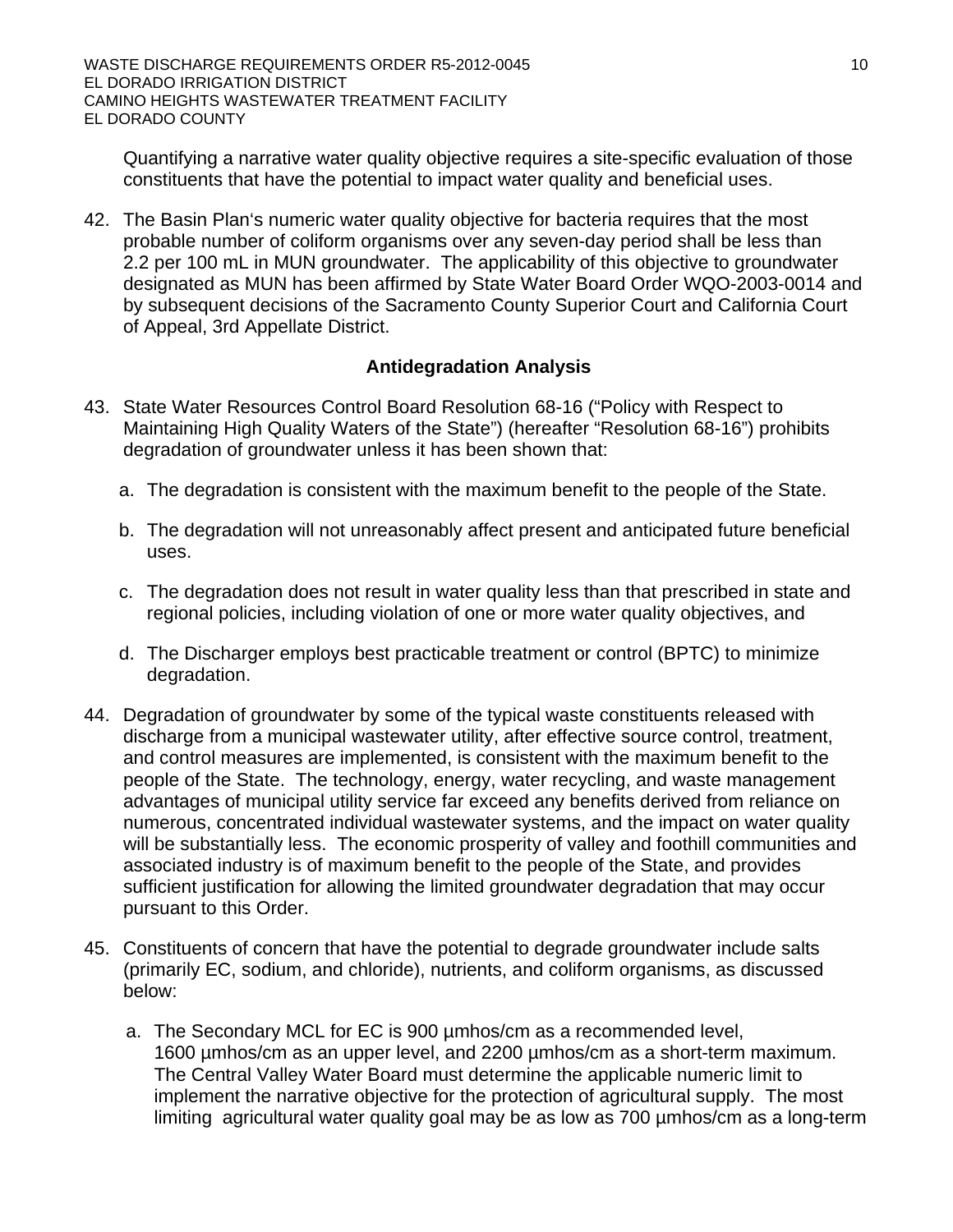average based on Water Quality for Agriculture, Food and Agriculture Organization of the United Nations—Irrigation and Drainage Paper No. 29, Rev. 1 (R.S. Ayers and D.W. Westcot, Rome, 1985). However, the 700 µmhos/cm agricultural water quality goal is not a site-specific goal or objective, but rather a general measure of electrical conductivity that was determined to protect salt-sensitive crops, such as beans, carrots, turnips, and strawberries under certain soil and climate conditions. Most other crops can tolerate higher EC concentrations without harm. Site specific levels of EC for the receiving waters to interpret the narrative chemical constituents objective in the Basin Plan for protection of agricultural supply are necessary. Overall, salinity of agricultural irrigation water must be maintained at levels in which growers do not need to take extra measures to minimize or eliminate any harmful impacts.

The Central Valley Water Board is currently implementing the CV-SALTS initiative to develop a Basin Plan Amendment that will establish a salt and nitrate Management Plan for the Central Valley. Through this effort the Basin Plan will be amended to define how the narrative water quality objective is to be interpreted for the protection of agricultural use. All studies conducted through this Order to establish an agricultural limit to implement the narrative objective will be reviewed by and consistent with the efforts currently underway by CV-SALTS. A review of the Discharger's monitoring reports shows that the average effluent EC is 794 µmhos/cm, with a range from 319 µmhos/cm to 1,860 µmhos/cm. The EC in the downgradient groundwater wells ranged from 623 umhos/cm to 1,026 umhos/cm. Based on these results, there is not sufficient information to allow determination of the appropriate toxicity objective to protect agriculture beneficial uses. Some degradation may have occurred as a result of the discharge. This Order does not allow degradation beyond that which may already exist and requires the Discharger to determine site-specific water quality objectives for salinity to implement the narrative toxicity objective for agricultural use of groundwater.

Because the upgradient and downgradient monitoring wells may have different groundwater sources, it is not appropriate to set a numerical EC limitation for groundwater. The Groundwater Limitations of this Order prohibit any statistically significant EC increase in the downgradient wells and require the Discharger to evaluate groundwater EC annually using intra well statistical analysis methods. This Order includes a performance-based effluent limitation of 900 umhos/cm for EC as an annual average, which is subject to review and revision depending on the results of that study and the outcome of the Discharger's salinity reduction efforts.

b. For nutrients such as nitrate, the potential for unreasonable degradation depends not only on the quality of the treated effluent, but the ability of the vadose zone below the effluent storage/disposal ponds to provide an environment conducive to nitrification and denitrification to convert the effluent nitrogen to nitrate and the nitrate to nitrogen gas before it reaches the water table. Effluent and groundwater monitoring data for the wastewater treatment plant site do not indicate unreasonable degradation due to nitrate and the plants grown at the LAAs should remove most of the nitrogen in the applied wastewater. However, groundwater is shallow downgradient of the unlined ponds, so there is some threat that the discharge could cause a violation of the MCL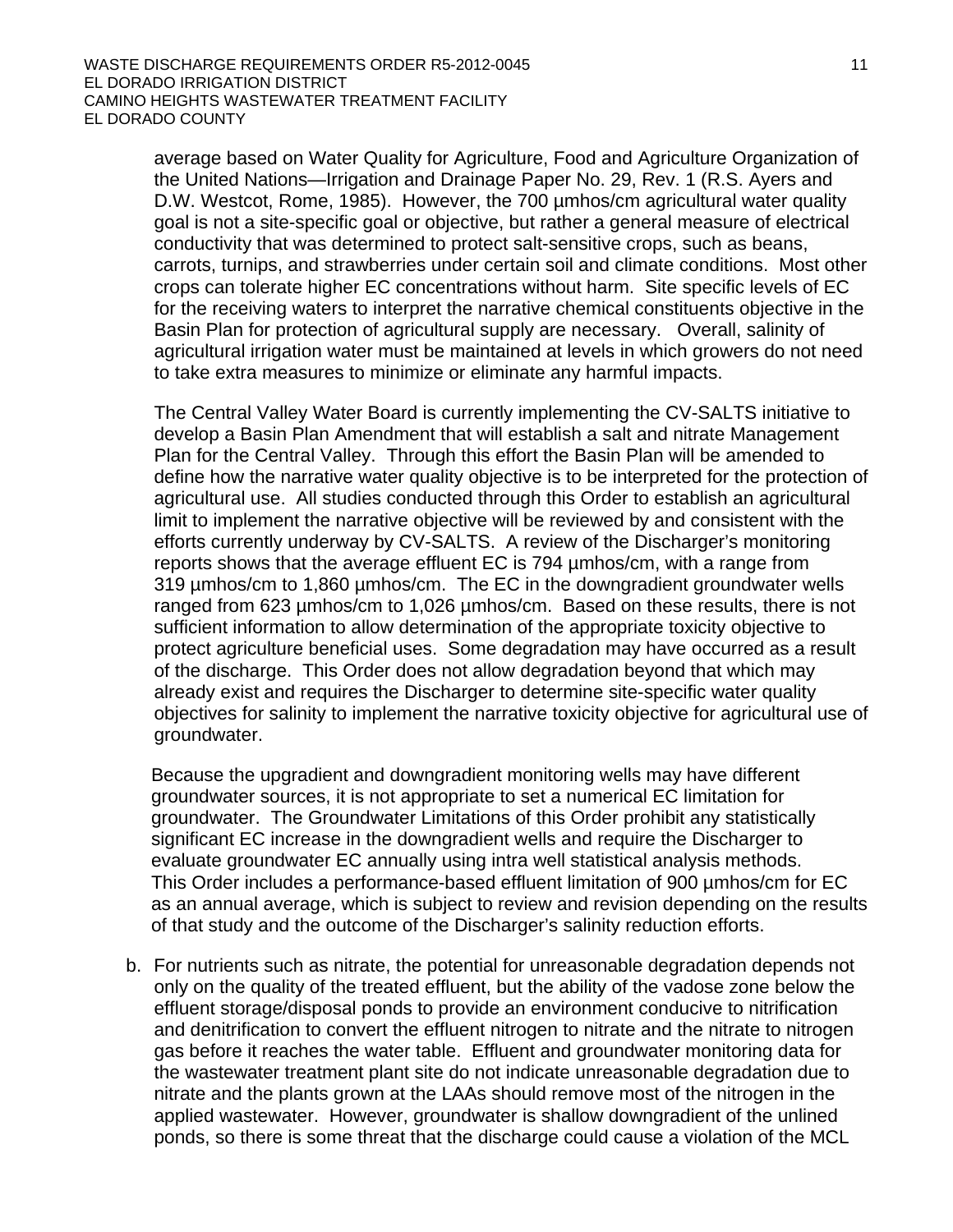for nitrate, which is 10 mg/L as nitrogen. It is therefore appropriate to adopt an effluent limit of 10 mg/L total nitrogen and a groundwater limit of 10 mg/L nitrate as nitrogen to protect the municipal and domestic use of groundwater.

- c. For coliform organisms, the potential for exceedance of the Basin Plan numeric water quality objective depends on the ability of vadose zone soils below the treatment and storage ponds and saturated soils within the shallow water-bearing zone to provide adequate filtration. Historically, total coliform organism detections in groundwater monitoring wells exceeded the Basin Plan limit of 2.2 MPN/100 mL. Groundwater monitoring data for the wastewater treatment plant indicates that the soils beneath the treatment and storage ponds may not provide sufficient filtration. However, sampling will continue to provide site-specific data to determine the threat. This Order requires the Discharger continue to disinfect treated effluent and sets an effluent limit of 23 MPN/100mL for total coliform organisms. Disinfection reduces the potential threat to groundwater quality, but the use of sodium hypochlorite also increases the salinity of the effluent and creates trihalomethanes, neither of which is desirable. Additionally, disinfection does not prevent coliform impacts at the treatment plant site because treatment takes place in unlined ponds prior to disinfection. Depending on the outcome of future groundwater data analysis, it may be necessary to provide less permeable liners for the treatment ponds and/or change the method of disinfection. It is therefore appropriate to adopt a numerical groundwater limitation of 2.2 MPN/100mL for total coliform organisms to protect the municipal and domestic use of groundwater and provide a time schedule to come into compliance with that limit.
- 46. The Discharger currently provides treatment and control of the discharge that incorporates:
	- a. Screening to remove solids and debris from the raw sewage;
	- b. Secondary treatment;
	- c. Disinfection of wastewater;
	- d. A tailwater return system to capture all irrigation runoff;
	- e. Installation of a Supervisory Control and Data Acquisition System to monitor the WWTF remotely.
- 47. Although some treatment and control has been implemented at the WWTF, the Discharger may need to propose and implement additional treatment or control, which may include installing liners in the treatment ponds, in order to comply with the Groundwater Limitations of this Order. This Order provides a time schedule for the Discharger to do so.

#### **Other Regulatory Considerations**

- 48. Based on the threat and complexity of the discharge, the facility is determined to be classified as 2B as defined below:
	- a. Category 2 threat to water quality: "Those discharges of waste that could impair the designated beneficial uses of the receiving water, cause short-term violations of water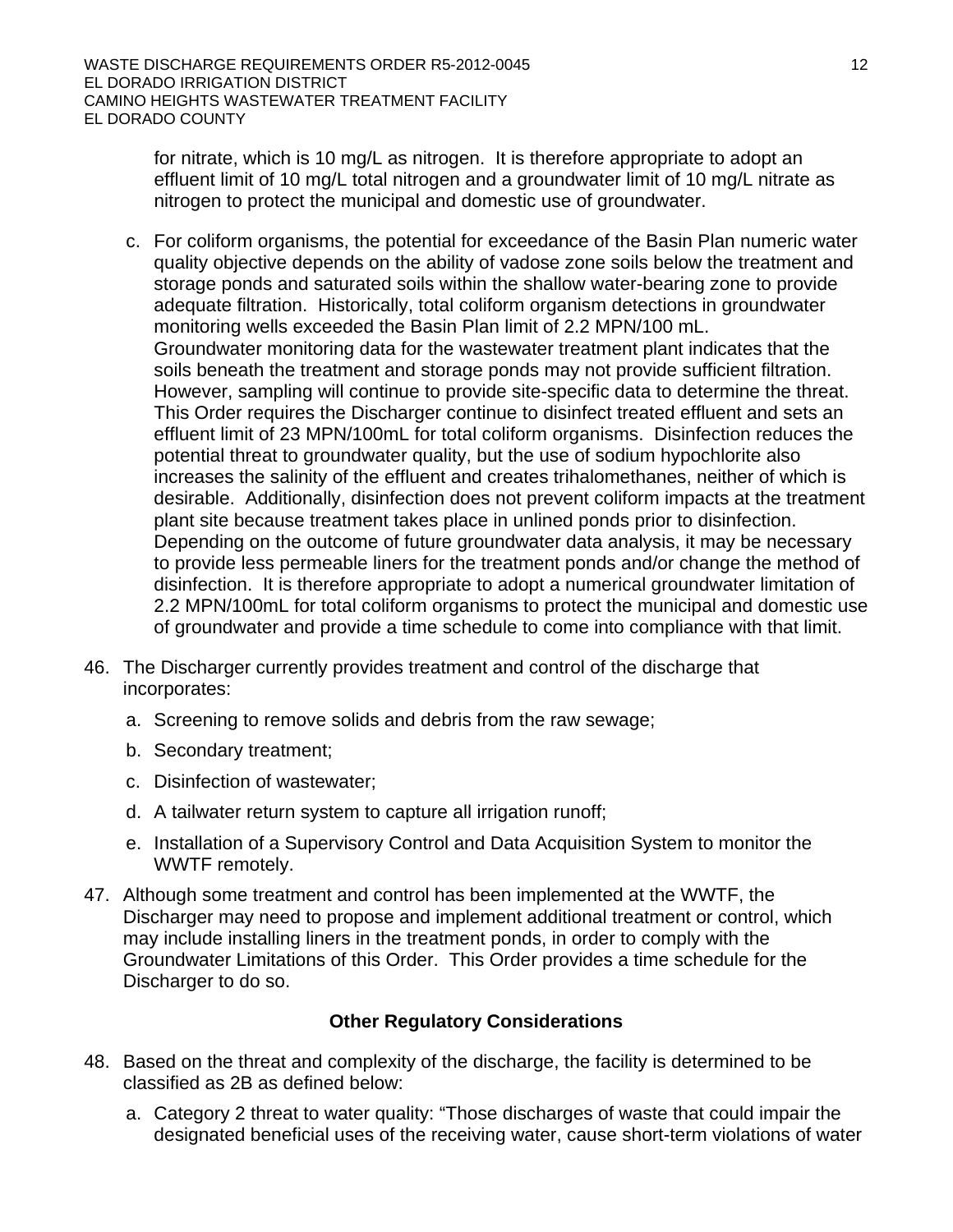quality objectives, cause secondary drinking water standards to be violated, or cause a nuisance."

- b. Category B complexity: "Any discharger not included [as Category A] that has physical, chemical, or biological treatment systems (except for septic systems with subsurface disposal) or any Class 2 or Class 3 waste management units."
- 49. State regulations that prescribe procedures for detecting and characterizing the impact of waste constituents from waste management units on groundwater are found in California Code of Regulations, title 27 ("Title 27"), section 20380 et seq. Title 27 conditionally exempts certain activities from its provisions. To qualify for an exemption, the activity must meet, and continue to meet, specified preconditions. Section 20090 of Title 27 contains conditional exemptions that are relevant to the discharge:
	- (a) Sewage Discharges of domestic sewage or treated effluent which are regulated by WDRs, or for which WDRs have been waived, and which are consistent with applicable water quality objectives, and treatment or storage facilities associated with municipal wastewater treatment plants, provided that residual sludges or solid waste from wastewater treatment facilities shall be discharged only in accordance with the applicable SWRCB-promulgated provisions of this division.
	- (b) Wastewater Discharges of wastewater to land, including but not limited to evaporation ponds, percolation ponds, or subsurface leach fields if the following conditions are met:
		- (1) the applicable regional water quality control board has issued WDRs, or waived such issuance;
		- (2) the discharge is in compliance with the applicable water quality control plan; and
		- (3) the wastewater does not need to be managed according to Chapter 11, Division 4.5, Title 22 of this code as a hazardous waste.
- 50. The discharge authorized herein and the treatment and storage facilities associated with the discharge, except for discharges of residual sludge and solid waste, are exempt from the requirements of Title 27 as follows:
	- a. Treatment Ponds 1, 2 and 3 are exempt from Title 27 pursuant to section 20090(a) because they are treatment ponds associated with a municipal domestic wastewater treatment plant.
	- b. The LAAs are exempt from Title 27 pursuant to section 20090(b) because:
		- i. The Central Valley Water Board is issuing WDRs.
		- ii. Based on evidence of salinity and total coliform groundwater degradation, the discharge may not currently be in compliance with the Basin Plan. However, to ensure compliance with the Antidegradation Policy, this Order requires that the Discharger comply with a time schedule to meet protective effluent limits for salinity, disinfect the groundwater monitoring wells and improve groundwater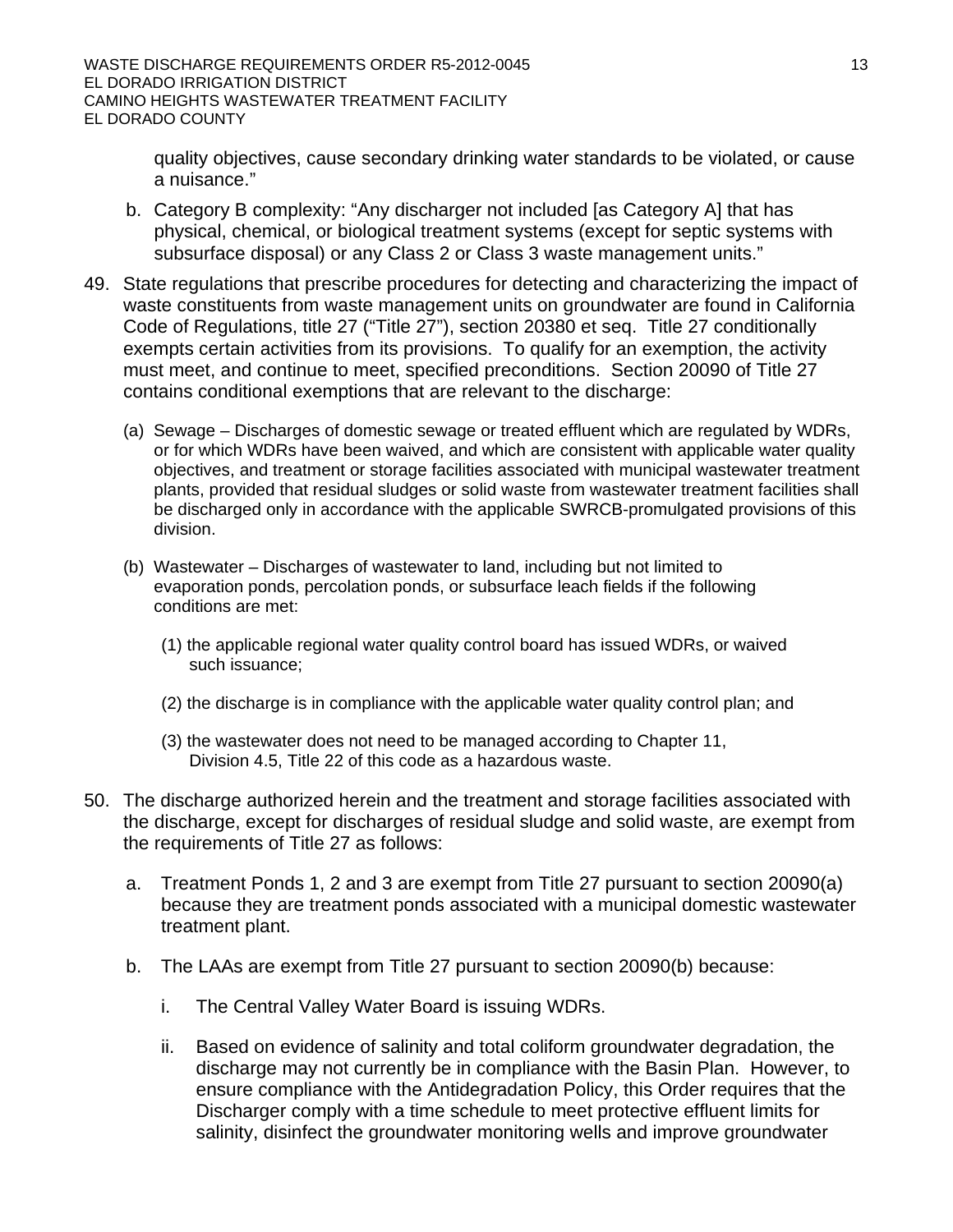sampling protocols to eliminate potential cross-contamination. If coliform organisms are still present in groundwater after a period of post-disinfection monitoring, this Order also requires the Discharger to implement additional treatment and/or improved containment as needed to ensure compliance with the Basin Plan.

- iii. The treated effluent discharged to the LAAs does not need to be managed as hazardous waste.
- 51. Although the WWTF is exempt from Title 27, the statistical data analysis methods of Title 27, section 20415(e) are appropriate for determining whether the discharge complies with Groundwater Limitations specified in this Order.
- 52. The State Board adopted Water Quality Order 97-03-DWQ (NPDES General Permit CAS000001) specifying waste discharge requirements for discharges of storm water associated with industrial activities, and requiring submittal of a Notice of Intent by all affected industrial dischargers. The wastewater treatment plant has a design capacity of less than 1.0 mgd, and therefore the Discharger is not required to obtain coverage under NPDES General Permit CAS000001.
- 53. On 2 May 2006, the State Water Board adopted Statewide General Waste Discharge Requirements for Sanitary Sewer Systems General Order No. 2006-0003-DWQ (the "General Order"). The General Order requires all public agencies that own or operate sanitary sewer systems greater than one mile in length to comply with the Order. The Discharger's collection system exceeds one mile in length, therefore the General Order is applicable.
- 54. Water Code section 13267(b) provides that:

In conducting an investigation specified in subdivision (a), the regional board may require that any person who has discharged, discharges, or is suspected of discharging, or who proposes to discharge within its region, or any citizen or domiciliary, or political agency or entity of this state who has discharged, discharges, or is suspected of discharging, or who proposes to discharge waste outside of its region that could affect the quality of the waters of the state within its region shall furnish, under penalty of perjury, technical or monitoring program reports which the board requires. The burden, including costs of these reports, shall bear a reasonable relationship to the need for the reports and the benefits to be obtained from the reports. In requiring those reports, the regional board shall provide the person with a written explanation with regard to the need for the reports, and shall identify the evidence that supports requiring that person to provide the reports.

The technical reports required by this Order and the attached Monitoring and Reporting Program R5-2012-0045 (MRP) are necessary to assure compliance with these waste discharge requirements. The Discharger owns and operates the facility that discharges the waste subject to this Order.

55. The California Department of Water Resources sets standards for the construction and destruction of groundwater wells (hereafter "DWR Well Standards"), as described in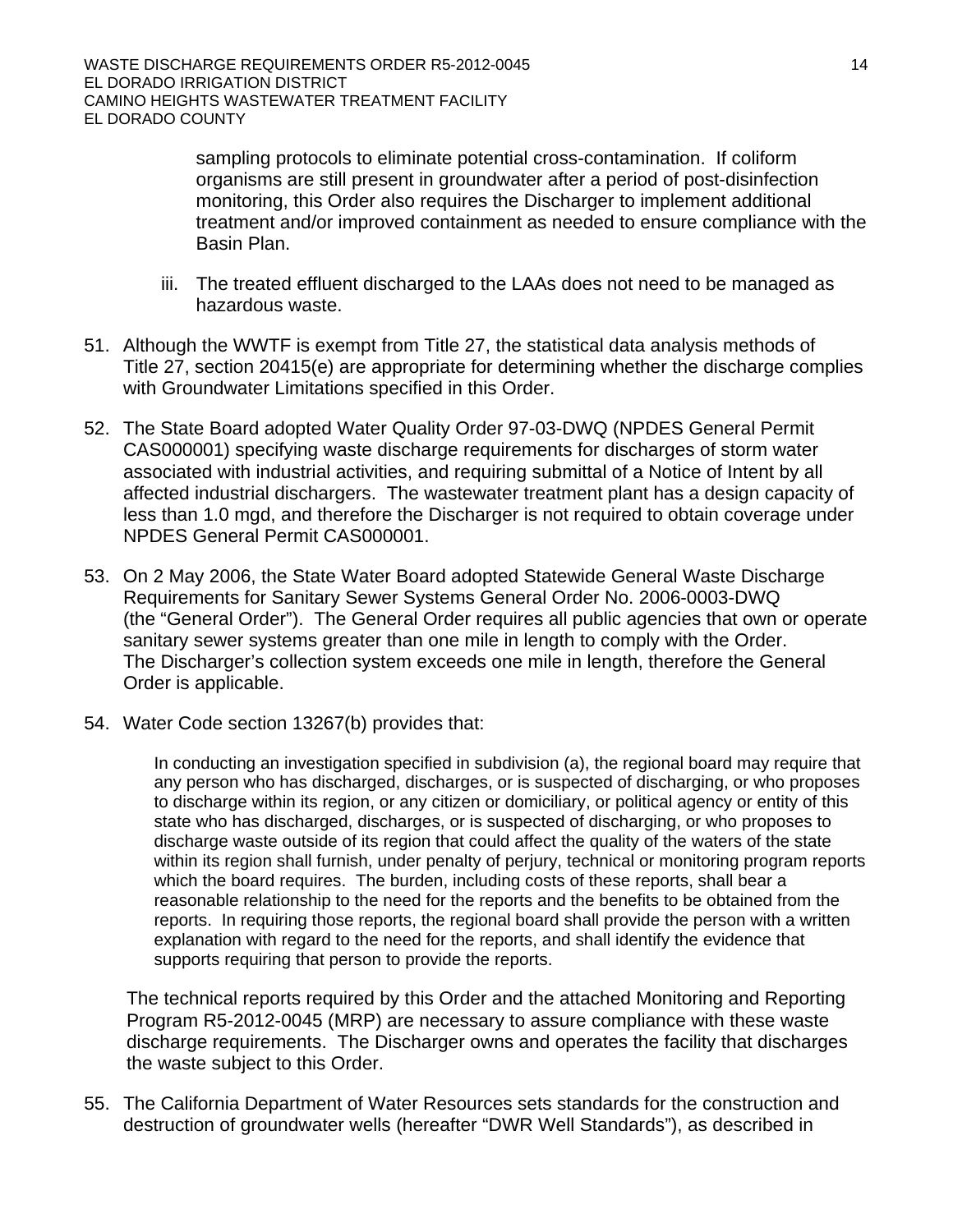*California Well Standards Bulletin 74-90* (June 1991) and Water Well Standards: *State of California Bulletin 94-81* (December 1981). These standards, and any more stringent standards adopted by the state or county pursuant to Water Code section 13801, apply to all monitoring wells used to monitor the impacts of wastewater storage or disposal governed by this Order.

- 56. On 9 August 2007, EI Dorado Irrigation District adopted a Notice of Exemption for installing a subsurface drip irrigation system on the existing LAAs pursuant to the California Environment Quality Act. The exemptions are categorical exemption pursuant to California Code of Regulations, title 14, section 15301, class 1(b) (existing sewerage facilities), and section 15303, New Construction or Conversion of Small Structures.
- 57. The action to adopt waste discharge requirements for this existing facility is exempt from the provisions of the California Environment Quality Act, in accordance with California Code of Regulations, title 14, section 15301, because the waste discharge requirements do not authorize an expansion of use beyond that which currently exists.
- 58. The United States Environmental Protection Agency (EPA) has promulgated biosolids reuse regulations in 40 CFR 503, Standard for the Use or Disposal of Sewage Sludge, which establishes management criteria for protection of ground and surface waters, sets application rates for heavy metals, and establishes stabilization and disinfection criteria.
- 59. The Central Valley Water Board is using the Standards in 40 CFR 503 as guidelines in establishing this Order, but the Central Valley Water Board is not the implementing agency for 40 CFR 503 regulations. The Discharger may have separate and/or additional compliance, reporting, and permitting responsibilities to the EPA.
- 60. Pursuant to Water Code section 13263(g), discharge is a privilege, not a right, and adoption of this Order does not create a vested right to continue the discharge.

#### **Public Notice**

- 61. All the above and the supplemental information and details in the attached Information Sheet, which is incorporated by reference herein, were considered in establishing the following conditions of discharge.
- 62. The Discharger and interested agencies and persons have been notified of the intent to prescribe waste discharge requirements for this discharge, and they have been provided an opportunity for a public hearing and an opportunity to submit their written views and recommendations.
- 63. All comments pertaining to the discharge were heard and considered in a public meeting.

**IT IS HEREBY ORDERED** that Order 5-01-100 is rescinded except for the purpose of enforcement and, pursuant to Water Code sections 13263 and 13267, the El Dorado Irrigation District, it agents, successors, and assigns, in order to meet the provisions contained in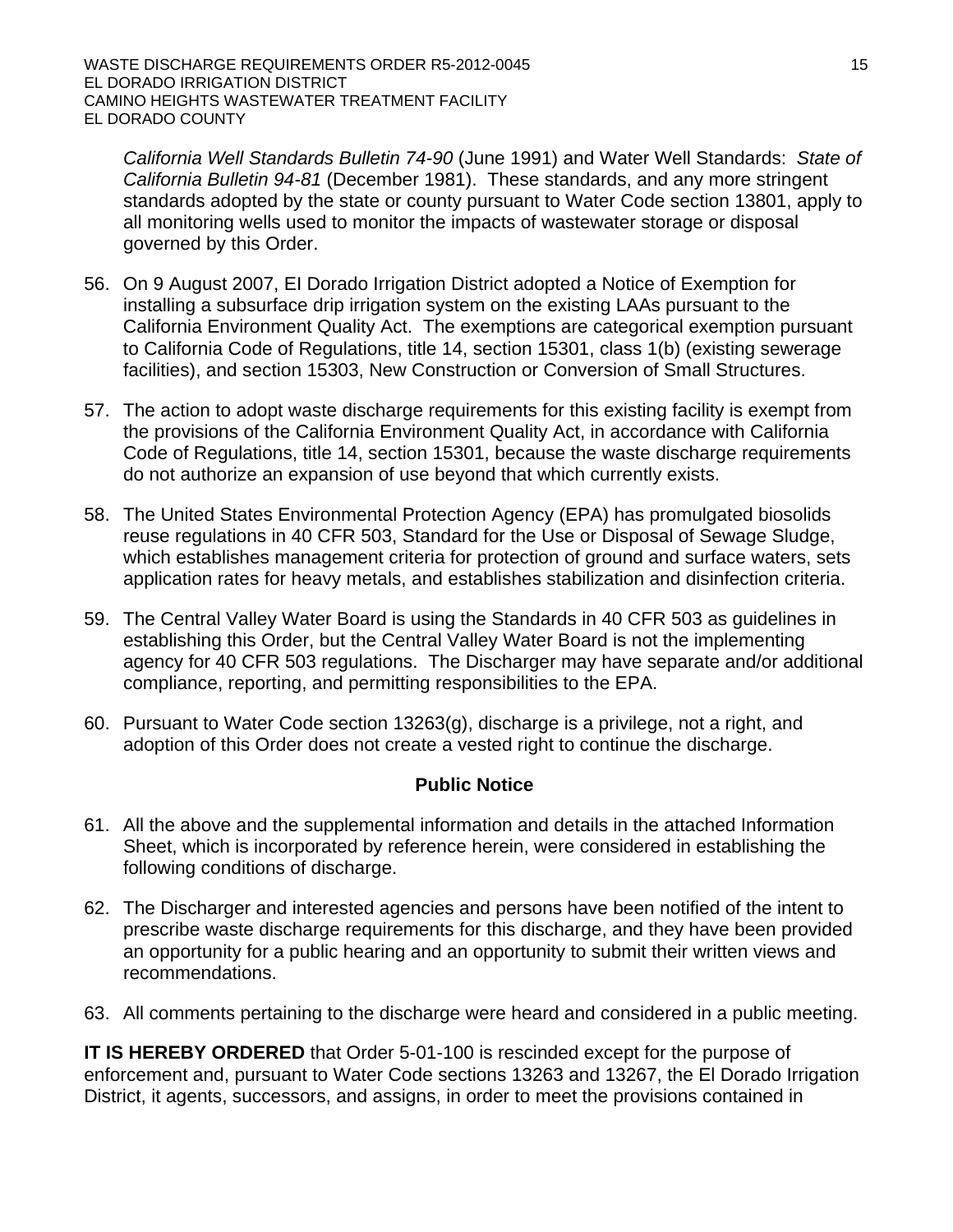Division 7 of the Water Code and regulations adopted hereunder, shall comply with the following:

*[Note: Other prohibitions, conditions, definitions, and some methods of determining compliance are contained in the attached "Standard Provisions and Reporting Requirements for Waste Discharge Requirements" dated 1 March 1991.]*

### **A. Discharge Prohibitions**

- 1. Discharge of wastes to surface waters or surface water drainage courses is prohibited.
- 2. Bypass or overflow of untreated or partially treated waste is prohibited.
- 3. Discharge of wastewater at a location or in a manner different from that described in the Findings is prohibited.
- 4. Discharge of waste classified as "hazardous" under California Code of Regulations, title 23, section 2521, is prohibited.
- 5. Discharge of waste classified as 'designated', as defined in Water Code section 13173, is prohibited.
- 6. Discharge of toxic substances into the wastewater treatment system or land application areas such that biological treatment mechanisms are disrupted is prohibited.
- 7. Surfacing of wastewater outside and/or downgradient of the ponds or LAAs is prohibited.

## **B. Discharge Specifications:**

1. The influent flows to the WWTF shall not exceed the following limits:

| <b>Influent Flow Measurement</b>         | Influent Flow Limit |
|------------------------------------------|---------------------|
| Total Annual Flow <sup>1</sup>           | 23 million gallons  |
| Average Dry Weather Flow <sup>2, 3</sup> | 60,000 gpd          |
| Maximum Average Daily Flow <sup>4</sup>  | 76,000 gpd          |

Based on the calendar year (January through December).

 $2$  Dry weather is defined as the months of July through September, inclusive.

- $3$  As determined by the total influent flow for the dry weather period divided by 92.
- $4$  As determined by the total influent flow for the calendar month divided by the number of days in that month.
- 2. The monthly average effluent flow to the spray disposal field shall be no greater than 40,000 gpd.
- 3. The monthly average effluent flow to the subsurface drip irrigation field shall be no greater than 59,000 gpd.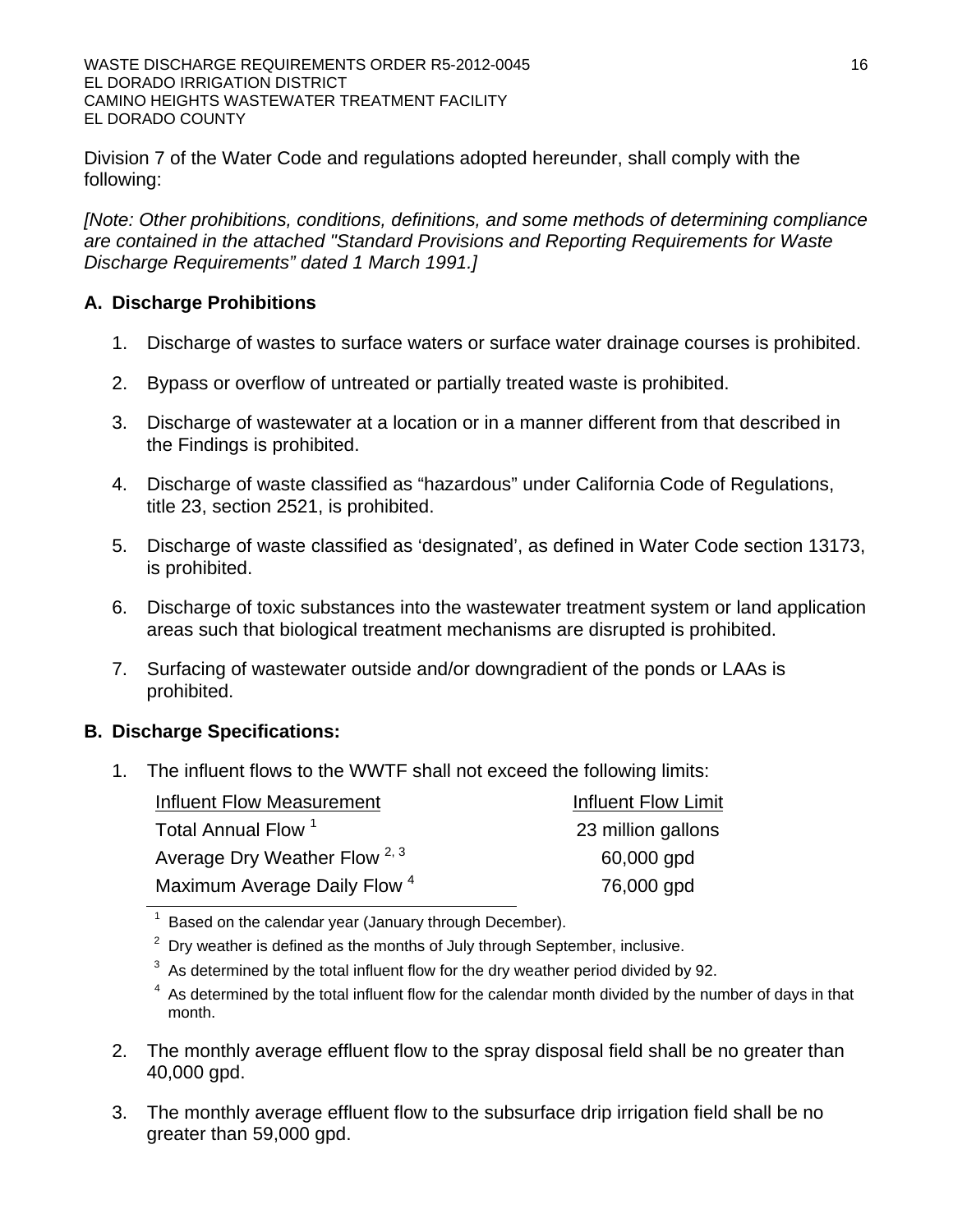- 4. The discharge shall not cause degradation of any water supply.
- 5. Neither the treatment nor the discharge shall cause a pollution or nuisance as defined by the Porter-Cologne Water Quality Control Act, section 13050.
- 6. The discharge shall remain within the permitted waste treatment/containment structures and land application areas at all times.
- 7. Public contact with wastewater shall be precluded or controlled through such means as fences, signs, or acceptable alternatives.
- 8. No waste constituent shall be released or discharged, or placed where it will be released or discharged, in a concentration or in a mass that causes violation of the Groundwater Limitations.
- 9. Objectionable odors originating at the facility shall not be perceivable beyond the limits of the property at an intensity that creates or threatens to create nuisance conditions.
- 10. As a means of discerning compliance with Discharge Specification B.9, the dissolved oxygen (DO) content in the upper one foot of any wastewater pond shall not be less than 1.0 mg/L for three consecutive weekly sampling events. If the DO in any single pond is below 1.0 mg/L for three consecutive sampling events, the Discharger shall report the findings to the Central Valley Water Board in writing within 10 days and shall include a specific plan to resolve the low DO results within 30 days.
- 11. The Discharger shall operate all systems and equipment to maximize treatment of wastewater and optimize the quality of the discharge.
- 12. All ponds and open containment structures shall be managed to prevent breeding of mosquitoes. Specifically:
	- a. An erosion control program shall be implemented to ensure that small coves and irregularities are not created around the perimeter of the water surface.
	- b. Weeds shall be minimized through control of water depth, harvesting, or herbicides.
	- c. Dead algae, vegetation, and debris shall not accumulate on the water surface.
	- d. If needed, the Discharger shall consult and coordinate with the local Mosquito Abatement District to minimize the potential for mosquito breeding.
- 13. All treatment, storage, and disposal facilities shall be designed, constructed, operated, and maintained to prevent inundation or washout due to floods with a 100-year return frequency.
- 14. The treatment, storage, and disposal ponds or structures shall have sufficient capacity to accommodate allowable wastewater flow, design seasonal precipitation, and ancillary inflow and infiltration during the winter while ensuring continuous compliance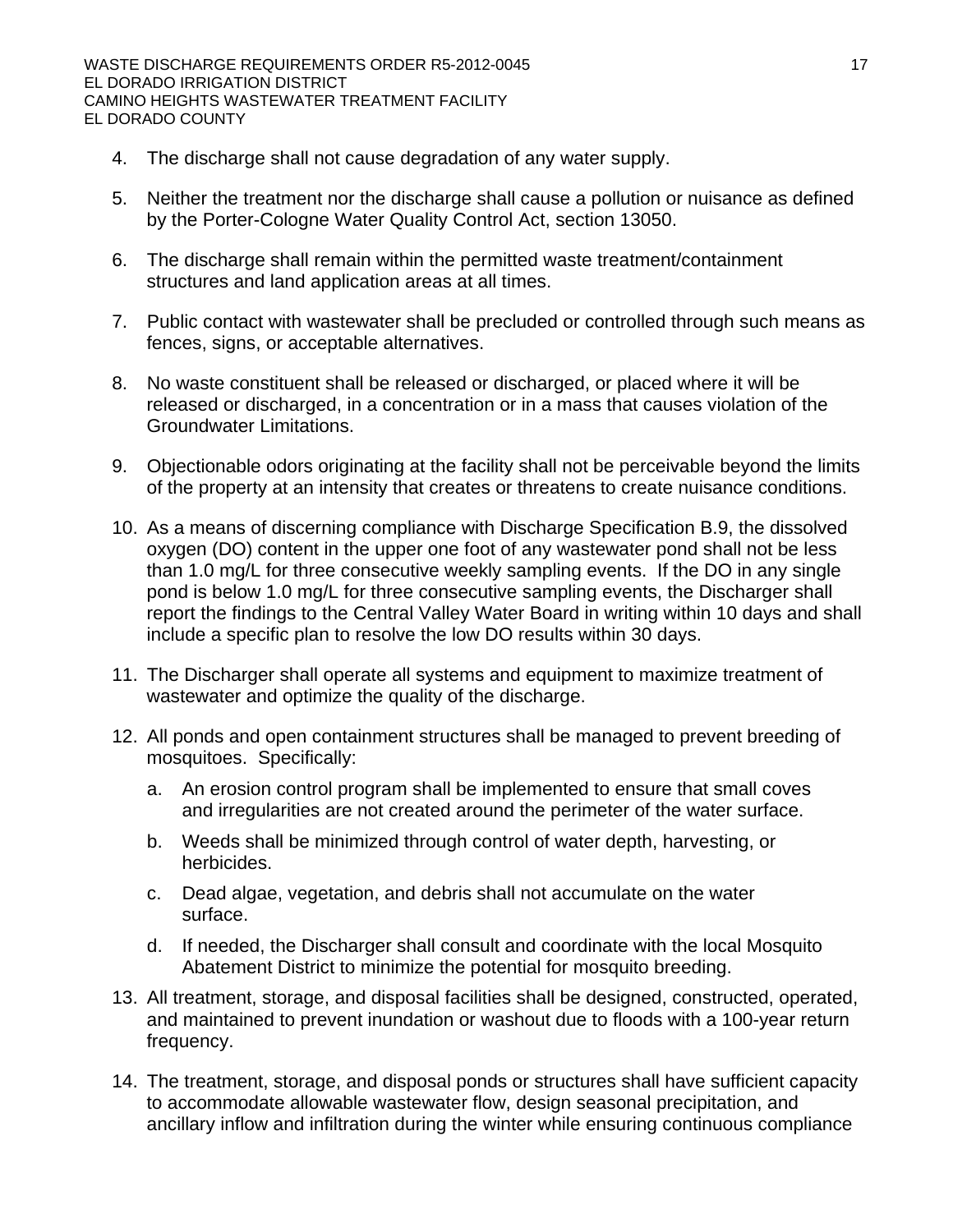with all requirements of this Order. Design seasonal precipitation shall be based on total annual precipitation using a return period of 100 years, distributed monthly in accordance with historical rainfall patterns.

- 15. The Discharger shall operate and maintain all ponds sufficiently to protect the integrity of containment dams and berms and prevent overtopping and/or structural failure. Unless a California-registered civil engineer certifies (based on design, construction, and conditions of operation and maintenance) that less freeboard is adequate, the operating freeboard in any pond shall never be less than two feet (measured vertically from the lowest possible point of overflow). As a means of management and to discern compliance with this requirement, the Discharger shall install and maintain a permanent staff gauge with calibration marks that clearly show the water level at design capacity and enable determination of available operational freeboard in Pond 3.
- 16. On or about **15 October** of each year, available pond storage capacity shall at least equal the volume necessary to comply with Discharge Specifications B.14 and B.15.

### **C. Land Application Area Specifications**

- 1. Irrigation runoff (tailwater) and storm water runoff shall be completely contained within the designated LAAs or be returned to the WWTF, and shall not enter any surface water drainage course.
- 2. Irrigation of the spray field shall not be performed during precipitation, within 24 hours after any measurable precipitation event, or when the ground is saturated.
- 3. The Discharger shall cease spray irrigation of wastewater when winds exceed 30 mph.
- 4. The discharge of treated wastewater to the spray field shall be at reasonable agronomic rates designed to maximize uptake and breakdown of waste constituents in the root zone and minimize the percolation of waste constituents below the root zone.
- 5. Application of effluent shall comply with the following setback requirements:

| Setback Definition <sup>1</sup>                                                            | Minimum Irrigation<br>Setback (feet) |
|--------------------------------------------------------------------------------------------|--------------------------------------|
| Edge of LAAs to property boundary                                                          | 50                                   |
| Edge of LAAs to public road                                                                | 50                                   |
| Edge of LAAs to irrigation well                                                            | 100                                  |
| Edge of LAAs to domestic well                                                              | 100                                  |
| Edge of LAAs to manmade or natural surface<br>water drainage course <sup>2</sup> or spring | 50                                   |

As defined by the wetted area produced during irrigation.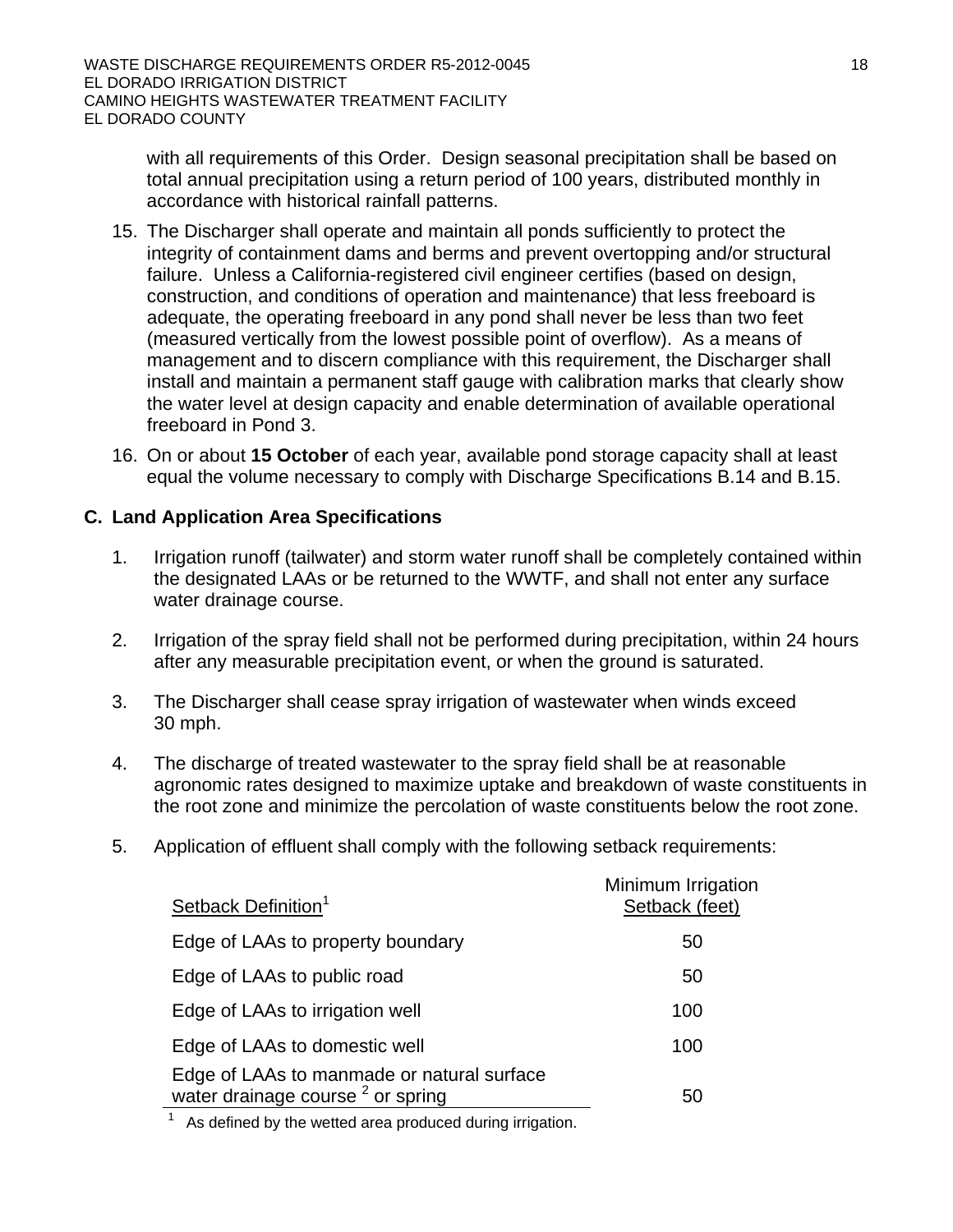- $2^{2}$  Excluding ditches used exclusively for tailwater return and drainages that do not discharge to surface waters.
- 6. The LAAs shall be managed to prevent breeding of mosquitoes. In particular:
	- a. There shall be no standing water 72 hours after irrigation ceases;
	- b. Low-pressure and unpressurized pipelines and ditches accessible to mosquitoes shall not be used to store tailwater or storm water runoff.

#### **D. Solids/Sludge Disposal Specifications**

- 1. Sludge means the solid, semisolid, and liquid residues removed during primary, secondary, or advanced wastewater treatment processes. Solid waste refers to grit and screenings generated during preliminary treatment. Residual sludge means sludge that will not be subject to further treatment at the facility. Biosolids refers to sludge that has undergone sufficient treatment and testing to qualify for reuse pursuant to federal and state regulations as a soil amendment for agriculture, silviculture, horticulture, and land recycling.
- 2. Sludge and solid waste shall be removed from screens, sumps, and ponds as needed to ensure optimal plant operation.
- 3. The Discharger shall monitor sludge accumulation in the wastewater treatment/storage ponds at least every five years **beginning in 2013**, and shall periodically remove sludge as necessary to maintain adequate storage capacity. Specifically, if the estimated volume of sludge in the treatment ponds exceeds 15 percent of the permitted pond capacity, the Discharger shall complete sludge cleanout within **12 months** after the date of the estimate.
- 4. Any handling and storage of residual sludge, solid waste, and biosolids at the WWTF shall be temporary (i.e., no longer than two years) and controlled and contained in a manner that minimizes leachate formation and precludes infiltration of waste constituents into soils in a mass or concentration that will violate the groundwater limitations of this Order.
- 5. Residual sludge, biosolids, and solid waste shall be disposed of in a manner approved by the Executive Officer and consistent with Division 2 of Title 27. Removal for further treatment, disposal, or reuse at disposal sites operated in accordance with valid waste discharge requirements issued by a Regional Water Board will satisfy this specification. This does not preclude land application of biosolids at the WWTF site in accordance with another Order (i.e., general or individual Waste Discharge Requirements).
- 6. Use of biosolids as a soil amendment shall comply with valid waste discharge requirements issued by a regional water board or the State Water Board except in cases where a local (e.g., county) program has been authorized by a regional water board. In most cases, this will mean the General Biosolids Order (State Water Resources Control Board Water Quality Order 2004-12-DWQ, "General Waste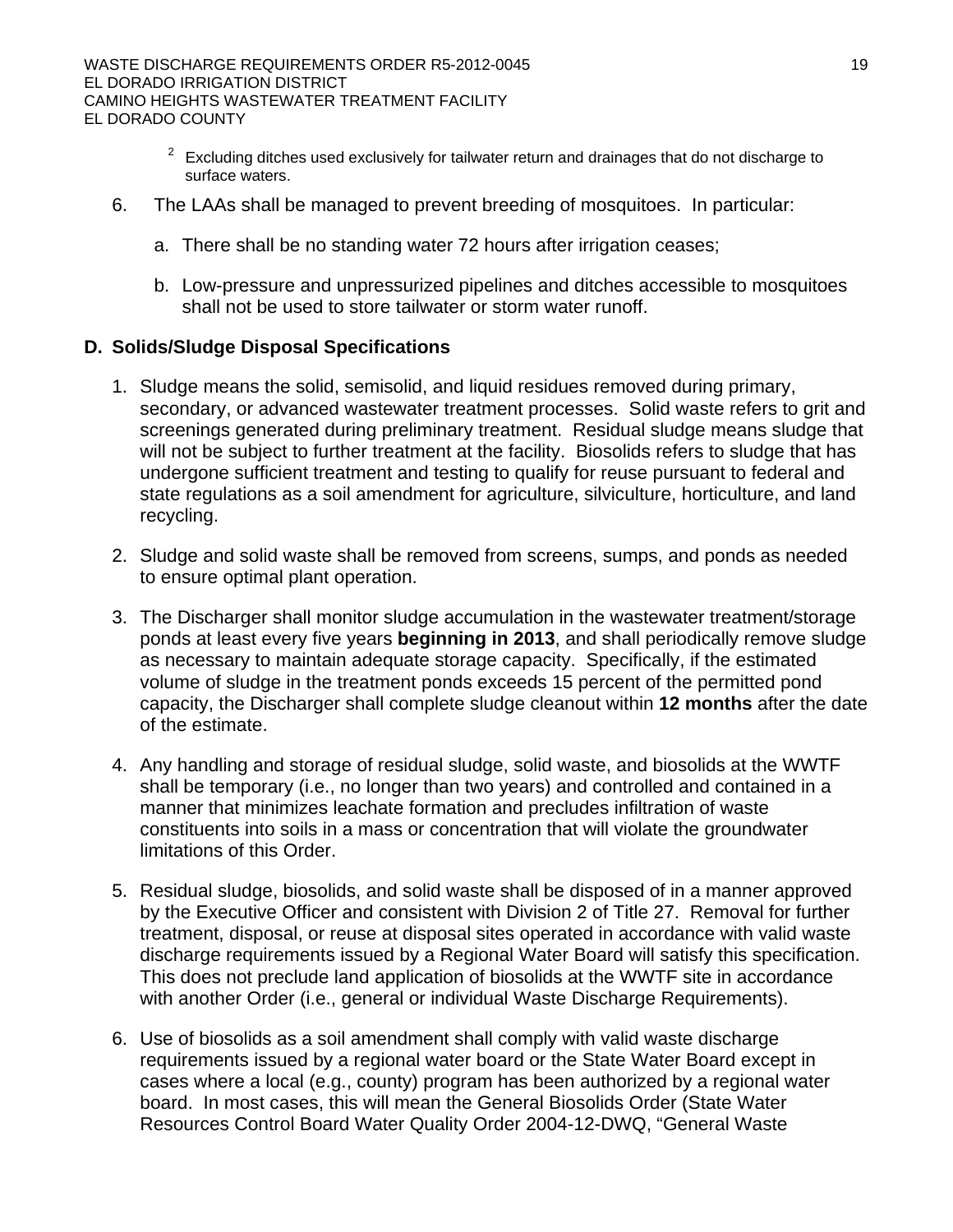Discharge Requirements for the Discharge of Biosolids to Land for Use as a Soil Amendment in Agricultural, Silvicultural, Horticultural, and Land Reclamation Activities"). For a biosolids use project to be covered by Order 2004-12-DWQ, the Discharger must file a complete Notice of Intent and receive a Notice of Applicability for each project.

- 7. Use and disposal of biosolids shall comply with the self-implementing federal regulations of 40 Code of Federal Regulations part 503, which are subject to enforcement by the U.S. EPA, not the Central Valley Water Board. If during the life of this Order, the State accepts primacy for implementation of part 503, the Central Valley Water Board may also initiate enforcement where appropriate.
- 8. Any proposed change in sludge use or disposal practice shall be reported in writing to the Executive Officer at least 90 days in advance of the change.

#### **E. Effluent Limitations**

With the exception of the pond pH limits, compliance with the following effluent limitations shall be determined based on analytical results for effluent samples obtained from the effluent monitoring point immediately downstream of the chlorine contact tank as shown on Attachment C.

1. **Effective immediately**, effluent discharged to the LAAs shall not exceed the following limits :

|                                                                 |          | Monthly | Monthly | Annual  |
|-----------------------------------------------------------------|----------|---------|---------|---------|
| Constituent                                                     | Units    | Average | Maximum | Average |
| $BOD5$ <sup>1</sup>                                             | mq/L     | 40      | 60      | $- -$   |
| Total Nitrogen as N                                             | mq/L     | 10      | $- -$   | $- -$   |
| <b>Electrical Conductivity</b>                                  | µmbos/cm | $- -$   | $- -$   | 900     |
| $\overline{1}$ E doubing and one domain defined at 200 $\Omega$ |          |         |         |         |

5-day biochemical oxygen demand at  $20^{\circ}$  C.

- 2. Effective immediately, prior to discharge to the LAAs, effluent shall not exceed the following limits for total coliform organisms:
	- a. The monthly median concentration of total coliform bacteria measured in the disinfected effluent shall not exceed 23 MPN per 100 milliliters. Compliance with this requirement shall be determined based on all samples collected in each calendar month.
	- b. The number of total coliform bacteria shall not exceed an MPN of 240 per 100 milliliters in more than one sample in any 30-day period.
- 3. Effective immediately, no wastewater contained in any pond shall have a pH of less than 6.5 or greater than 9.5.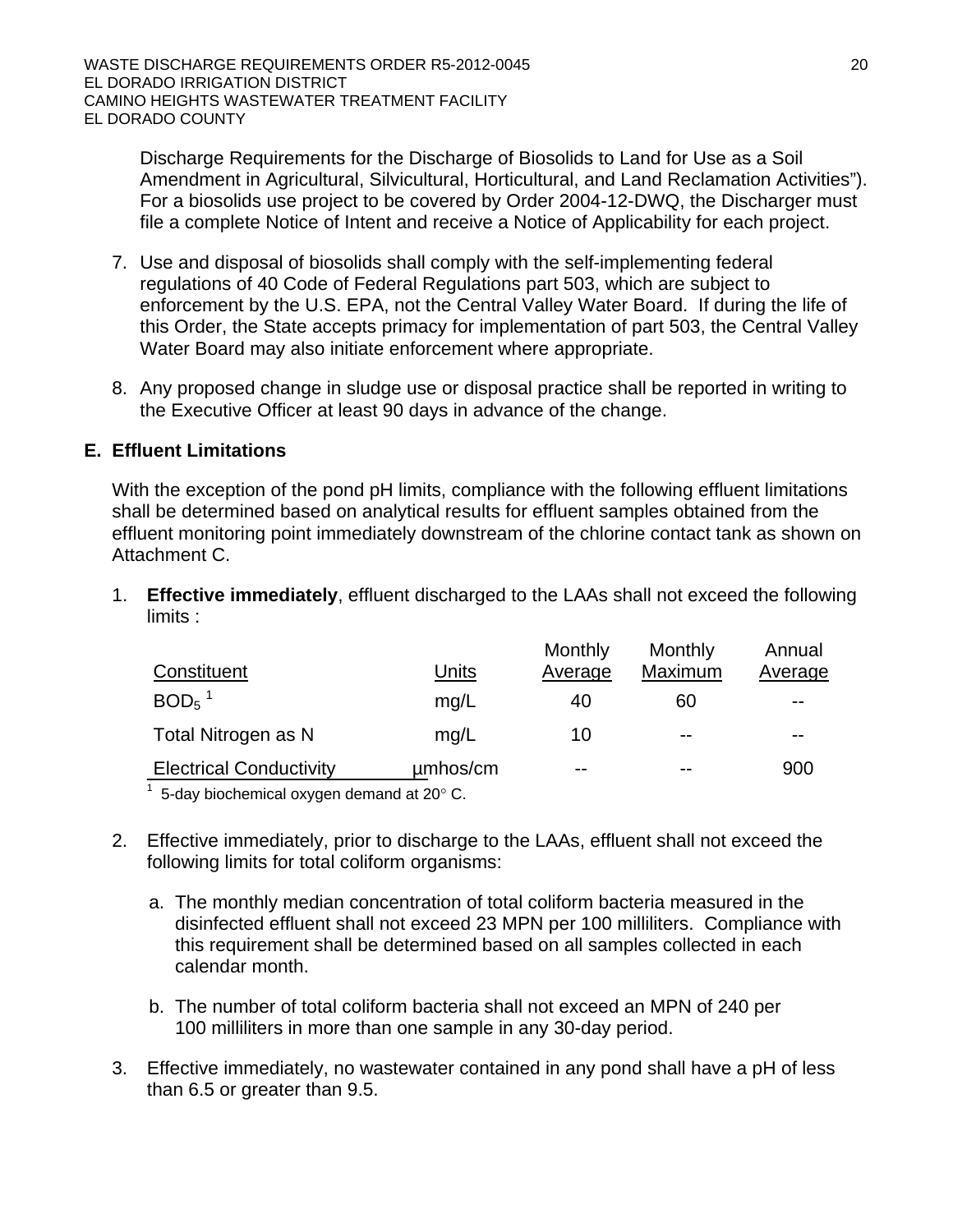#### **F. Groundwater Limitations:**

Compliance with the following limitations shall be determined annually based on statistical analysis of data from each downgradient compliance well using approved intrawell statistical methods. The current downgradient compliance wells are MW2, MW3, MW4, and MW5 as shown on Attachment B.

- 1. **Effective immediately**, release of waste constituents from any portion of the WWTF shall not cause groundwater to:
	- a. Exhibit an electrical conductivity level that constitutes a statistically significant increase over current groundwater quality.
	- b. Exceed a nitrate nitrogen concentration of 10 mg/L.
	- c. Exhibit a pH of less than 6.5 or greater than 8.4 pH units.
	- d. Contain taste or odor-producing constituents, toxic substances, or any other constituents in concentrations that exceed applicable water quality objectives, cause nuisance or adversely affect beneficial uses.
- 2. **Effective 1 September 2016**, release of waste constituents from any portion of the WWTF shall not cause groundwater to:
	- a. Exceed a total coliform organism concentration of 2.2 MPN/100mL.

#### **G. Provisions:**

- 1. The following reports shall be submitted pursuant to Section 13267 of the California Water Code and shall be prepared as described in Provision G.2.
	- a. By **1 March 2013**, the Discharger shall submit and implement an *Effluent Salinity Reduction Work Plan.* The plan shall evaluate sources of salinity in the disinfected effluent, describe available options to reduce salinity; and state the Discharger's specific plan for source control and/or operational changes.
	- b. By **1 December 2013**, the Discharger shall submit a *Local Agricultural Beneficial Use Study* that identifies crops that are currently grown or could be grown in the area around the WWTF and evaluate the groundwater salinity levels necessary to protect the beneficial uses of groundwater. The study shall evaluate how climate, river flow, background water quality, rainfall, and flooding affect salinity/EC requirements. Based on these factors, the study shall recommend site-specific numeric values for EC, TDS, sodium and chloride that fully protect the agricultural irrigation use of groundwater. The Central Valley Water Board will evaluate the recommendations, select appropriate values, reevaluate reasonable potential for salinity constituents, and reopen this Order to include appropriate effluent and/or groundwater limitations for these constituents.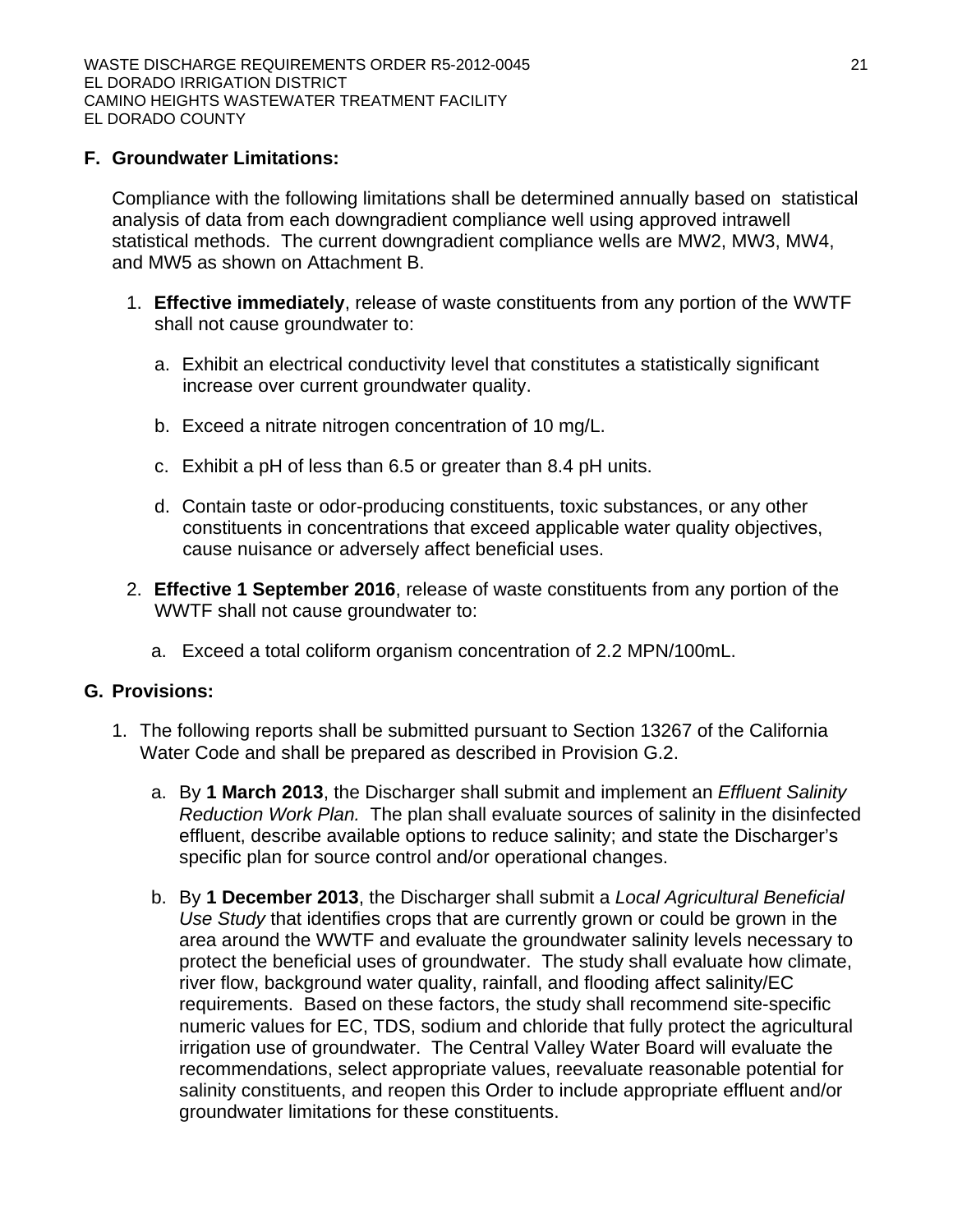- c. By **1 March 2013**, Discharger shall submit a *Groundwater Monitoring Well Disinfection Workplan* and a *Sampling and Analysis Plan*. The disinfection workplan shall provide detailed procedures for well disinfection, and include a schedule to complete the work by **1 September 2013**. The *Sampling and Analysis Plan* shall propose groundwater sampling techniques designed to minimize cross-contamination of the monitoring wells and groundwater samples with coliform organisms.
- d. By **1 October 2013**, the Discharger shall submit a report documenting completion of monitoring well disinfection in accordance with the approved *Disinfection Workplan* and implementation of the approved *Sampling and Analysis Plan*.
- e. If the coliform detections in groundwater do not resolve after monitoring well disinfection or if coliform detections occur again in two or more consecutive groundwater monitoring events after **September 2016**, then within **240** days of the recurrence, the Discharger shall submit a *Groundwater Coliform Investigation and Source Identification Report* that describes in detail the scope and specific methods that will be used to determine the source of coliform organisms in groundwater. If the WWTF is found to be the source or another source cannot be proven, then the Discharger shall submit and implement a workplan for additional treatment or control for coliform organisms to ensure compliance with the groundwater coliform limitation listed in Groundwater Limitation F.2 no later than **three** years from the date of the recurrence of coliform detection in groundwater.
- 2. If groundwater monitoring results show that the discharge of waste is causing groundwater to contain any waste constituents other than coliform organisms in concentrations statistically greater than the Groundwater Limitations of this Order, within **120** days of the request of the Executive Officer, the Discharger shall submit a BPTC Evaluation Workplan that sets forth the scope and schedule for a systematic and comprehensive technical evaluation of each component of the facility's waste treatment and disposal system to determine best practicable treatment or control for each waste constituent that exceeds a Groundwater Limitation. The workplan shall contain a preliminary evaluation of each component of the WWTF and effluent disposal system and propose a time schedule for completing the comprehensive technical evaluation. The schedule to complete the evaluation shall be as short as practicable, and shall not exceed one year from the date of workplan approval.
- 3. At least **180** days prior to any sludge removal and disposal, the Discharger shall submit a *Sludge Cleanout Plan*. The plan shall include a detailed plan for sludge removal, drying, and disposal. The plan shall specifically describe the phasing of the project, measures to be used to control runoff or percolate from the sludge as it is drying, and a schedule that shows how all dried biosolids will be removed from the site prior to the onset of the rainy season **(1 October)**. If the Discharger proposes to land apply biosolids at the effluent recycling site, the report shall include a Report of Waste Discharge and filing fee to apply for separate waste discharge requirements.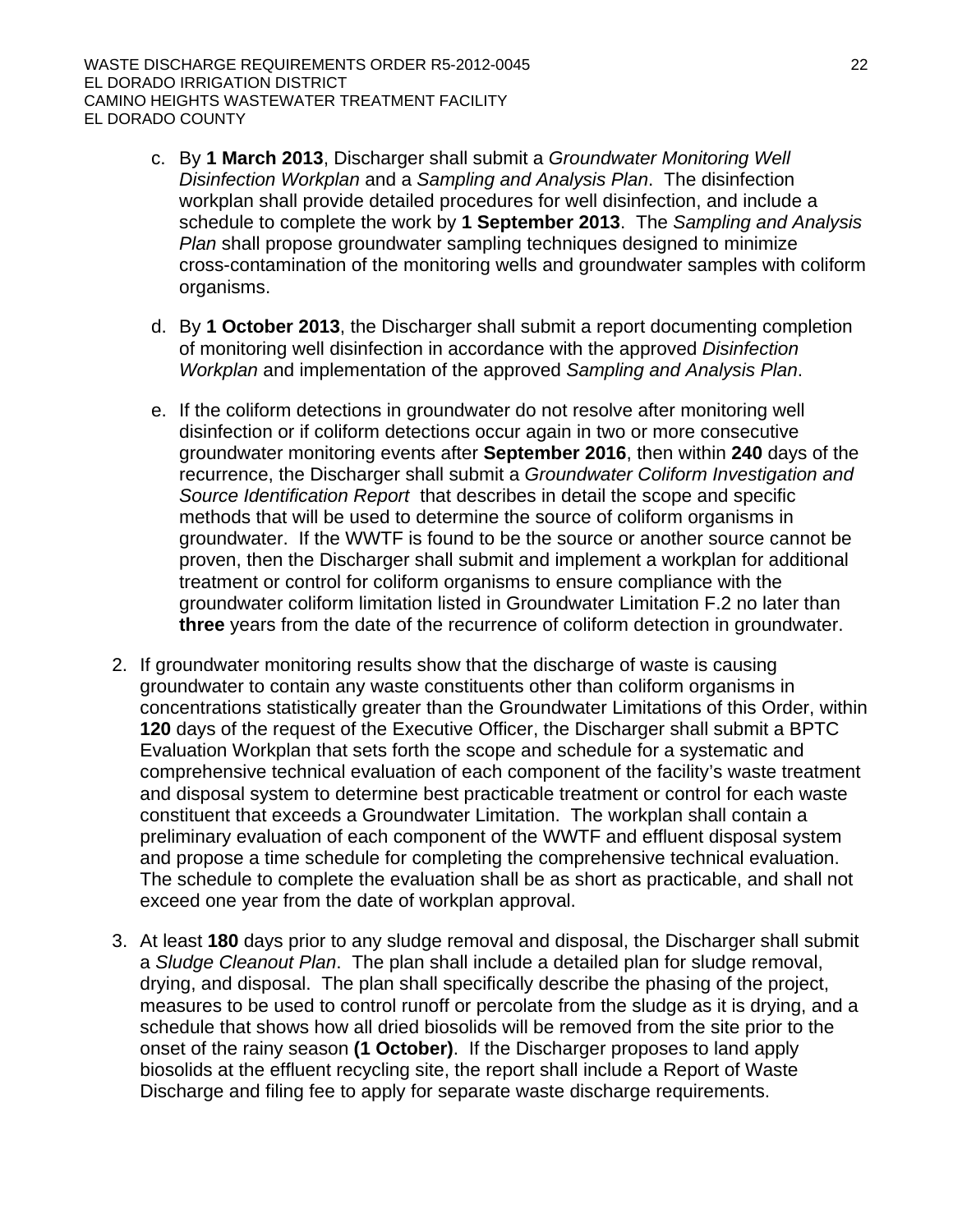- 4. A discharger whose waste flow has been increasing, or is projected to increase, shall estimate when flows will reach hydraulic and treatment capacities of its treatment, collection, and disposal facilities. The projections shall be made in January, based on the last three years' average dry weather flows, peak wet weather flows and total annual flows, as appropriate. When any projection shows that capacity of any part of the facilities may be exceeded in four years, the discharger shall notify the Central Valley Water Board by **31 January**.
- 5. In accordance with California Business and Professions Code sections 6735, 7835, and 7835.1, engineering and geologic evaluations and judgments shall be performed by or under the direction of registered professionals competent and proficient in the fields pertinent to the required activities. All technical reports specified herein that contain workplans for investigations and studies, that describe the conduct of investigations and studies, or that contain technical conclusions and recommendations concerning engineering and geology shall be prepared by or under the direction of appropriately qualified professional(s), even if not explicitly stated. Each technical report submitted by the Discharger shall bear the professional's signature and stamp.
- 6. The Discharger shall submit the technical reports and work plans required by this Order for consideration by the Executive Officer, and incorporate comments the Executive Officer may have in a timely manner, as appropriate. Unless expressly stated otherwise in this Order, the Discharger shall proceed with all work required by the foregoing provisions by the due dates specified.
- 7. The Discharger shall comply with the Monitoring and Reporting Program R5-2012-0045, which is part of this Order, and any revisions thereto as ordered by the Executive Officer.
- 8. The Discharger shall comply with the "Standard Provisions and Reporting Requirements for Waste Discharge Requirements", dated 1 March 1991, which is attached hereto and by reference a part of this Order. This attachment and its individual paragraphs are commonly referenced as "Standard Provision(s)."
- 9. The Discharger shall comply with all conditions of this Order, including timely submittal of technical and monitoring reports. On or before each report due date, the Discharger shall submit the specified document to the Central Valley Water Board or, if appropriate, a written report detailing compliance or noncompliance with the specific schedule date and task. If noncompliance is being reported, then the Discharger shall state the reasons for such noncompliance and provide an estimate of the date when the Discharger will be in compliance. The Discharger shall notify the Central Valley Water Board in writing when it returns to compliance with the time schedule. Violations may result in enforcement action, including Central Valley Water Board or court orders requiring corrective action or imposing civil monetary liability, or in revision or rescission of this Order.
- 10. The Discharger shall at all times properly operate and maintain all facilities and systems of treatment and control (and related appurtenances) that are installed or used by the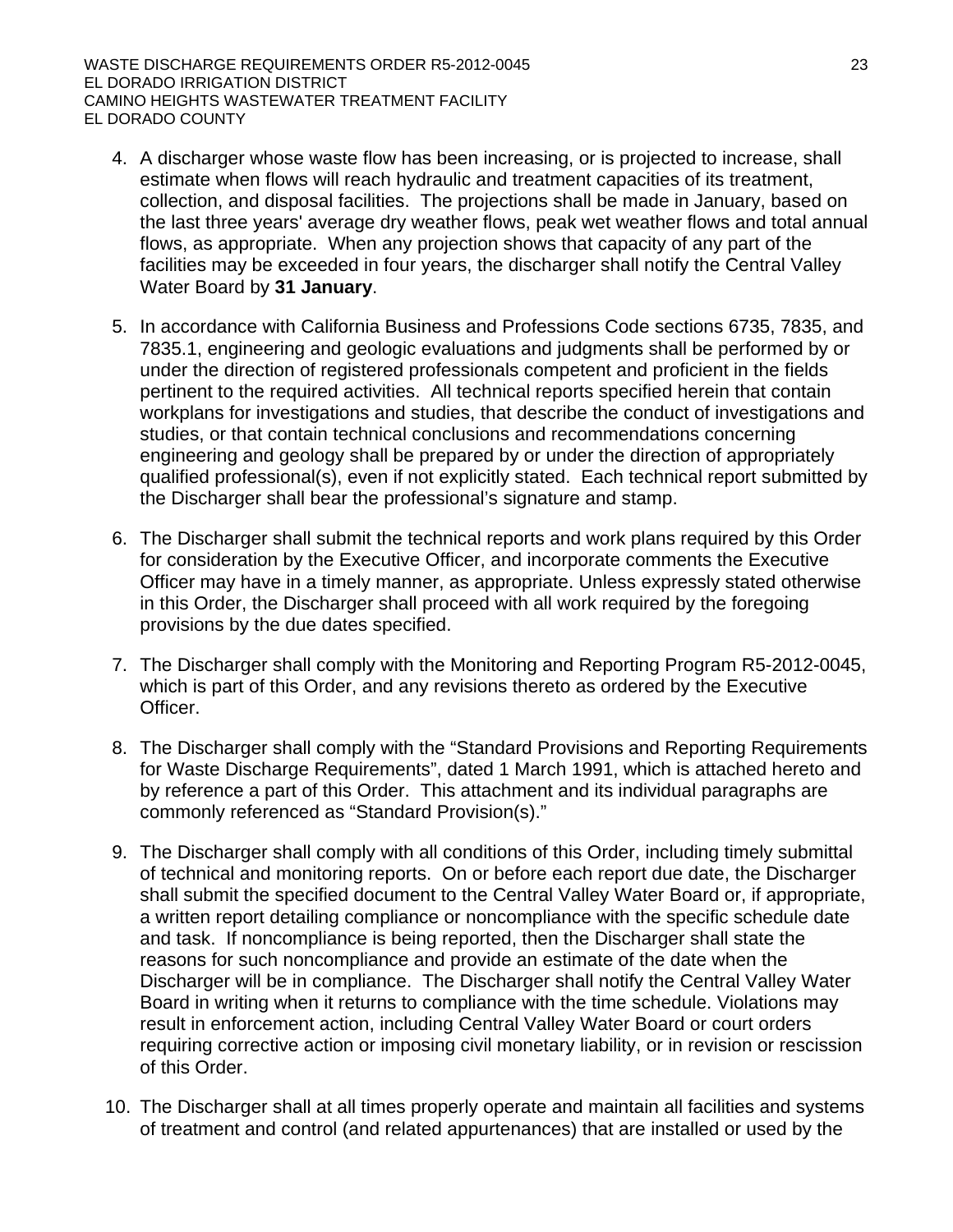Discharger to achieve compliance with the conditions of this Order. Proper operation and maintenance also includes adequate laboratory controls and appropriate quality assurance procedures. This provision requires the operation of back-up or auxiliary facilities or similar systems that are installed by the Discharger when the operation is necessary to achieve compliance with the conditions of this Order.

- 11. The Discharger shall use the best practicable treatment and control, including proper operation and maintenance, to comply with this Order.
- 12. The Discharger shall report to the Central Valley Water Board any toxic chemical release data reported to the State Emergency Response Commission within 15 days of reporting the data to the Commission pursuant to section 313 of the "Emergency Planning and Community Right to Know Act of 1986."
- 13. The Discharger shall provide certified wastewater treatment plant operators in accordance with Title 23, division 3, chapter 26.
- 14. The Discharger shall comply with the requirements of the Statewide General Waste Discharge Requirements (General WDRs) for Sanitary Sewer Systems (Water Quality Order 2006-0003), the Revised General WDRs Monitoring and Reporting Program (Water Quality Order 2008-0002-EXEC), and any subsequent revisions thereto. Water Quality Order 2006-0003 and Order 2008-0002-EXEC require the Discharger to notify the Central Valley Water Board and take remedial action upon the reduction, loss, or failure of the sanitary sewer system resulting in a sanitary sewer overflow.
- 15. The Discharger shall not allow pollutant-free wastewater to be discharged into the wastewater collection, treatment, and disposal systems in amounts that significantly diminish the system's capability to comply with this Order. Pollutant-free wastewater means rainfall, groundwater, cooling waters, and condensates that are essentially free of pollutants.
- 16. At least **90** days prior to termination or expiration of any lease, contract, or agreement involving disposal or reclamation areas, used to justify the capacity authorized herein and assure compliance with this Order, the Discharger shall notify the Board in writing of the situation and of what measures have been taken or are being taken to assure full compliance with this Order.
- 17. The Discharger shall submit to the Central Valley Water Board on or before each compliance report due date the specified document, or if appropriate, a written report detailing compliance or noncompliance with the specific schedule date and task. If noncompliance is reported, then the Discharger shall state the reasons for noncompliance and shall provide a schedule to come into compliance.
- 18. The Discharger shall report promptly to the Central Valley Water Board any material change or proposed change in the character, location, or volume of the discharge.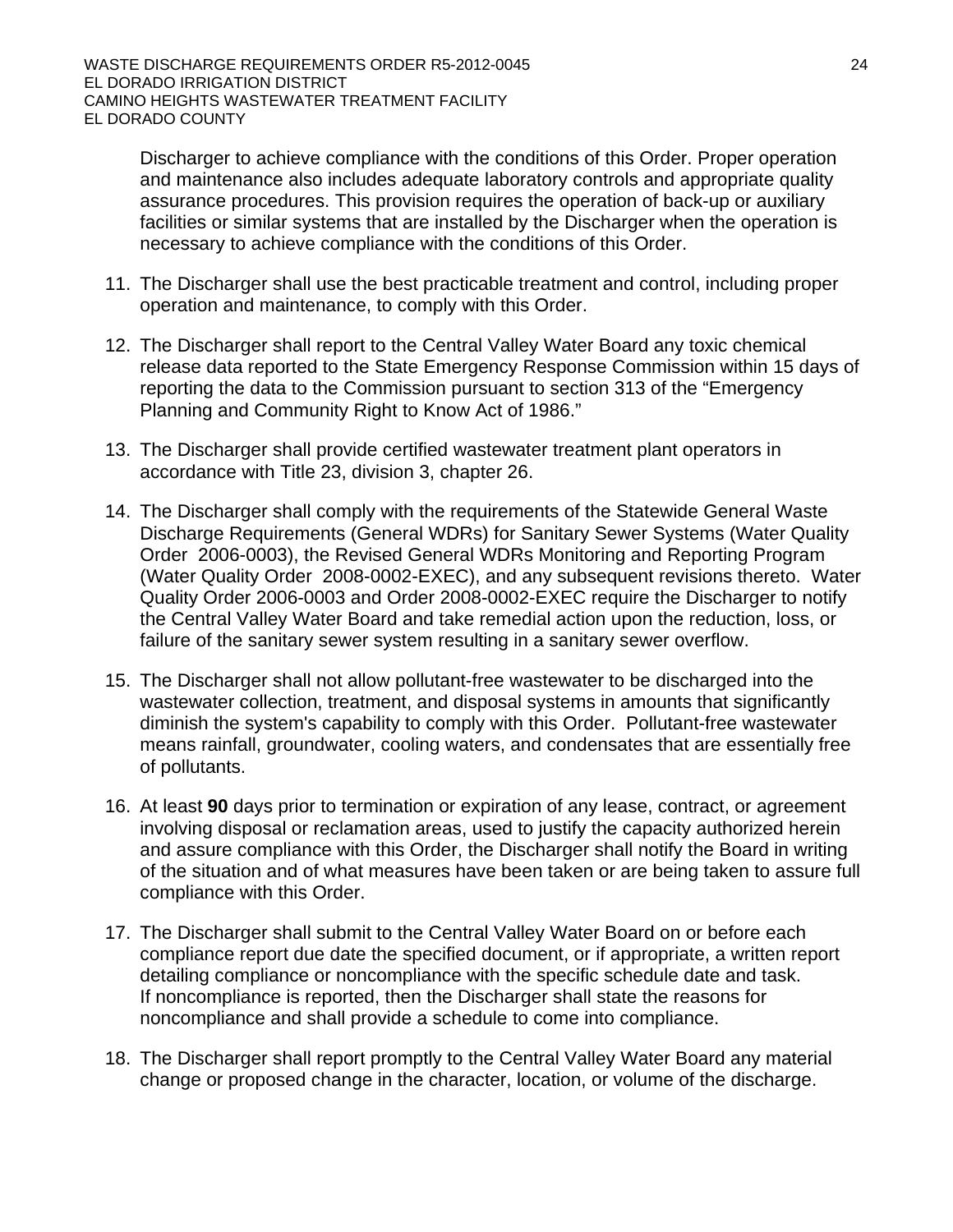- 19. In the event of any change in control or ownership of the facility or land application areas, the Discharger must notify the succeeding owner or operator of the existence of this Order by letter, a copy of which shall be immediately forwarded to this office.
- 20. To assume operation as Discharger under this Order, the succeeding owner or operator must apply in writing to the Executive Officer requesting transfer of the Order. The request must contain the requesting entity's full legal name, the state of incorporation if a corporation, the name and address and telephone number of the persons responsible for contact with the Central Valley Water Board, and a statement. The statement shall comply with the signatory paragraph of Standard Provision B.3 and state that the new owner or operator assumes full responsibility for compliance with this Order. Failure to submit the request shall be considered a discharge without requirements, a violation of the California Water Code. If approved by the Executive Officer, the transfer request will be submitted to the Central Valley Water Board for its consideration of transferring the ownership of this Order at one of its regularly scheduled meetings.
- 21. A copy of this Order including the MRP, Information Sheet, Attachments, and Standard Provisions, shall be kept at the discharge facility for reference by operating personnel. Key operating personnel at each land application property shall be familiar with its contents.
- 22. If, in the opinion of the Executive Officer, the Discharger fails to comply with the provisions of this Order, the Executive Officer may refer this matter to the Attorney General for judicial enforcement, may issue a complaint for administrative civil liability, or may take other enforcement actions. Failure to comply with this Order or with the WDRs may result in the assessment of Administrative Civil Liability of up to \$10,000 per violation, per day, depending on the violation, pursuant to the Water Code, including sections 13268, 13350 and 13385. The Central Valley Water Board reserves its right to take any enforcement actions authorized by law.
- 23. The Central Valley Water Board will review this Order periodically and may revise requirements when necessary.

Any person aggrieved by this action of the Central Valley Water Board may petition the State Water Board to review the action in accordance with Water Code section 13320 and California Code of Regulations, title 23, sections 2050 and following. The State Water Board must receive the petition by 5:00 p.m., 30 days after the date of this Order, except that if the thirtieth day following the date of this Order falls on a Saturday, Sunday, or state holiday, the petition must be received by the State Water Board by 5:00 p.m. on the next business day. Copies of the law and regulations applicable to filing petitions may be found on the Internet at:

http://www.waterboards.ca.gov/public\_notices/petitions/water\_quality

or will be provided upon request.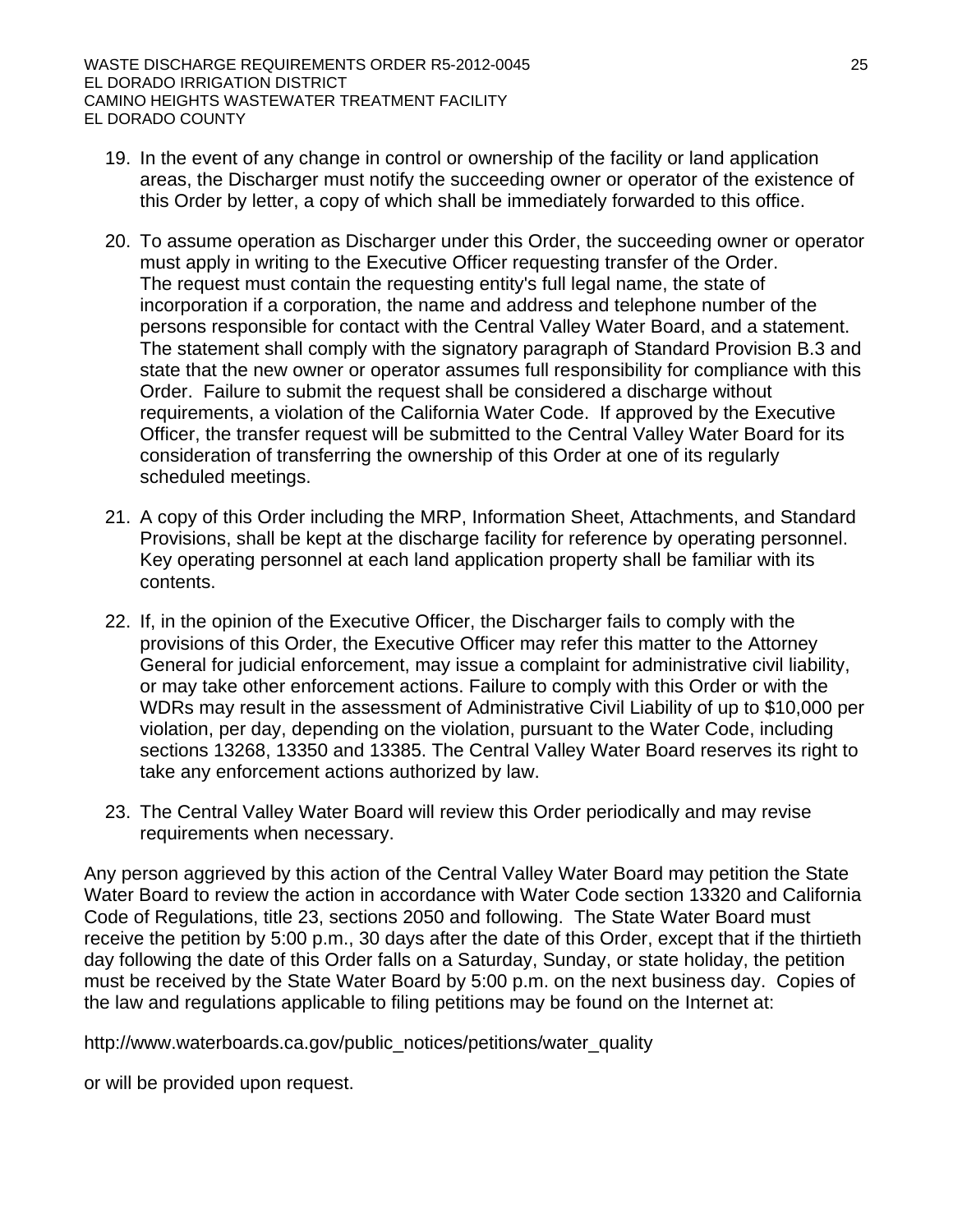I, PAMELA C. CREEDON, Executive Officer, do hereby certify the foregoing is a full, true, and correct copy of an Order adopted by the California Regional Water Quality Control Board, Central Valley Region, on 8 June 2012.

Original signed by

PAMELA C. CREEDON, Executive Officer

LF/alo: 5/9/2012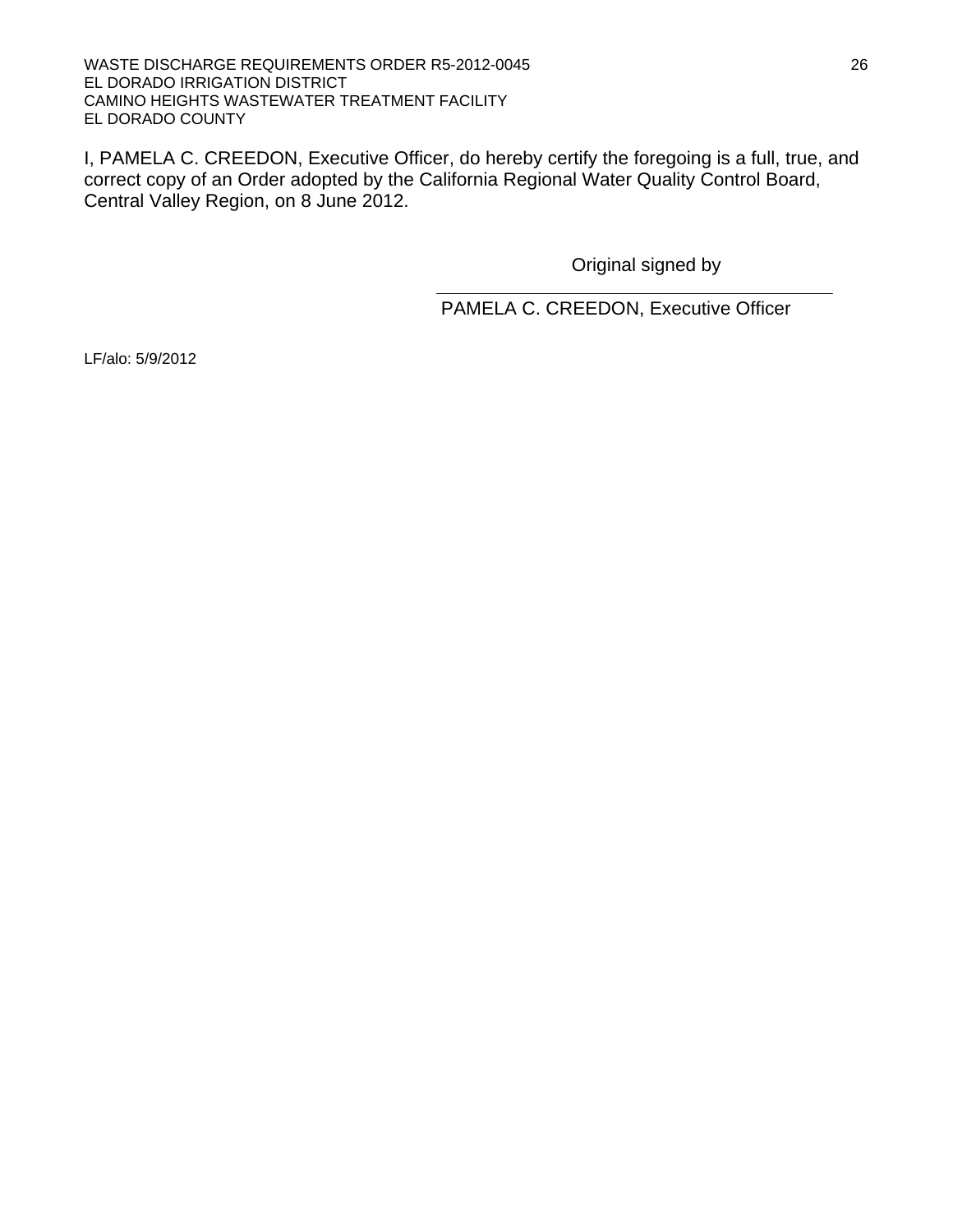#### **ORDER R5-2012-0045 ATTACHMENT A**

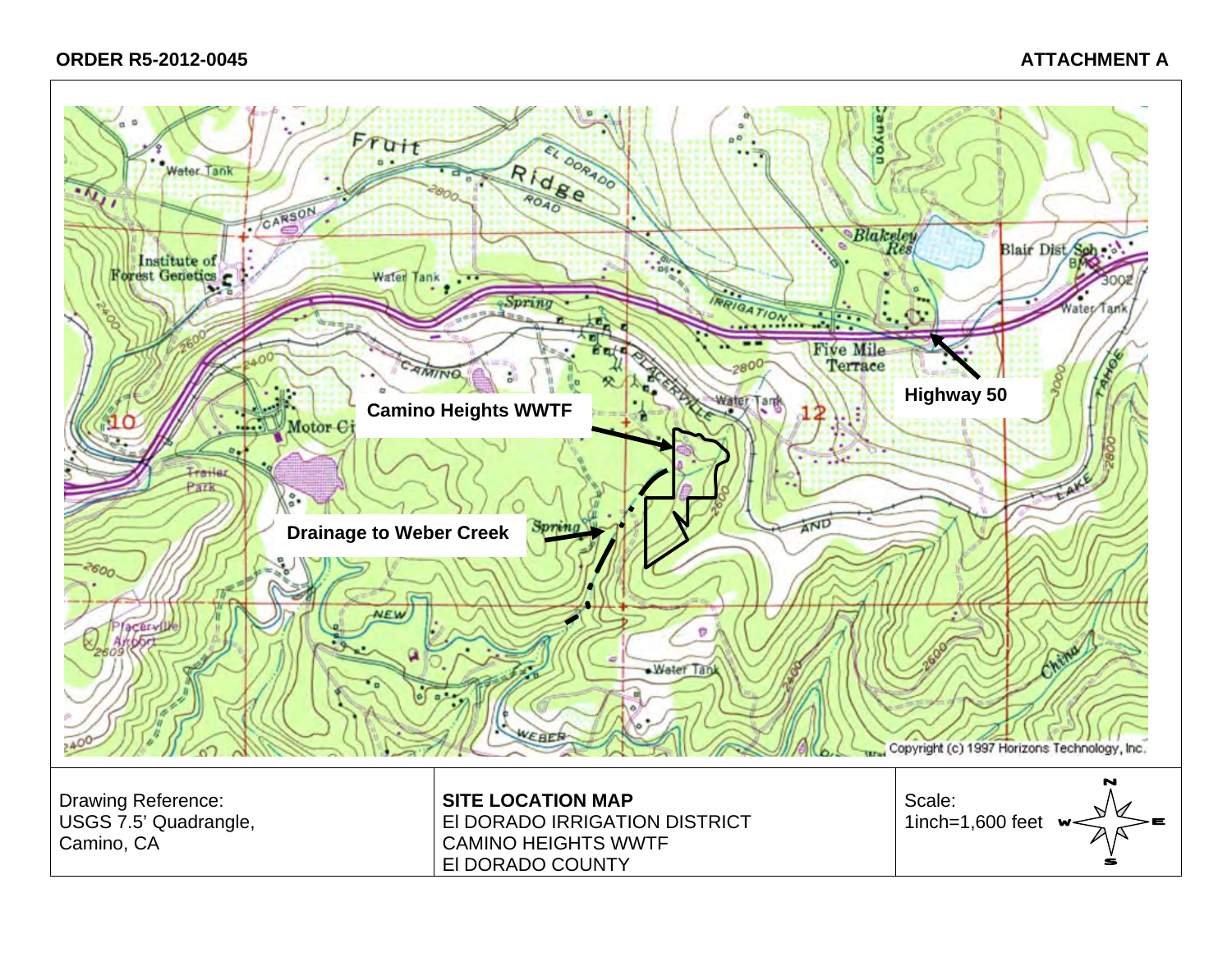#### **ORDER R5-2012-0045** ATTACHMENT B

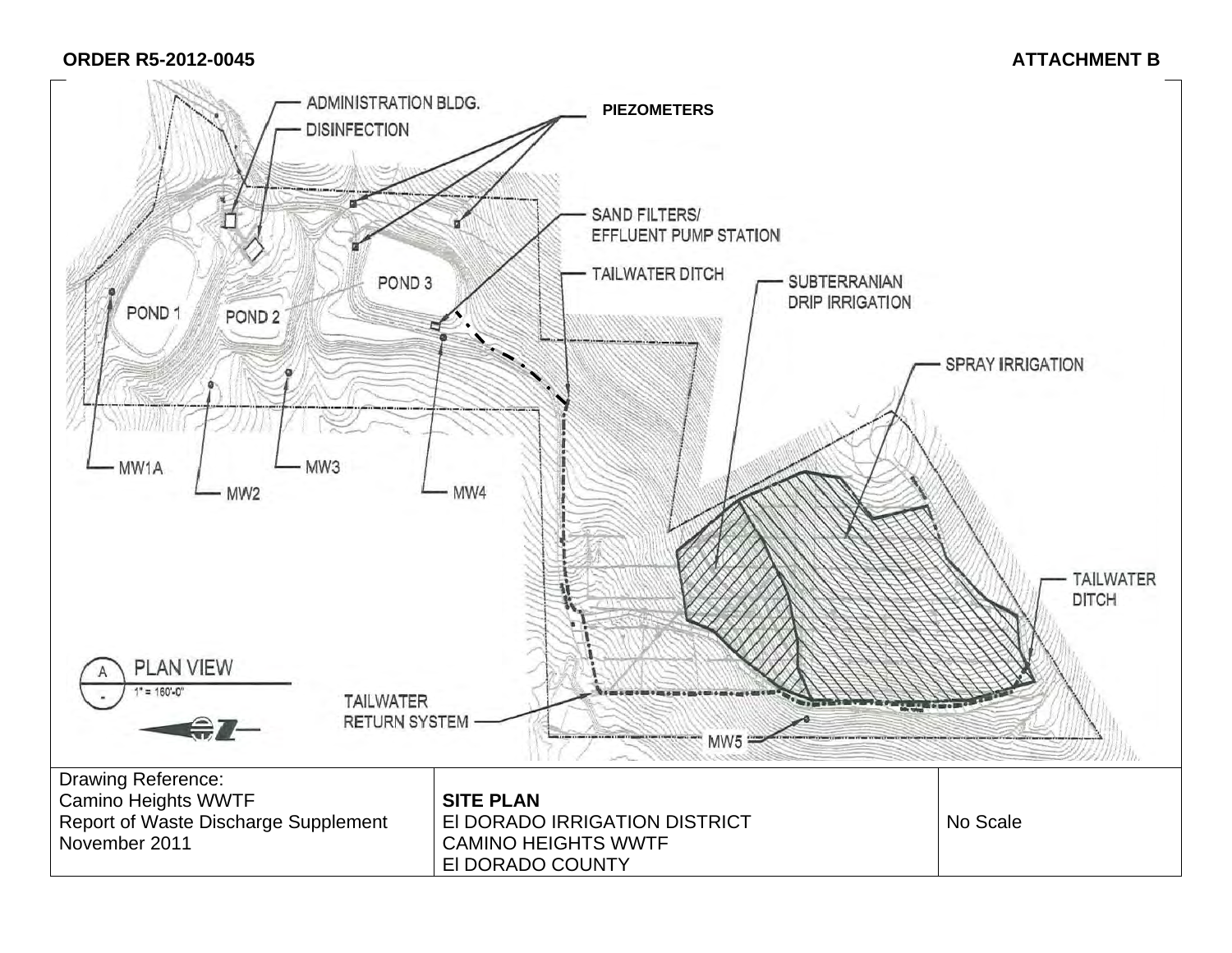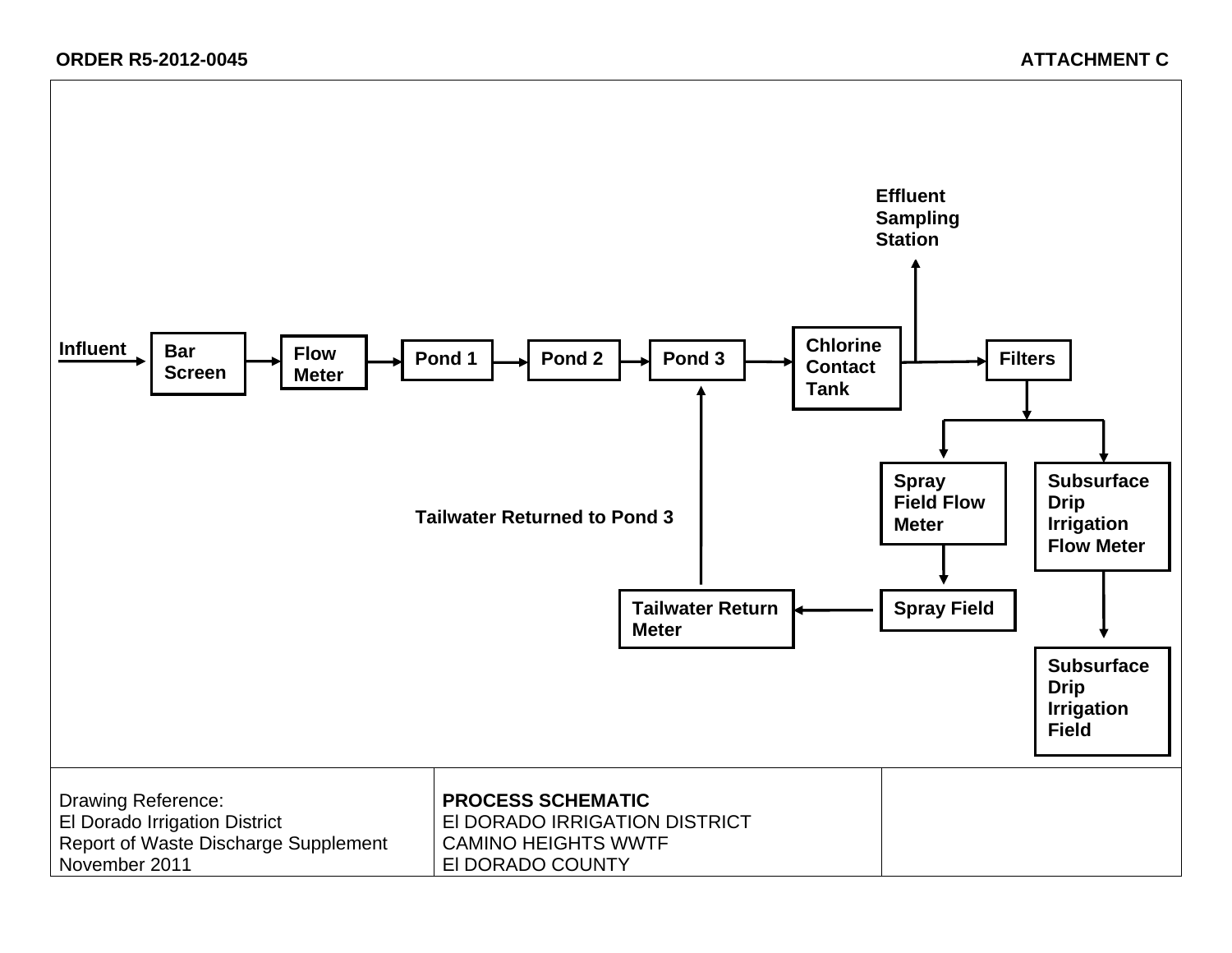#### CALIFORNIA REGIONAL WATER QUALITY CONTROL BOARD CENTRAL VALLEY REGION

#### MONITORING AND REPORTING PROGRAM R5-2012-0045

#### FOR EL DORADO IRRIGATION DISTRICT CAMINO HEIGHTS WASTEWATER TREATMENT FACILITY EL DORADO COUNTY

This Monitoring and Reporting Program (MRP) presents requirements for monitoring of wastewater influent, ponds, effluent, land application areas (LAAs), groundwater, sludge, and water supply. This MRP is issued pursuant to Water Code Section 13267. The Discharger shall not implement any changes to this MRP unless and until a revised MRP is issued by the Executive Officer.

Central Valley Water Board staff shall approve specific sampling locations prior to any sampling activities. All samples shall be representative of the volume and nature of the discharge. The time, date, and location of each sample shall be recorded on the sample chain of custody form.

Field testing instruments (such as those used to test pH and dissolved oxygen) may be used provided that:

- 1 The operator is trained in proper use and maintenance of the instruments;
- 2 The instruments are calibrated prior to each monitoring event;
- 3 The instruments are serviced and/or calibrated by the manufacturer at the recommended frequency;
- 4 Field calibration reports are submitted as described in the "Reporting" section of this MRP.

## **INFLUENT MONITORING**

Influent samples shall be collected at the headworks prior to treatment. Grab samples will be considered to be representative of the influent. Influent monitoring shall include, at a minimum the following:

| Constituent                    | <u>Units</u> | <b>Type of Sample</b>    | Sampling<br>Frequency | Reporting<br><b>Frequency</b> |
|--------------------------------|--------------|--------------------------|-----------------------|-------------------------------|
| <b>Flow</b>                    | qpd          | <b>Meter Observation</b> | Daily                 | Monthly                       |
| $BOD5$ <sup>1</sup>            | mq/L         | Grab                     | Monthly               | Monthly                       |
| <b>Electrical Conductivity</b> | µmbos/cm     | Grab                     | Monthly               | Monthly                       |

 $1$  5-day biochemical oxygen demand.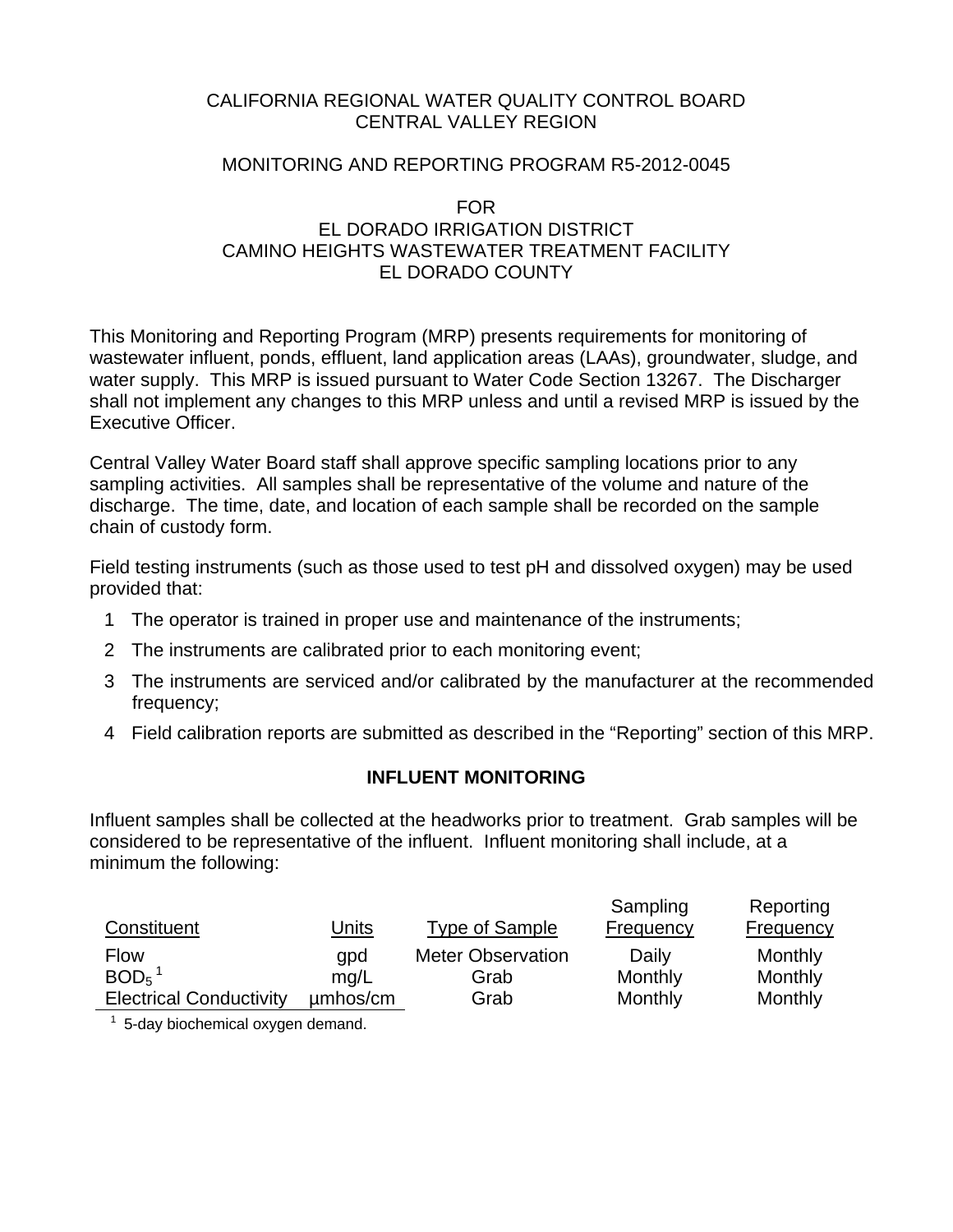#### **POND MONITORING**

Samples shall be collected from an established sampling station located in an area that will provide a sample representative of the wastewater in each pond. Freeboard shall be measured vertically from the surface of the pond water to the lowest elevation of the surrounding berm and shall be measured to the nearest 0.1 feet. Monitoring of all ponds shall include, at a minimum, the following:

|                                |                       | Type of     | Sampling         | Reporting        |
|--------------------------------|-----------------------|-------------|------------------|------------------|
| Constituent                    | Units                 | Sample      | <b>Frequency</b> | <b>Frequency</b> |
| pH                             | <b>Standard Units</b> | Grab        | Weekly           | Monthly          |
| Dissolved Oxygen               | mq/L                  | Grab        | Weekly           | Monthly          |
| <b>Electrical Conductivity</b> | umhos/cm              | Grab        | Monthly          | Monthly          |
| Freeboard                      | $0.1$ feet            | Measurement | Weekly           | Monthly          |
| Odors                          | --                    | Observation | Weekly           | Monthly          |
| Berm condition <sup>2</sup>    | --                    | Observation | Weekly           | Monthly          |

 $1$  Samples shall be collected at a depth of one foot, opposite the inlet.

<sup>2</sup> Containment berms shall be observed for signs of seepage or surfacing water along the exterior toe of the berms.

#### **EFFLUENT MONITORING**

Effluent monitoring is required only during months when effluent is discharged to the LAAs. Effluent samples shall be representative of the treated wastewater prior to discharge to the LAAs after full chlorine contact has been achieved. The effluent samples shall be obtained from the effluent monitoring point immediately downstream of the chlorine contact tank. At a minimum, effluent monitoring shall include the following:

Sampling

Reporting

|                                 |                   |                       | Sampling         | Reporting        |
|---------------------------------|-------------------|-----------------------|------------------|------------------|
| Constituent                     | Units             | <b>Type of Sample</b> | <b>Frequency</b> | <b>Frequency</b> |
| <b>Total Coliform Organisms</b> | MPN $^{2}/100$ mL | Grab                  | Weekly           | Monthly          |
| <b>Electrical Conductivity</b>  | umhos/cm          | Grab                  | Weekly           | Monthly          |
| <b>Total Nitrogen</b>           | mg/L              | Grab                  | Monthly          | Monthly          |
| BOD <sub>5</sub>                | mg/L              | Grab                  | Monthly          | Monthly          |
| pH                              | pH units          | Grab                  | Monthly          | Monthly          |
| Standard Minerals <sup>2</sup>  | mg/L              | Grab                  | Annually         | Annually         |

 $1$  Using a minimum of 15 tubes or three dilutions.

 $2$  Standard minerals shall include, at a minimum, the following elements/compounds: boron, calcium, chloride, iron, magnesium, manganese, potassium, sodium, sulfate, total dissolved solids, total alkalinity (including alkalinity series), and hardness.

## **LAND APPLICATION AREA MONITORING**

The LAA monitoring program applies to the subsurface drip irrigation area and the spray field. The monitoring shall be conducted daily when the LAAs are used. Evidence of erosion, field saturation, irrigation runoff, or the presence of nuisance conditions shall be noted in the report. Effluent monitoring results shall be used in calculations to determine loading rates at the LAAs. Monitoring of the LAAs shall include the following: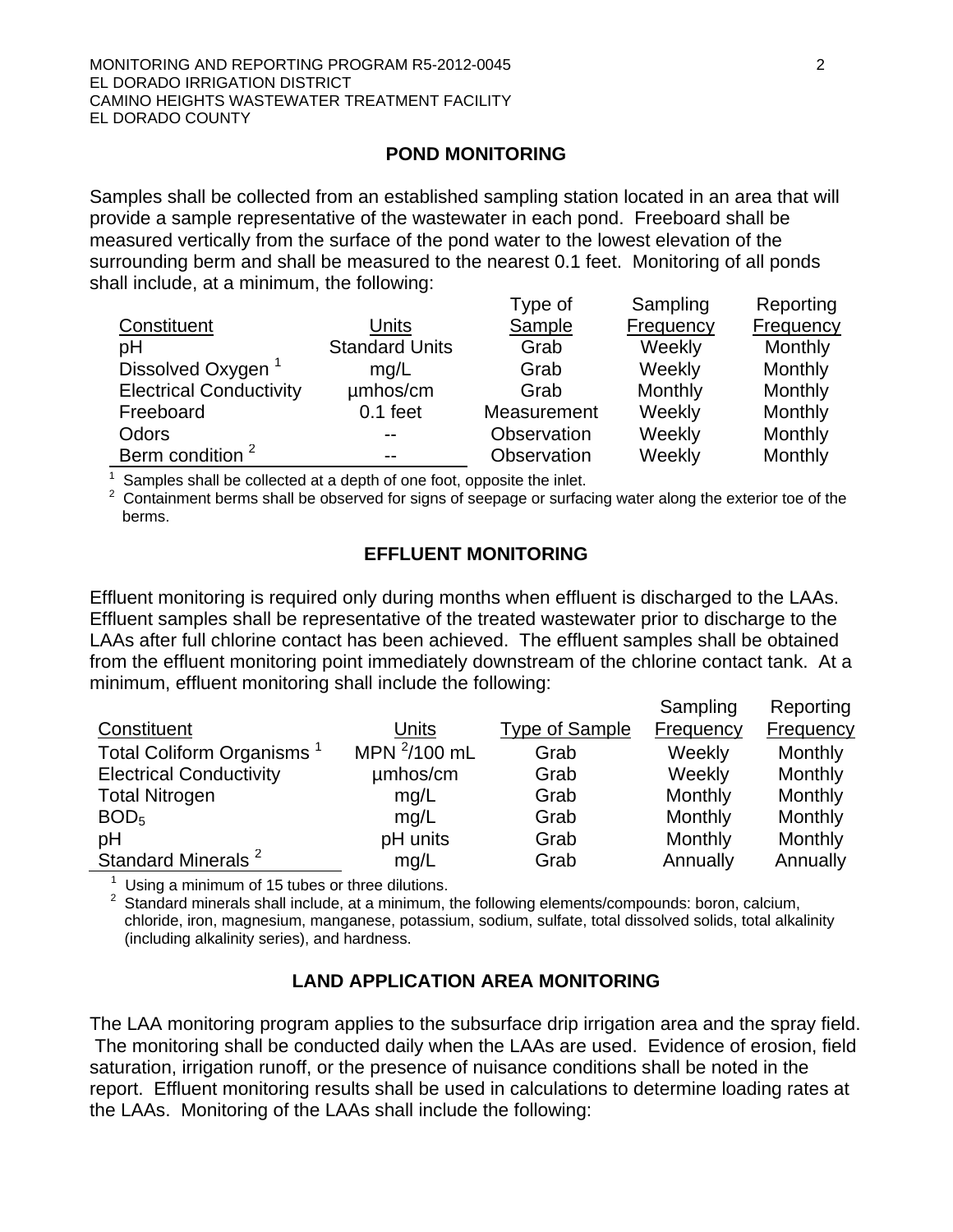#### MONITORING AND REPORTING PROGRAM R5-2012-0045 33 EL DORADO IRRIGATION DISTRICT CAMINO HEIGHTS WASTEWATER TREATMENT FACILITY EL DORADO COUNTY

|                                          |               | Type of                  | Sampling  | Reporting |
|------------------------------------------|---------------|--------------------------|-----------|-----------|
| Constituent                              | <b>Units</b>  | Sample                   | Frequency | Frequency |
| Flow to each $LAA1$                      | qpd           | <b>Meter Observation</b> | Daily     | Monthly   |
| Acreage Applied                          | Acres         | Calculated               | Daily     | Monthly   |
| Water Application Rate <sup>2</sup>      | Inches/day    | Calculated               | Daily     | Monthly   |
| <b>Storm Water and Tailwater</b>         | gpd           | <b>Meter Observation</b> | Daily     | Monthly   |
| <b>Return Flow</b>                       |               |                          |           |           |
| Rainfall <sup>3</sup>                    | <b>Inches</b> | Observation              | Daily     | Monthly   |
| Total Nitrogen Loading Rate <sup>2</sup> | lbs/ac/month  | Calculated               | Monthly   | Monthly   |
| <b>LAA Berm Condition</b>                | <b>NA</b>     | Observation              | Weekly    | Monthly   |

 $<sup>1</sup>$  Flows to the subsurface drip irrigation area and the spray field shall be monitored separately.</sup>

2 Average calculated for each LAA.

 $3$  Rainfall data collected from the weather station that is nearest to the LAAs or a properly maintained on-site rain gauge.

At least **once per week** when the LAAs are being used, the LAAs shall be inspected to identify any equipment malfunction or other circumstances that might allow tailwater or storm water runoff to leave the irrigation area and/or create ponding conditions that violate the Waste Discharge Requirements. A daily log of each inspection shall be kept at the facility and be submitted with the monthly monitoring reports. Photocopies of entries into an operator's field log are acceptable. The monthly report shall clearly states whether or not the LAAs were used during that month.

#### **GROUNDWATER MONITORING**

This monitoring program applies to all existing groundwater monitoring wells MW1A, MW2, MW3, MW4, and MW5A, and any wells subsequently installed under direction of the Central Valley Water Board. Sampling of well MW-1A is not required, but it shall be monitored for groundwater elevation. Groundwater sampling shall be conducted quarterly for two years and then can be changed to semi-annually. Semi-annual groundwater monitoring shall occur in the first and the third quarter of each calendar year. Prior to sampling, groundwater elevations shall be measured. Depth to groundwater shall be measured to the nearest 0.01 feet. Water table elevations shall be calculated and used to determine groundwater gradient and direction of flow. Samples shall be collected and analyzed using approved EPA methods or other methods approved by the Central Valley Water Board. Groundwater monitoring shall include, at a minimum, the following:

|                                       |                       | Type of       | Sampling               | Reporting     |
|---------------------------------------|-----------------------|---------------|------------------------|---------------|
| Constituent                           | <b>Units</b>          | <b>Sample</b> | Frequency              | Frequency     |
| <b>Groundwater Elevation</b>          | 0.01 Feet             | Calculated    | Quarterly <sup>4</sup> | Semi-annually |
| Depth to Groundwater                  | 0.01 Feet             | Measurement   | Quarterly <sup>4</sup> | Semi-annually |
| Gradient                              | Feet/Foot             | Calculated    | Quarterly <sup>4</sup> | Semi-annually |
| <b>Gradient Direction</b>             | Degrees               | Calculated    | Quarterly <sup>4</sup> | Semi-annually |
| Total Coliform Organisms <sup>2</sup> | MPN/100mL             | Grab          | Quarterly <sup>4</sup> | Semi-annually |
| pH                                    | <b>Standard Units</b> | Grab          | Quarterly <sup>4</sup> | Semi-annually |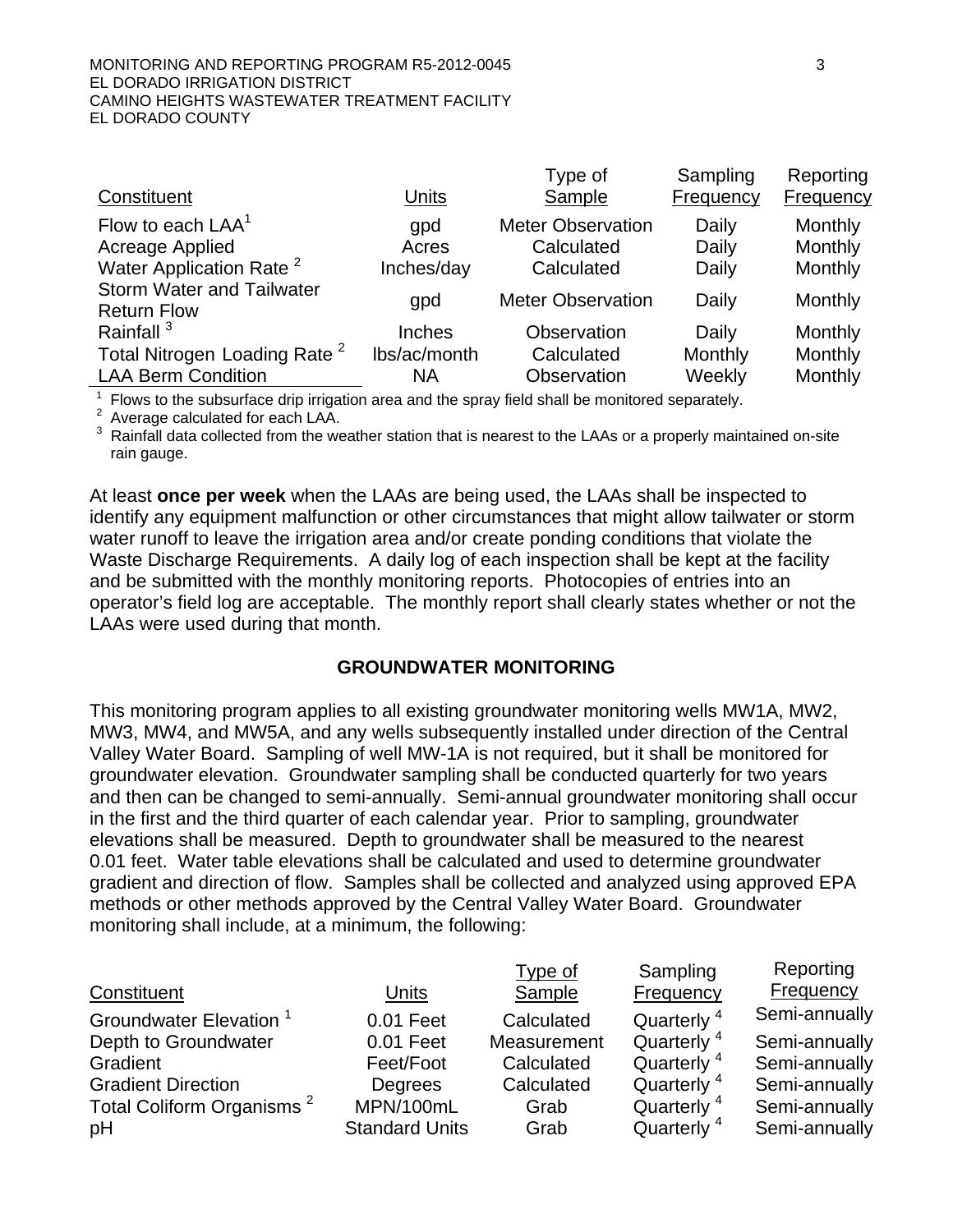#### MONITORING AND REPORTING PROGRAM R5-2012-0045 4 EL DORADO IRRIGATION DISTRICT CAMINO HEIGHTS WASTEWATER TREATMENT FACILITY EL DORADO COUNTY

|                                |          | <u>Type of</u> | Sampling               | Reporting        |
|--------------------------------|----------|----------------|------------------------|------------------|
| Constituent                    | Units    | Sample         | Frequency              | <b>Frequency</b> |
| <b>Electrical Conductivity</b> | umhos/cm | Grab           | Quarterly <sup>4</sup> | Semi-annually    |
| <b>Total Dissolved Solids</b>  | mg/L     | Grab           | Quarterly <sup>4</sup> | Semi-annually    |
| Nitrate as N                   | mg/L     | Grab           | Quarterly <sup>4</sup> | Semi-annually    |
| Standard Minerals <sup>3</sup> | mg/L     | Grab           | Annually               | Semi-annually    |

 $1$  Groundwater elevation shall be based on depth-to-water using a surveyed measuring point elevation on the well and a surveyed reference elevation.

 $2$  Using a minimum of 15 tubes or three dilutions.

<sup>3</sup> Standard Minerals shall include, at a minimum, the following elements and compounds: boron, calcium, chloride, iron, magnesium, manganese, nitrogen, potassium, sodium, sulfate, total alkalinity (including alkalinity series), and hardness.

<sup>4</sup> Sampling shall be conducted quarterly for eight consecutive quarters and semi-annually thereafter.

#### **SLUDGE MONITORING**

The Discharger shall monitor sludge accumulation in the wastewater treatment and storage ponds at least every five years **beginning in 2013.** 

A composite sample of sludge shall be collected at least once per year when sludge is removed from the wastewater treatment system for disposal in accordance with EPA's POTW Sludge Sampling and Analysis Guidance Document, August 1989, and analyzed for cadmium, copper, nickel, chromium, lead, and zinc.

Sludge sampling records shall be retained for a minimum of five years. A log shall be kept of sludge quantities generated and of handling and disposal activities. The frequency of entries is discretionary; however, the log should be complete enough to serve as a basis for part of the annual report.

#### **WATER SUPPLY MONITORING**

A sampling station shall be established where a representative sample of the municipal water supply can be obtained. Water supply monitoring shall include at least the following for each water source used during the previous year. As an alternative to annual water supply monitoring, the Discharger may submit results of the most current Department of Public Health Consumer Confidence Report.

|                                |                       | Sampling and               |
|--------------------------------|-----------------------|----------------------------|
| Constituent                    | Units                 | <b>Reporting Frequency</b> |
| <b>Total Dissolved Solids</b>  | mq/L                  | Annually                   |
| <b>Electrical Conductivity</b> | umhos/cm              | Annually                   |
| pH                             | <b>Standard Units</b> | Annually                   |
| Standard Minerals <sup>1</sup> | mq/L                  | Annually                   |

<sup>1</sup> Standard Minerals shall include, at a minimum, the following elements/compounds: boron, calcium, chloride, iron, magnesium, manganese, nitrogen, potassium, sodium, sulfate, total alkalinity (including alkalinity series), and hardness.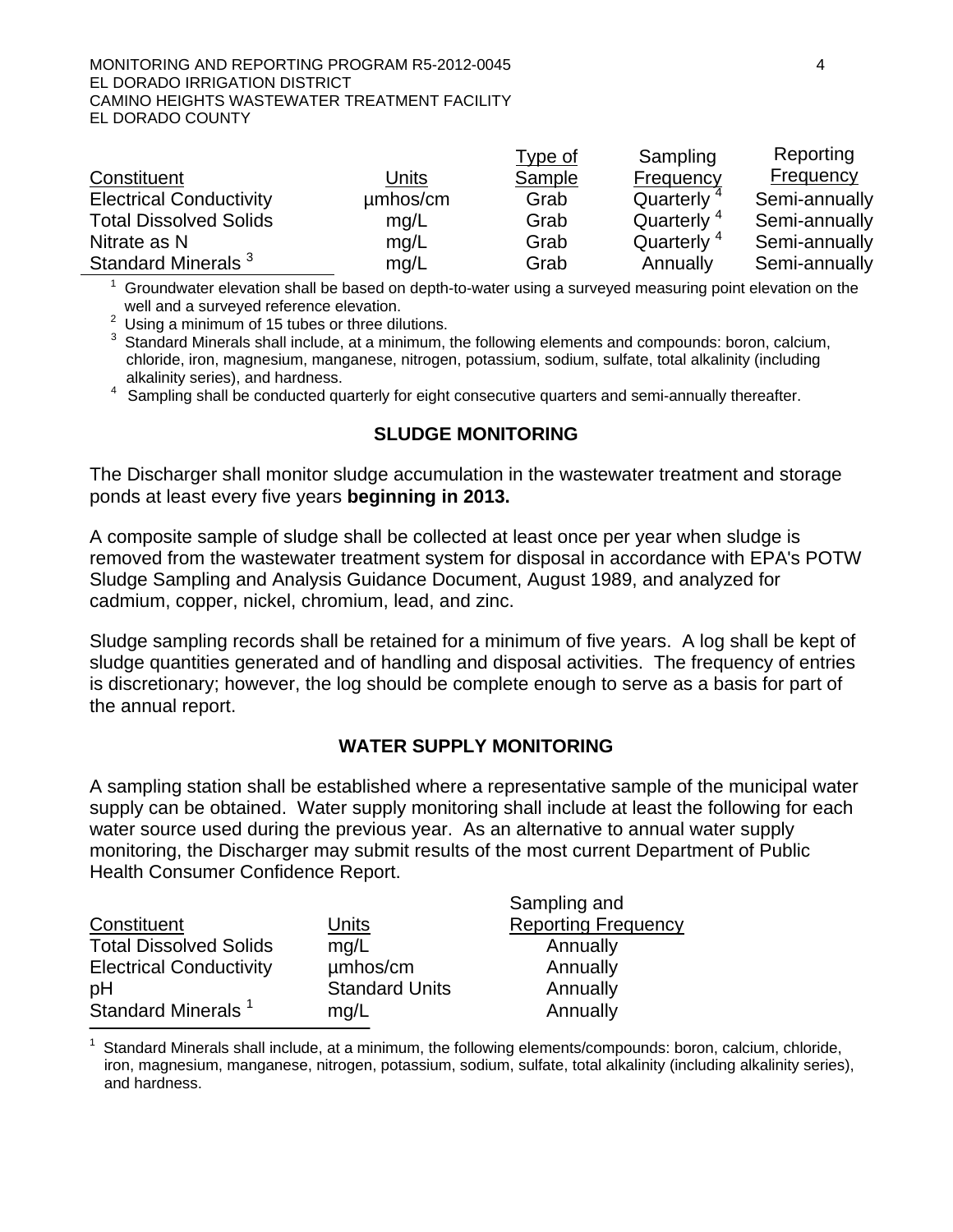#### MONITORING AND REPORTING PROGRAM R5-2012-0045 55 EL DORADO IRRIGATION DISTRICT CAMINO HEIGHTS WASTEWATER TREATMENT FACILITY EL DORADO COUNTY

#### **REPORTING**

In reporting monitoring data, the Discharger shall arrange the data in tabular form so that the date, sample type (e.g., effluent, reservoir, etc.), and reported analytical result for each sample are readily discernible. The data shall be summarized in such a manner to clearly illustrate compliance with waste discharge requirements and spatial or temporal trends, as applicable. The results of any monitoring done more frequently than required at the locations specified in the Monitoring and Reporting Program shall be reported in the next scheduled monitoring report.

As required by the Business and Professions Code sections 6735, 7835, and 7835.1, all Groundwater Monitoring Reports shall be prepared under the direct supervision of a Registered Engineer or Geologist and signed by the registered professional.

#### **A. Monthly Monitoring Reports**

Monthly reports shall be submitted to the Regional Board by the **1st day of the second month** following the end of the reporting period (i.e. the January monthly report is due by 1 March). At a minimum, the reports shall include:

- 1. Results of the influent, effluent, ponds, and LAA monitoring (effluent monitoring is only required during months when effluent is discharged to the LAAs);
- 2. Average daily influent flow for the month, the maximum average daily influent flow for the year to date, and cumulative annual influent flow to date;
- 3. If effluent was discharged to the LAAs, the calculated median effluent total coliform concentration for the month. A rolling four-week median concentration shall be used to determine compliance with the effluent limit for months during which discharge to the LAAs did not occur every week, otherwise the median of all results for the month shall be calculated;
- 4. Copies of inspection logs;
- 5. A comparison of the monitoring data to the discharge specifications and an explanation of any violation of those requirements;
- 6. Copies of laboratory analytical report(s); and
- 7. Copies of current calibration logs for all field test instruments.

#### **B. Semi-Annual Monitoring Report**

Semi-annual monitoring reports shall be submitted to the Central Valley Water Board by the **1st day of August** (for the first six months of the year) and **February the following year** (for the last six months of the year). The Semi-Annual Monitoring Reports shall include the following: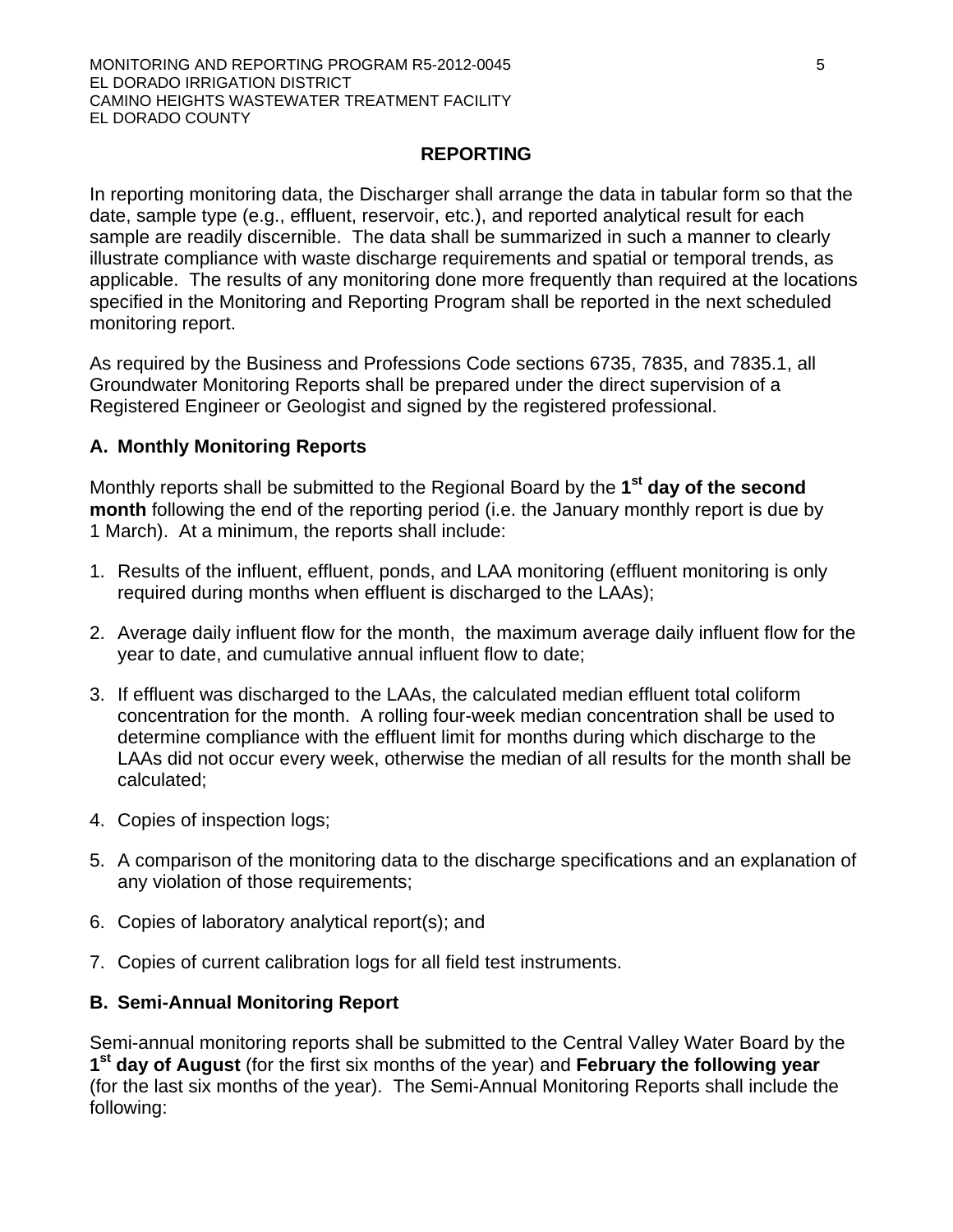- 1. Results of groundwater monitoring for all monitoring and sampling events during the last six months;
- 2. A narrative description of all preparatory, monitoring, sampling, and analytical testing activities for the groundwater monitoring. The narrative shall be sufficiently detailed to verify compliance with the WDR, this MRP, and the Standard Provisions and Reporting Requirements. The narrative shall be supported by field logs for each well documenting depth to groundwater; parameters measured before, during, and after purging; method of purging; calculation of casing volume; and total volume of water purged;
- 3. For each monitoring event:
	- a. Calculation of groundwater elevations, determination of groundwater flow direction and gradient on the date of measurement, comparison of previous flow direction and gradient data, and discussion of seasonal trends if any; and
	- b. A narrative discussion of the analytical results for all groundwater locations monitored including spatial and temporal tends, with reference to summary data tables, graphs, and appended analytical reports (as applicable).
- 4. A comparison of the monitoring data to the groundwater limitations and an explanation of any violation of those requirements;
- 5. Summary data tables and graphs of historical and current water table elevations and analytical results;
- 6. A scaled map showing relevant structures and features of the facility, the locations of monitoring wells and any other sampling stations, and groundwater elevation contours referenced to mean sea level datum; and
- 7. Copies of laboratory analytical report(s) for groundwater monitoring.

#### **C. Annual Report**

In addition to the monthly and semi-annual monitoring reports, an Annual Report shall be prepared. The Annual Report shall be submitted to the Central Valley Water Board by **1 February** each year. The Annual Report shall include the following:

- 1. The results from annual monitoring of the effluent, groundwater, and water supply;
- 2. Average dry weather influent flow for the year, the maximum average daily influent flow for the year, and total annual influent flow for the year;
- 3. Tabular summaries of data collected during the year;
- 4. A digital database (Microsoft Excel) containing historic groundwater and effluent data;
- 5. An evaluation of the performance of the WWTF, including discussion of capacity issues, infiltration and inflow rates, nuisance conditions, and a forecast of the flows anticipated in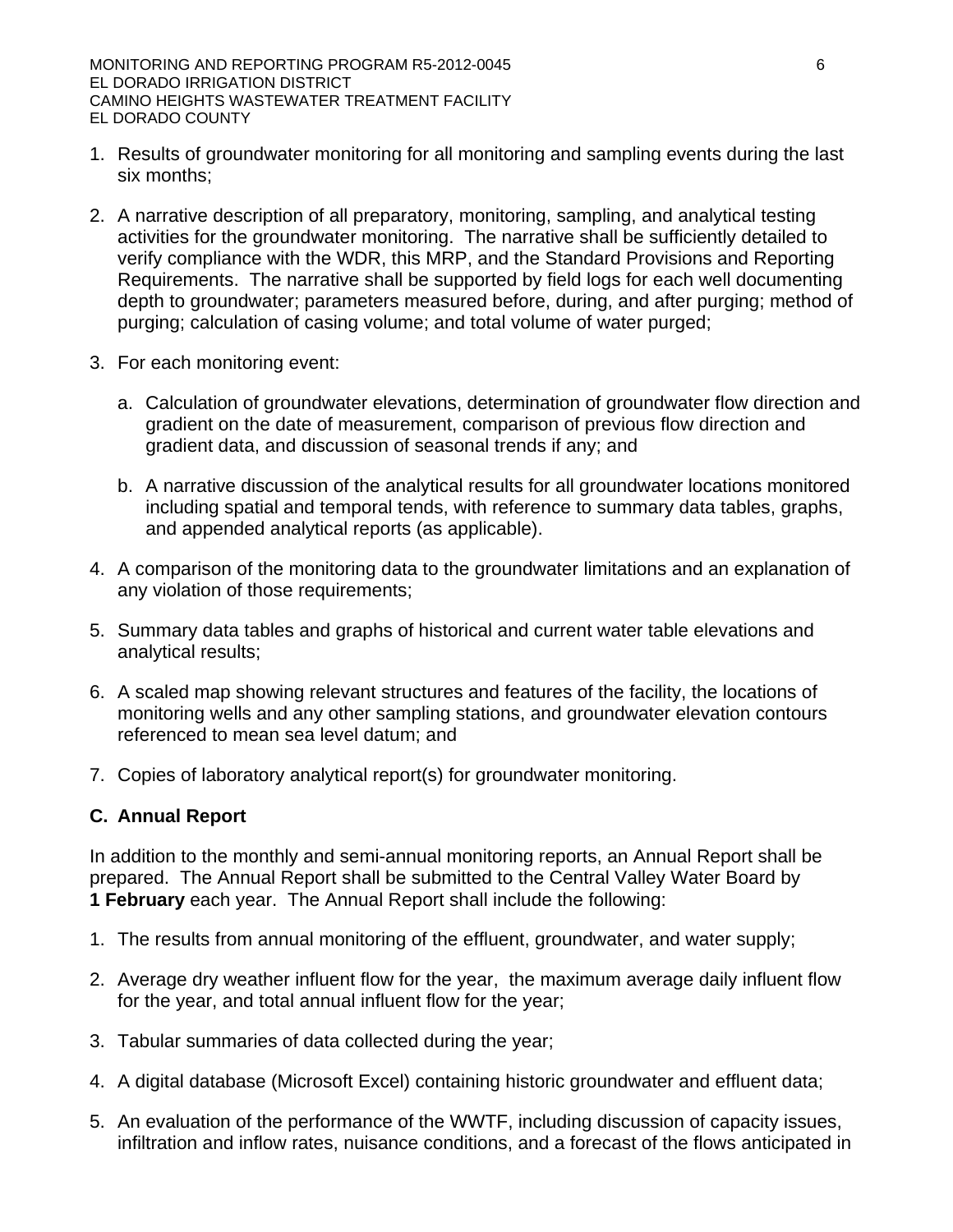MONITORING AND REPORTING PROGRAM R5-2012-0045 7 EL DORADO IRRIGATION DISTRICT CAMINO HEIGHTS WASTEWATER TREATMENT FACILITY EL DORADO COUNTY

the next year;

- 6. An *Annual Groundwater Quality Evaluation Report*, which shall determine if the discharge has caused or is likely to cause violation of the Groundwater Limitations of the WDRs. The evaluation shall be based on historic groundwater data using intra-well methods described in Title 27, section 20415(e)(10). The report shall identify constituents of concern, and evaluate the impacts of WWTF operation and changes in groundwater quality. A comparison of the groundwater concentrations and annual average effluent concentrations is required. All groundwater evaluations shall be prepared under the direct supervision of a registered Professional Engineer or Geologist and signed by the registered professional;
- 7. Effective **2013** and every five years thereafter, an evaluation of sludge volume as percentage of permitted pond capacity;
- 8. If applicable, sludge sampling results and the volume of sludge removed during the year; and the means of off-site sludge disposal;
- 9. A discussion of compliance and the corrective actions taken, as well as any planned or proposed actions needed to bring the discharge into full compliance with the waste discharge requirements;
- 10. A discussion of any data gaps and potential deficiencies/redundancies in the monitoring system or reporting program;
- 11. A copy of the certification for each certified wastewater treatment plant operator working at the facility and a statement about whether the Discharger is in compliance with California Code of Regulations, title 23, division 3, chapter 26;
- 12. A forecast of influent flows, as described in Standard Provision No. E.4; and
- 13. A statement of when the O&M Manual was last reviewed for adequacy, and a description of any changes made during the year.

A letter transmitting the self-monitoring reports shall accompany each report. The letter shall include a discussion of requirement violations found during the reporting period, and actions taken or planned for correcting noted violations, such as operation or facility modifications. If the Discharger has previously submitted a report describing corrective actions and/or a time schedule for implementing the corrective actions, reference to the previous correspondence will be satisfactory. The transmittal letter shall contain the penalty of perjury statement by the Discharger, or the Discharger's authorized agent, as described in the Standard Provisions General Reporting Requirements Section B.3.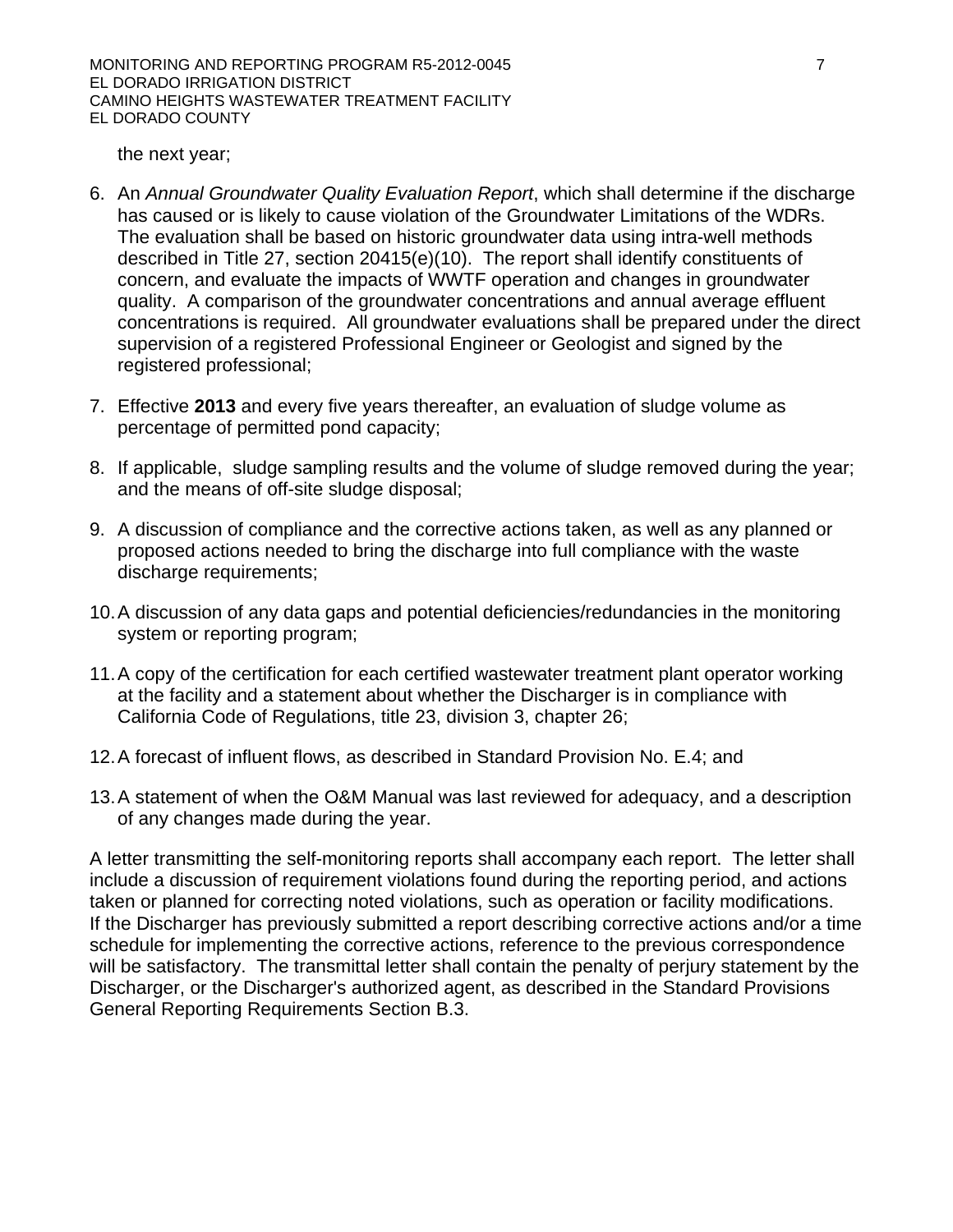The Discharger shall implement the above monitoring program as of the date of this Order.

 Ordered by: Original signed by PAMELA C. CREEDON, Executive Officer 8 June 2012

(Date)

LF/alo: 5/10/2012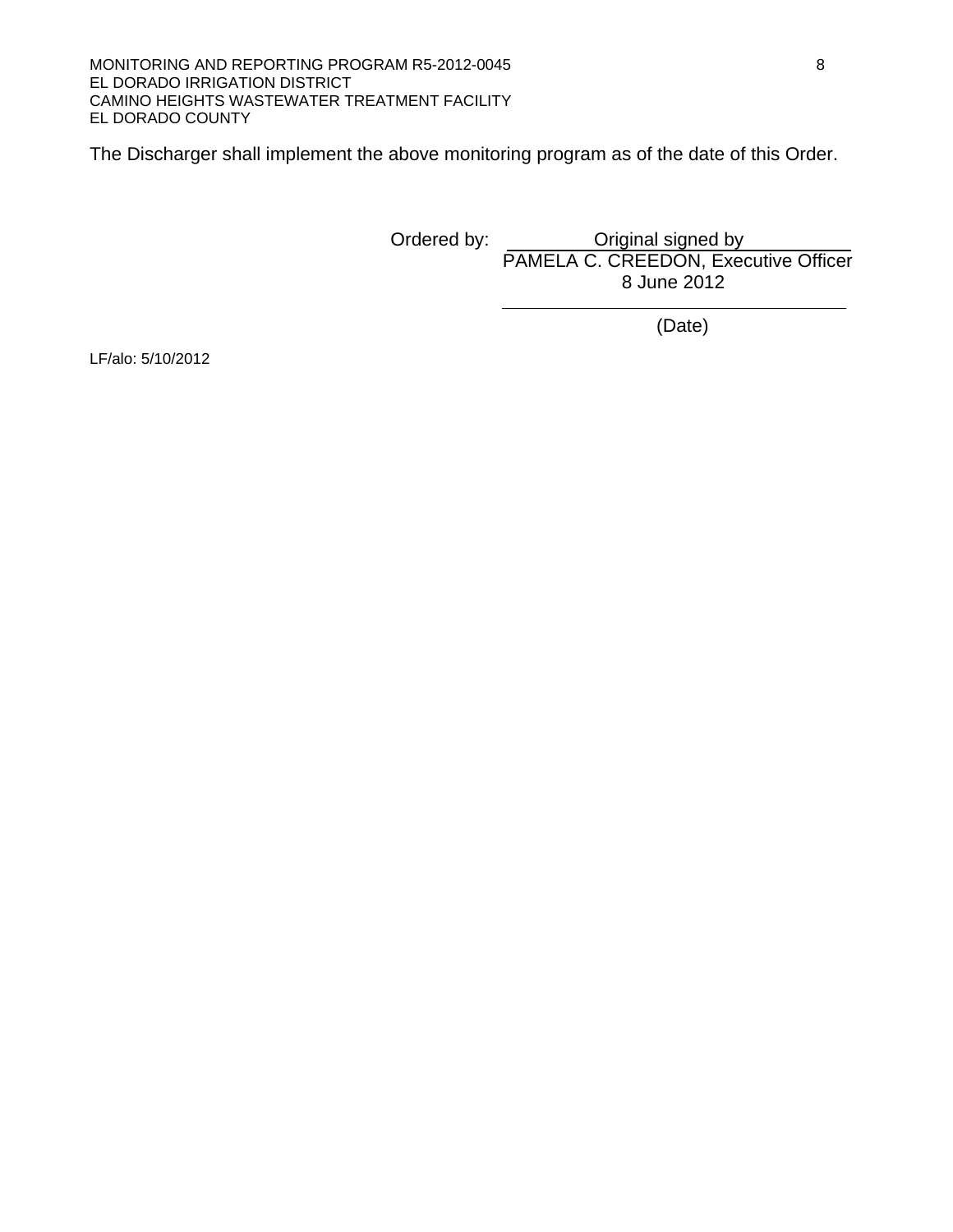#### INFORMATION SHEET

#### WASTE DISCHARGE REQUIREMENTS ORDER R5-2012-0045 EL DORADO IRRIGATION DISTRICT CAMINO HEIGHTS WASTEWATER TREATMENT FACILITY EL DORADO COUNTY

#### **Background**

The Camino Heights Wastewater Treatment Facility (WWTF) treats and disposes of domestic wastewater from the Camino Heights community, which has 121sewer connections. The community has an estimated population of 315. Presently, 90 percent of wastewater is generated from the residential subdivision; there is a small contribution from the commercial area along Highway 50. The general location of the WWTF is shown on Attachment A.

In 2011, the monthly average influent flow was 18,000 gallons per day (gpd) and ranged between 14,000 gpd and 26,000 gpd. The existing WWTF consists of a mechanical bar screen, flow meters, three aerated ponds, a disinfection tank, sand filters, and land application areas (LAAs). A current site plan is included in Attachment B. The influent via the mechanical bar screen is treated by three aerated Ponds 1 through 3. All three treatment ponds are unlined and operated in series. Pond 3 is also used as a storage pond. The effluent from Pond 3 is pumped to a contact tank for disinfection by sodium hypochlorite. The disinfected wastewater flows through sand filters and then is applied to the LAAs. The filters are used to reduce clogging in the irrigation system. The LAAs consist of a 4.4-acre spray field and a 1.5-acre subsurface drip irrigation field. A tailwater collection system was installed at the downhill end of the LAAs and the tailwater is returned to Pond 3. The wastewater treatment process schematic is shown on Attachment C.

Waste Discharge Requirements (WDRs) Order 5-01-100, adopted by the Central Valley Water Board on 27 April 2001, prescribes requirements for the WWTF, and allows a monthly average dry weather influent flow ("ADWF") of 60,000 gpd. The Discharger does not request to increase the monthly ADWF limit. The purpose of this update is to prescribe requirements for the new subsurface drip irrigation system and other facility improvements that were completed to comply with Cleanup and Abatement Order (CAO) R5-2007-0711.

CAO R5-2007-0711 was adopted on 31 May 2007. Before the CAO was issued, the ponds received significant seasonal surface water runoff and groundwater seepage through highly permeable Tertiary gravels and fractured bedrock from the area upslope of the unlined ponds and that resulted in inadequate wastewater storage capacity. The 2007 CAO was adopted because of a series of violations due to inadequate wastewater storage capacity, including spills to surface water, discharges of wastewater to the spray field during periods of precipitation and/or within 24 hours of a precipitation event, and land application without tailwater collection.

The CAO required the Discharger to submit a series of reports including: Revised Water Balance, Sprayfield Evaluation Report, Subsurface Drip System Completion Report, Background Groundwater Quality Study Report, Sprayfield Improvements Completion Report, and RWD. The Discharger submitted all of the required reports.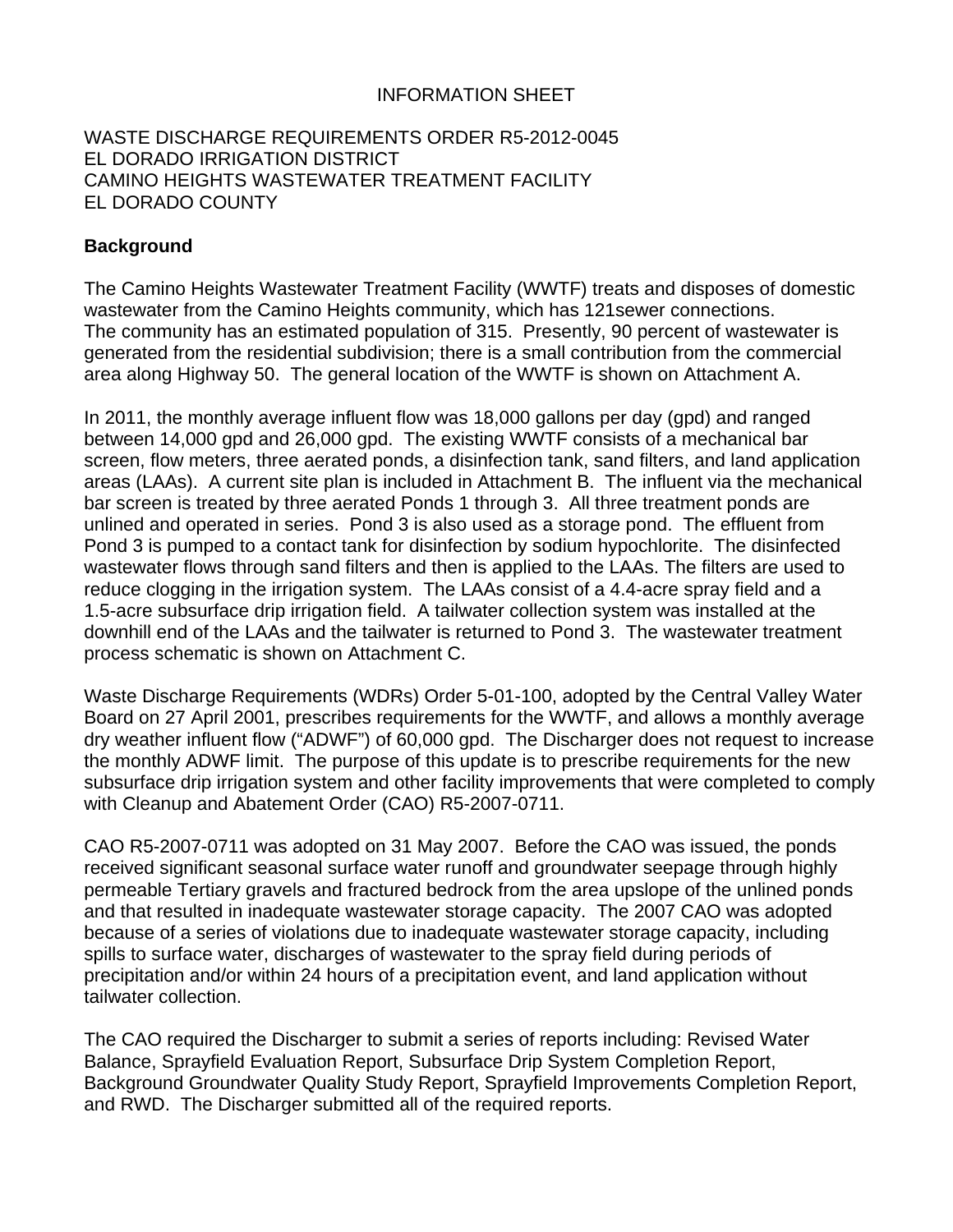The Discharger has investigated over one million dollars to reduce seasonal inflow into the ponds and to improve WWTF treatment and operation. The improvements include:

- a. Installation of cut-off trenches above all three ponds to re-direct surface and subsurface flow away from the ponds.
- b. Installation of a tailwater return system to capture all irrigation runoff.
- c. Installation of a subsurface drip irrigation system on the existing LAAs to increase disposal capacity. The design capacity of the drip system is 59,000 gpd.
- d. Installation of sand filters at the disposal pump station to prevent plugging of drip emitters.
- e. Replacement of a manual bar screen with a mechanical one.
- f. Installation of a washer/compactor at the headworks.
- g. Installation of a Supervisory Control and Data Acquisition System to monitor the WWTF remotely.

#### **Groundwater Conditions**

In 2002, the Discharger installed five groundwater monitoring wells (MW1 through 5). MW1 and MW5 were replaced by MW1A and MW5A in March 2004 (Attachment B) because they had gone dry. Monitoring well MW1A is upgradient of the ponds and the LAAs. Wells MW2, MW3 and MW4 are downgradient of the treatment ponds, and MW5A is downgradient of the LAAs.

The two replaced wells MW1A and MW5A are deeper than the other wells, but all are screened in the first encountered groundwater. Surface soils at the WWTF consist of clay and silty sands to a depth of approximately five feet below ground surface (bgs) based on the boring logs. Based on groundwater elevations, groundwater generally flows from northeast to west or southwest with a hydraulic gradient of approximately 0.05 feet/foot.

The upgradient well MW1A has the lowest concentrations for the listed constituents except for nitrate as nitrogen compared to other wells. The average EC and average concentrations of TDS, chloride, sodium and total coliform in MW1A are less than Water Quality Objectives.

The average EC in MW1A is much less than that in MW2, MW3 and MW4, which would typically indicate degradation from the discharge because MW2, MW3, and MW4 are directly downgradient of the unlined treatment ponds. However, the average EC in the ponds is much less than the EC in those wells. Therefore, the EC levels in MW2, MW3 and MW4 may not be the result of the discharge. The significant EC differences between MW-1A and the wells downgradient of the ponds indicate that the upgradient and downgradient monitoring wells may have different groundwater sources, which may be caused by the local geology (i.e.,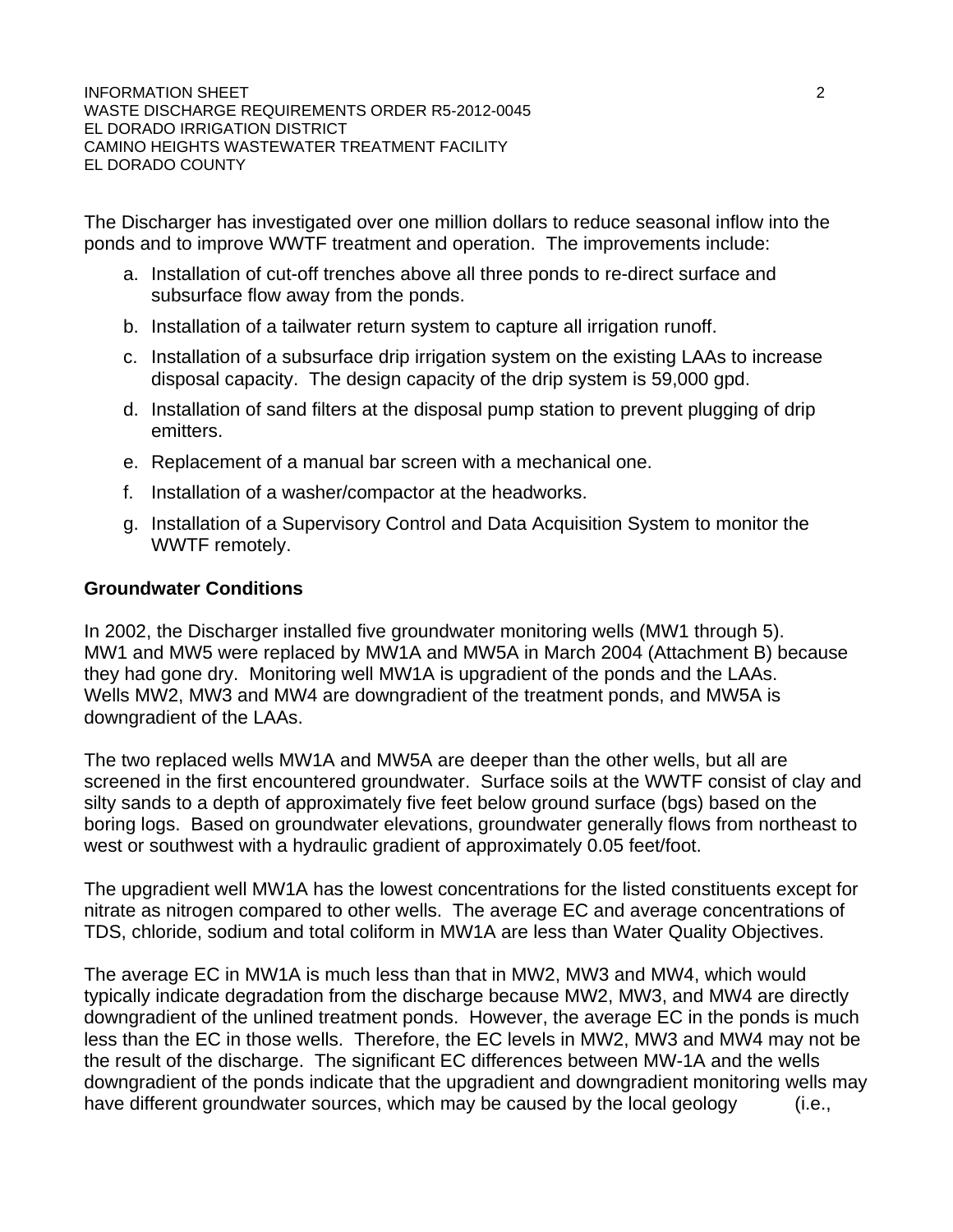**INFORMATION SHEET** 3 WASTE DISCHARGE REQUIREMENTS ORDER R5-2012-0045 EL DORADO IRRIGATION DISTRICT CAMINO HEIGHTS WASTEWATER TREATMENT FACILITY EL DORADO COUNTY

fractured bedrock in the Sierra Foothills). MW1A does not appear suitable to provide samples that are representative of background groundwater quality.

The total coliform organism concentrations in the upgradient well MW1 and the downgradient well MW5A are less than 2.2 MPN/100 mL, which is the Basin Plan numeric water quality objective. However, the other three downgradient monitoring wells have occasionally had total coliform organism concentrations greater than 2.2 MPN/100 mL. The groundwater coliform detections may be due to the wastewater percolation from the unlined ponds or cross contamination of the monitoring wells during construction and/or subsequent sampling. To rule out cross-contamination of the monitoring wells as the cause of the coliform detections, this Order requires the Discharger to submit a Groundwater Monitoring Well Disinfection Workplan and a Sampling and Analysis Plan that defines appropriate sampling techniques to minimize potential re-contamination of the wells. If the coliform detections do not resolve quickly after workplan implementation or if coliform detections occur again, this Order requires the Discharger to identify the source of coliform organisms in groundwater. If the coliform organism detections are caused by the WWTF, then the Discharger is required to submit a workplan for additional treatment or control for coliform organisms. If it cannot be shown that the discharge is not the source of the coliform organisms in groundwater, the Discharger is required to fully implement the additional treatment and control within three years after recurrence of coliform detections in groundwater for two or more consecutive sampling events.

#### **Discharge Prohibitions, Specifications and Provisions**

The Discharger's water balance indicates that the WWTF will provide the following capacities:

| Influent Flow Measurement                      | <b>Influent Flow Limit</b> |
|------------------------------------------------|----------------------------|
| Total Annual Flow <sup>1</sup>                 | 23 million gallons         |
| Average Daily Dry Weather Flow <sup>2, 3</sup> | 60,000 gpd                 |
| Maximum Average Daily Flow <sup>4</sup>        | 76,000 gpd                 |
|                                                |                            |

<sup>1</sup> Based on the calendar year (January through December).<br>
<sup>2</sup> Dry weather is defined as the months of July through September, inclusive.<br>
<sup>3</sup> As determined by the total influent flow for the dry weather period divided b month.

This Order prescribes groundwater limitations that implement water quality objectives for groundwater from the Basin Plan.

The Provisions require submittal of certain technical reports to reduce effluent salinity and to disinfect the groundwater monitoring wells.